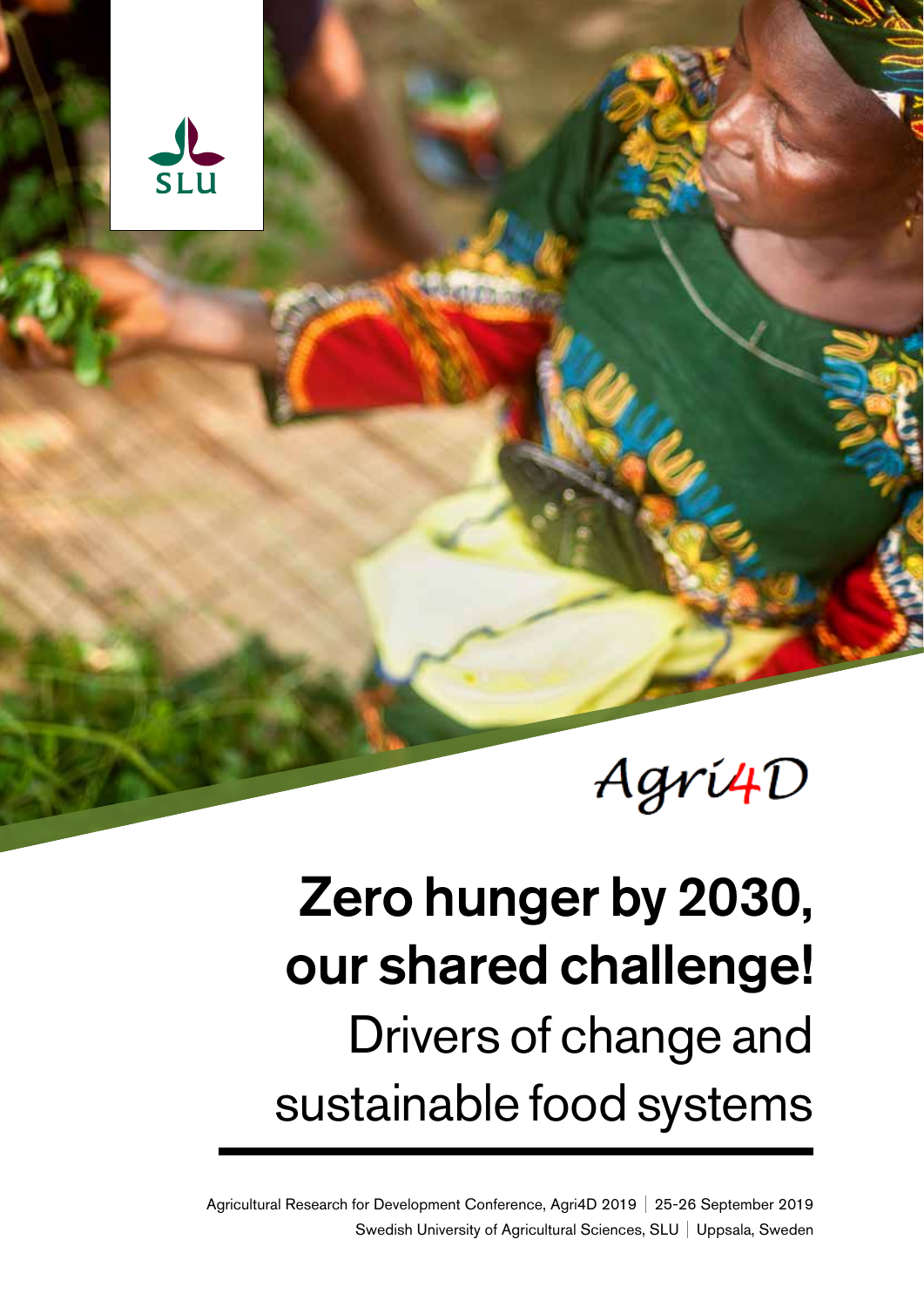























Zero hunger by 2030, our shared challenge! Drivers of change and sustainable food systems Utgivningsår: 2019, Uppsala **Utgivare:** Swedish University of Agricultural Sciences, SLU<br>**Layout:** Mikaela Tobar Björk, SLU, Repro<br>**Omslagsfoto:** UN Women Joe Saade Tryck: SLU Repro Papper: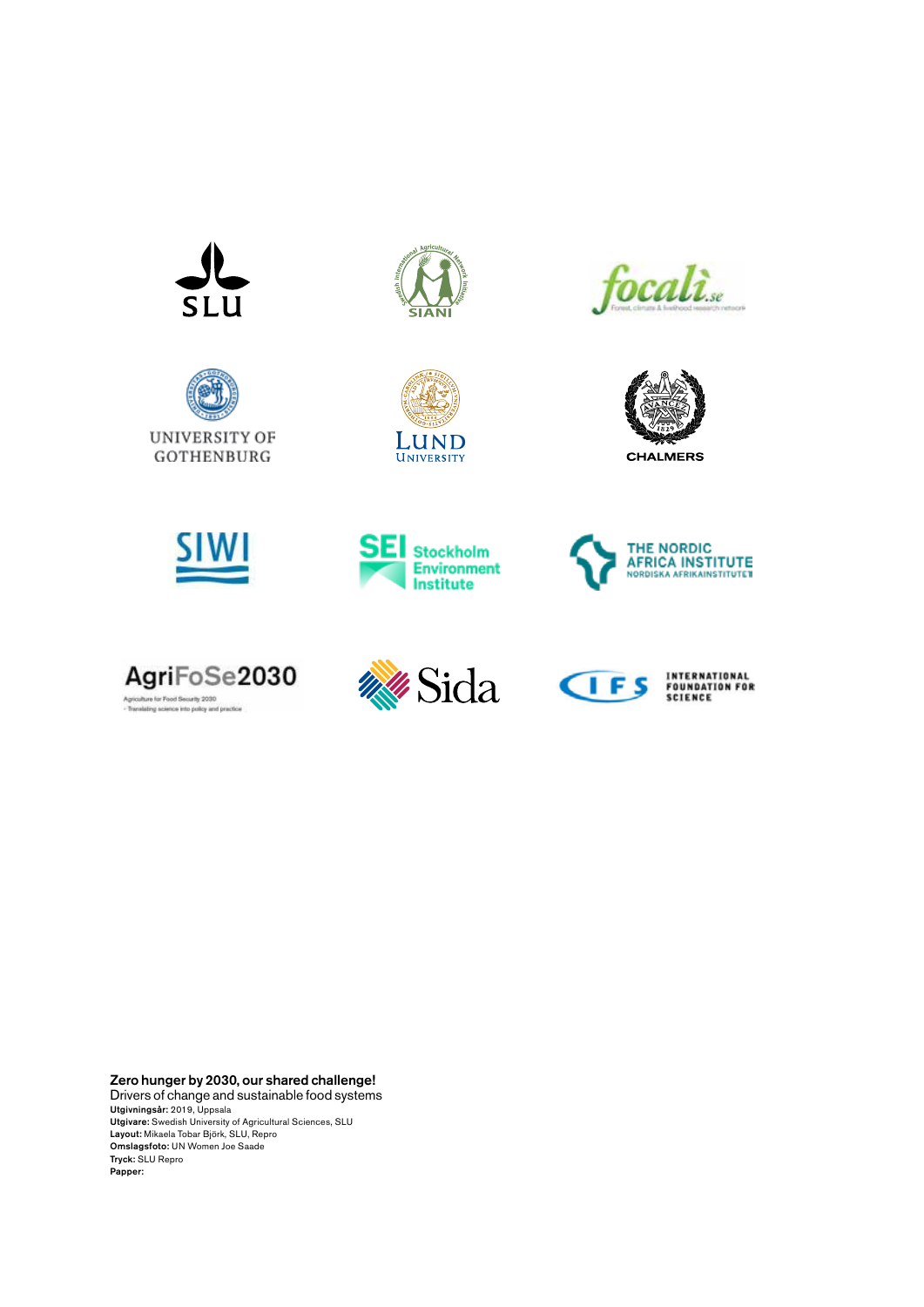### **About**

**According to the FAO, there is more than enough food produced in the world to feed everyone. However, close to 1 billion people are hungry or undernourished. In order to feed another two billion people in 2050, food production will need to increase by 50 % globally. At the same time, about 1.5 billion suffer the effects of malnutrition being overweight or obese.**

To improve food security and nutrition, the role of the small-scale farmers in the South and particularly in Africa will be crucial. Assisting a transformation of the small-scale farming systems to produce more and the development of value addition opportunities for small scale farmers will be crucial. Agenda 2030 focuses on eradicating poverty by 2030, and on "Leaving no one behind". A crucial focus must be the rural poor who depend on agriculture and related services for their livelihoods.

We will face a tremendous pressure on these small-scale farming systems to produce more, and the question will be how to do this in a sustainable manner, and at the same time supporting those not able or ready to transform. The key challenge is therefore on how to raise productivity, while protecting the environment and supporting those losing out social support systems.

It is in this complex context that Swedish University of Agricultural Sciences (SLU) and Swedish International Agriculture Network Initiative (SIANI) are organising the Agri4D Conference 2019 taking place at SLU, Uppsala on 25-26 September 2019. The main aim of the conference is to promote knowledge exchange for improved sustainability and resilience in food systems.

This is a two day event for researchers and professionals working with and/or interested in agriculture research for development. PhD students, senior scientists, experts from social, political, soils, crops, natural resources and animal science, economy, forestry, horticulture, veterinary medicine etc. are encouraged to participate.

#### **Keynote speakers**

- **• Lennart Olsson**. Professor, Lund University Centre for Sustainability Studies (LUCSUS), Lund University, Sweden
- **• Fred M. Dzanku.** Research fellow, Institute of Statistical, Social & Economic Research (ISSER), University of Ghana, Ghana
- **• Rohana Subasinghe**. Senior researcher, WorldFish; former FAO Fisheries and Aquaculture Department, Sri Lanka
- **• Eric Malézieux**. Director Agroecological functioning and Performances of horticultural systems research unit (CIRAD), France
- **• Laura Hammond.** Professor, SOAS Food Studies Centre, University of London, United Kingdom
- **• Aslihan Arslan**. Senior Research Economist, Research and Impact Assessment Division, International Fund for Agricultural Development (IFAD), Italy
- **• Anne Larson**. Team leader for Equity, Gender and Tenure, Center for International Forestry Research (CIFOR), Peru
- **• Moses Osiru**. International Centre of Insect Physiology and Ecology (ICIPE); former member of RUFORUM; member steering committee AgriFoSe2030, Uganda

We will have four thematic sub-sessions on the first day of the conference, and three on the second day. The poster session will open after lunch on the first day. For those not able to physical come to the conference, we will hold a webinar session on the first day of the conference.

For more information, visit us at: **https://www.siani.se/event/agri4d2019/**

**#Agri4D19**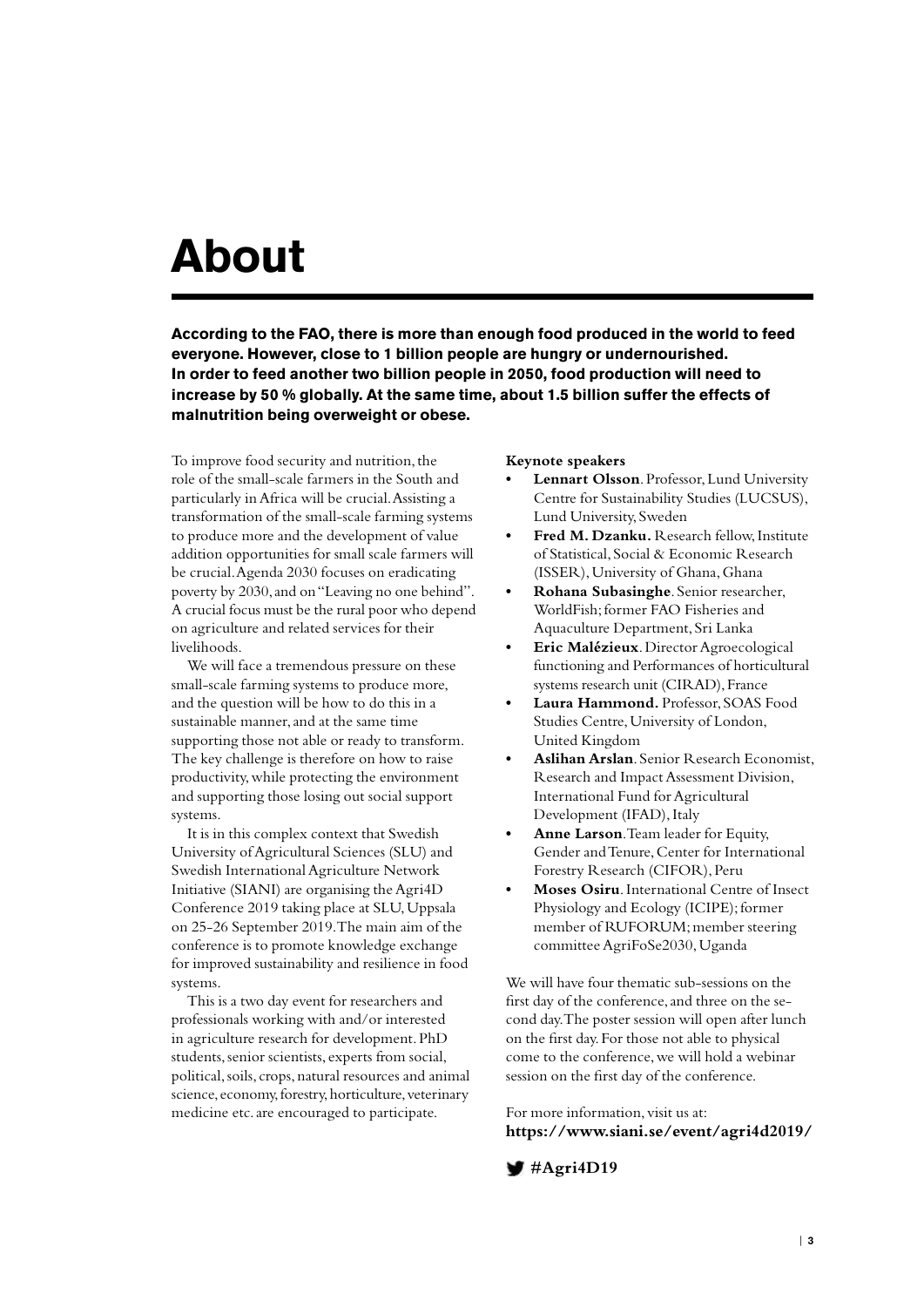## **Contents**

| <b>PROGRAM</b><br>Day 1<br>Day 2                                                                                      | 5<br>5<br>6 |
|-----------------------------------------------------------------------------------------------------------------------|-------------|
| <b>SHORT BIOS OF KEYNOTE SPEAKERS</b>                                                                                 | 7           |
| <b>SHORT BIO OF CONFERENCE MODERATORS</b>                                                                             | 11          |
| <b>POSTER SESSION</b>                                                                                                 | 12          |
| <b>SESSION 1 - LECTURE ROOM L</b><br>Food security and migration governance                                           | 24          |
| <b>SESSION 2 - LECTURE ROOM J</b><br>Aqua-agro farming system: A sustainable solution to food security and nutrition? | 30          |
| <b>SESSION 3 - LECTURE ROOM K</b><br>Diversified agroecological cropping systems for sustainable food systems         | 37          |
| <b>SESSION 4 - LECTURE ROOM N</b><br>Yield Gaps - causes of yield gaps and how can they be smaller/closed?            | 44          |
| <b>WEBINAR SESSION - LECTURE ROOM 02</b><br>Webinar Session - Soil degradation and the SDG's                          | 51          |
| <b>SESSION 5 - LECTURE ROOM L</b><br>Translating science into policy and practice for food security                   | 53          |
| <b>SESSION 6 - LECTURE ROOM K</b><br>Tenure reforms for inclusive rural development and food-security                 | 61          |
| <b>SESSION 7 - LECTURE ROOM N</b>                                                                                     | 66          |

Resilient landscapes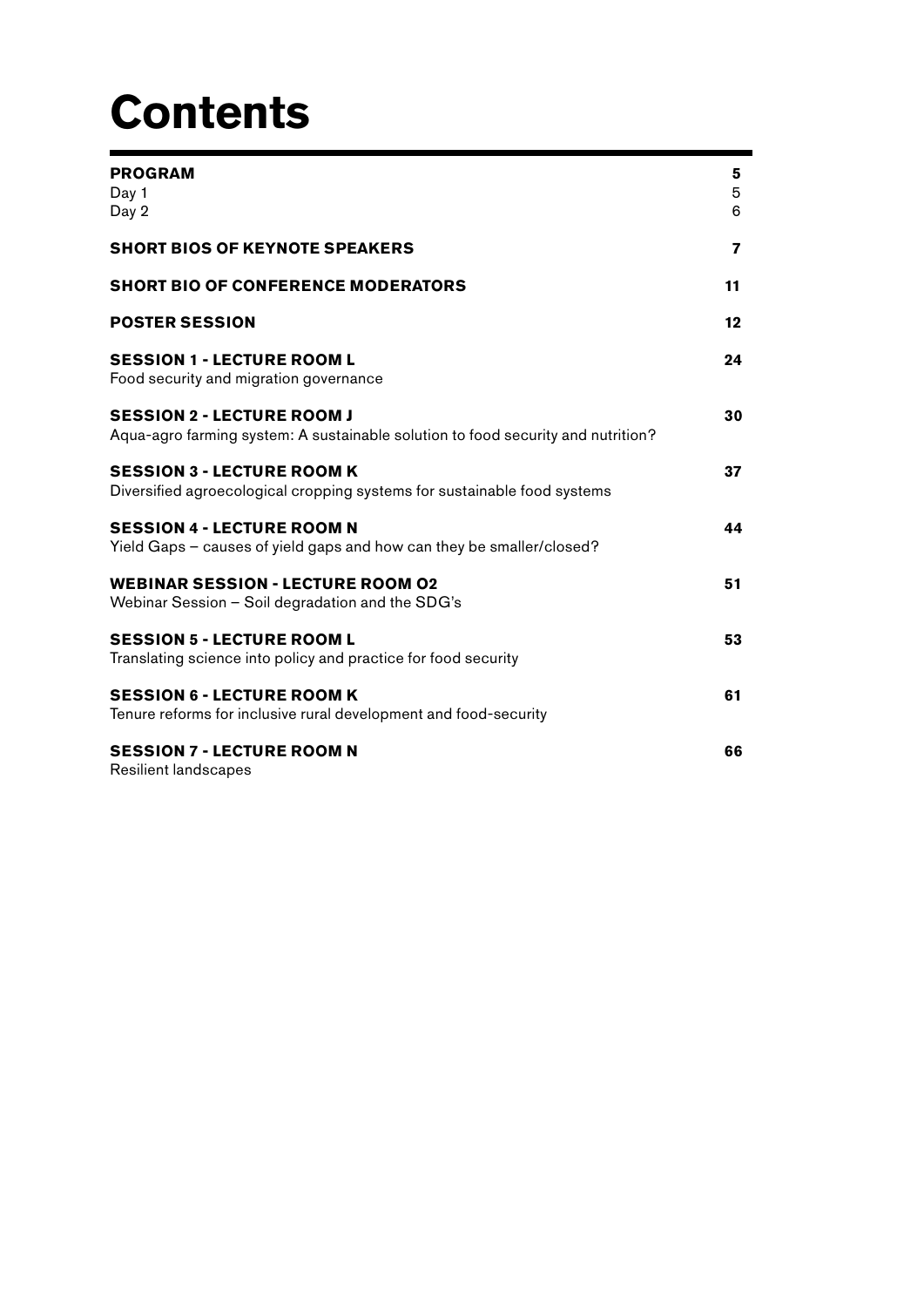## Program Day 1

#### **Wednesday 25 September**

| 08.15-08.45     | <b>Registration and coffee</b>                                                                                                                                                                                                   |
|-----------------|----------------------------------------------------------------------------------------------------------------------------------------------------------------------------------------------------------------------------------|
| 08.45-09.15     | <b>Welcome and opening</b>                                                                                                                                                                                                       |
| 09.15-10.15     | <b>Keynote speeches</b>                                                                                                                                                                                                          |
|                 | - Is the future of agriculture perennial?<br>Lennart Olsson, Lund University<br>- Social and economic correlates of yield gaps in sub-Saharan Africa:<br>What lessons for rural development?<br>Fred Dzanku, University of Ghana |
| $10:15 - 10:45$ | Coffee break                                                                                                                                                                                                                     |
| $10.45 - 11.45$ | <b>Keynote speeches</b>                                                                                                                                                                                                          |
|                 | - Nourishing the World: The Role of Fish.<br>Rohana Subasinghe, WorldFish<br>- Diversified agroecological cropping systems: a solution for food security<br>in Low Income Countries?<br>Eric Malézieux, CIRAD                    |
| 11.45-12.45     | Lunch                                                                                                                                                                                                                            |
| $12.45 - 13.15$ | Keynote speech                                                                                                                                                                                                                   |
|                 | - Food Insecurity, Mobility and Displacement in the Horn of Africa<br>Laura Hammond, University of London                                                                                                                        |
| $13.15 - 14.15$ | <b>Poster session</b>                                                                                                                                                                                                            |
| $14.15 - 15.15$ | Thematic sub-sessions and webinar                                                                                                                                                                                                |
|                 | - Food security and migration governance<br>Session leader: Jesper Bjarnesen, NAI                                                                                                                                                |
|                 | - Aqua-agro farming system: A sustainable solution to food security and<br>nutrition?                                                                                                                                            |
|                 | Session leaders: Kartik Baruah, Anders Kiessling, SLU                                                                                                                                                                            |
|                 | - Diversified agro-ecological cropping systems for sustainable food systems<br>Session leader: Erik Steen Jensen, SLU                                                                                                            |
|                 | - Yield Gaps - causes of yield gaps and how can they be smaller/closed?<br>Session leaders: Ingrid Öborn; Magnus Jirström; Sigrun Dahlin;<br>Håkan Marstorp, SLU                                                                 |
|                 | - Webinar: Soil degradation and the SDG's<br>Moderator: Matthew Fielding, SEI                                                                                                                                                    |
| $15.15 - 15.30$ | <b>Coffee Break</b>                                                                                                                                                                                                              |
| 15.30-17.00     | Continue thematic sub-sessions and webinar                                                                                                                                                                                       |
| 17.00-19.00     | <b>Reception (mingle)</b>                                                                                                                                                                                                        |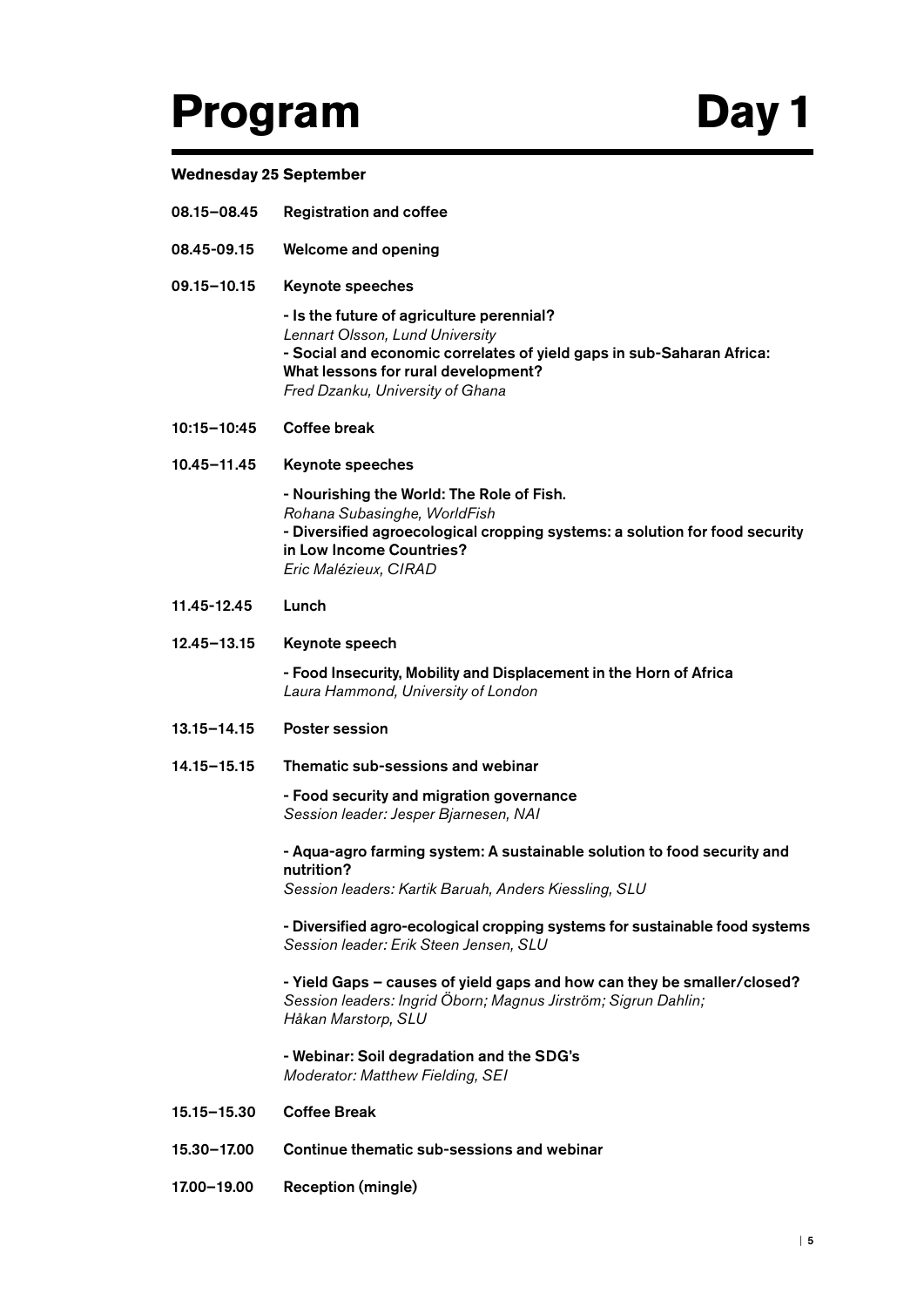## Program Day 2

#### **Thursday 26 September**

| 08.15-09.00     | <b>Registration and coffee</b> |
|-----------------|--------------------------------|
|                 | Thematic sub-sessions          |
| $0.020 - 10.15$ | Tranclating coiones into n     |

- 08.30–10.15 Translating science into policy and practice for food security *Session leaders: Magnus Jirström, Lund University; Madelene Ostwald, GMV and Linköping University*
- 09.00–10.15 Tenure reforms for inclusive rural development and food security *Session leaders: Jenny Friman; Lasse Krantz; Maria Ölund, Focali and LARRI*
- 09.00–10.15 Resilient landscapes *Session leaders: Anna Tengberg, Malin Gustafsson, SIWI/SWH, Nighisty Ghezae, IFS*
- 10.15–10.45 Coffee break
- 10.45–12.00 Continue thematic sub-sessions
- 12.00–13.00 Lunch
- 13.00–13.15 Welcome to Day 2
- 13.15–14.15 Keynote speeches

 - IFAD Rural Development Report 2019: Creating opportunities for rural youth. *Aslihan Arslan, IFAD*

 - Formalizing community tenure: for rights, conservation or livelihoods? *Anne Larson, CIFOR*

- 14.15–14.45 Coffee break
- 14.45–15.15 Keynote speech

 - Building skills for delivering Africa's Agenda 2063: The role of science and policy. *Moses Osiru, Icipe*

- 15.15–16.15 Panel discussion with keynote speakers
- 16.15–16.45 Closing of the conference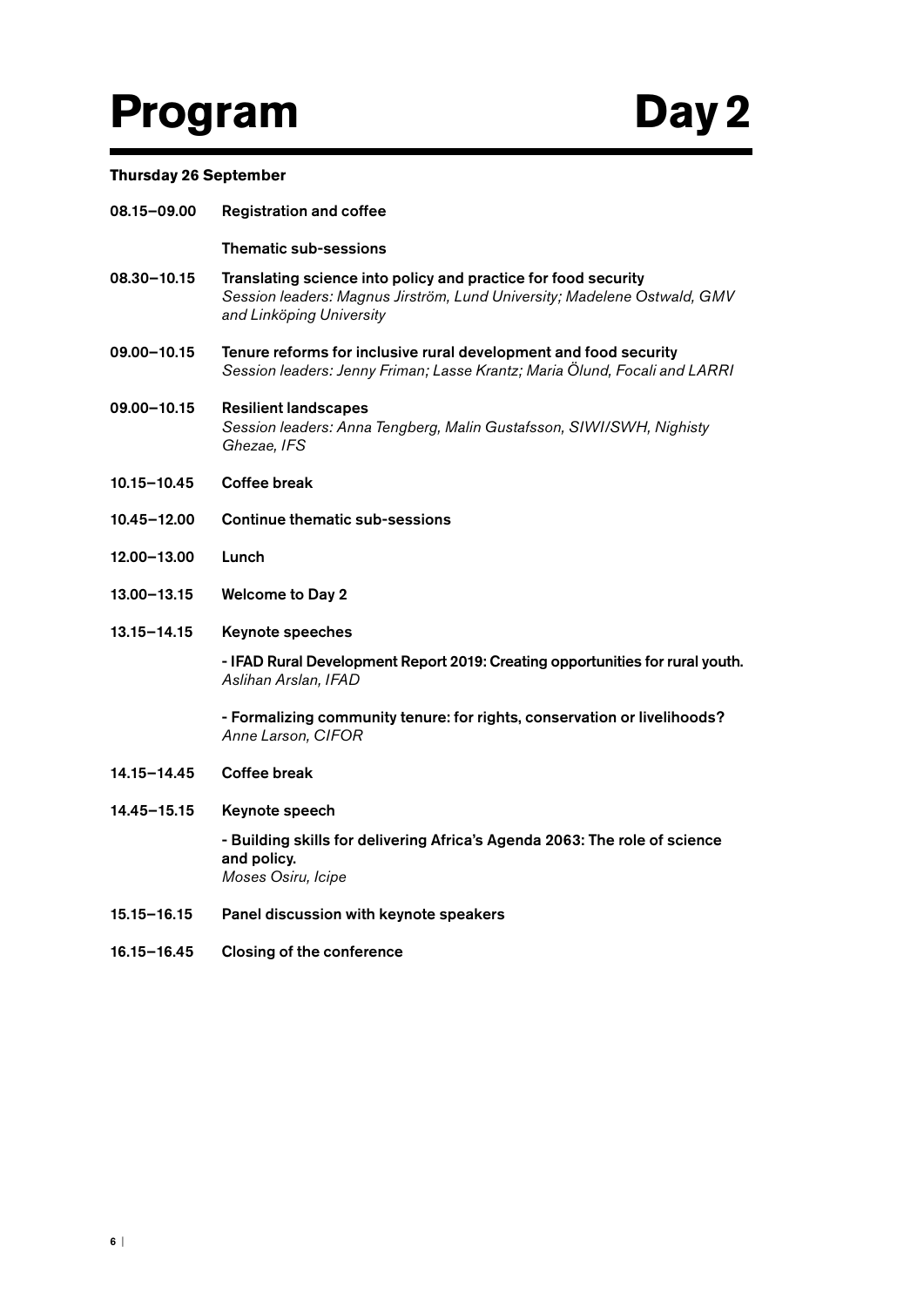### **Short bios of keynote speakers**



#### **Lennart Olsson**

Professor, Lund University Centre for Sustainability Studies (LUCSUS), Lund University, Sweden.

Lennart Olsson, professor of Geography at Lund University in Sweden, was the founding Director of Lund University Centre for Sustainability Studies (LUCSUS) between 2000 and 2017. His current research focuses on the politics of climate change in the context of poverty, food insecurity and ill-health in sub-Saharan Africa, and on the transition from annual monocultures to perennial polycultures in agriculture. He was Coordinating Lead Author for the chapter on Livelihoods and Poverty in IPCC's 5th Assessment Report 2011- 2014 and for the chapter on Land Degradation in the special IPCC report on Climate Change and Land (SRCCL), 2017-2019.



**Fred M. Dzanku** Research fellow, Institute of Statistical, Social & Economic Research (ISSER), University of Ghana, Ghana.

Fred Dzanku is a development economist whose research focuses principally on the economics of household behaviour in sub-Saharan Africa. He currently holds the position of Research Fellow at the Institute of Statistical Social and Economic Research (ISSER) at the University of Ghana. He obtained his PhD in Agricultural Economics from the University of Reading in 2012. His current research areas include the analysis of yield differentials in sub-Saharan Africa and implications for rural economic development; impact evaluation of real world projects and programs using randomized controlled trials and quasi-experimental methods; ex ante evaluation of biotechnology; household welfare analysis; poverty reduction policy analysis; natural resource governance and applied econometric modelling.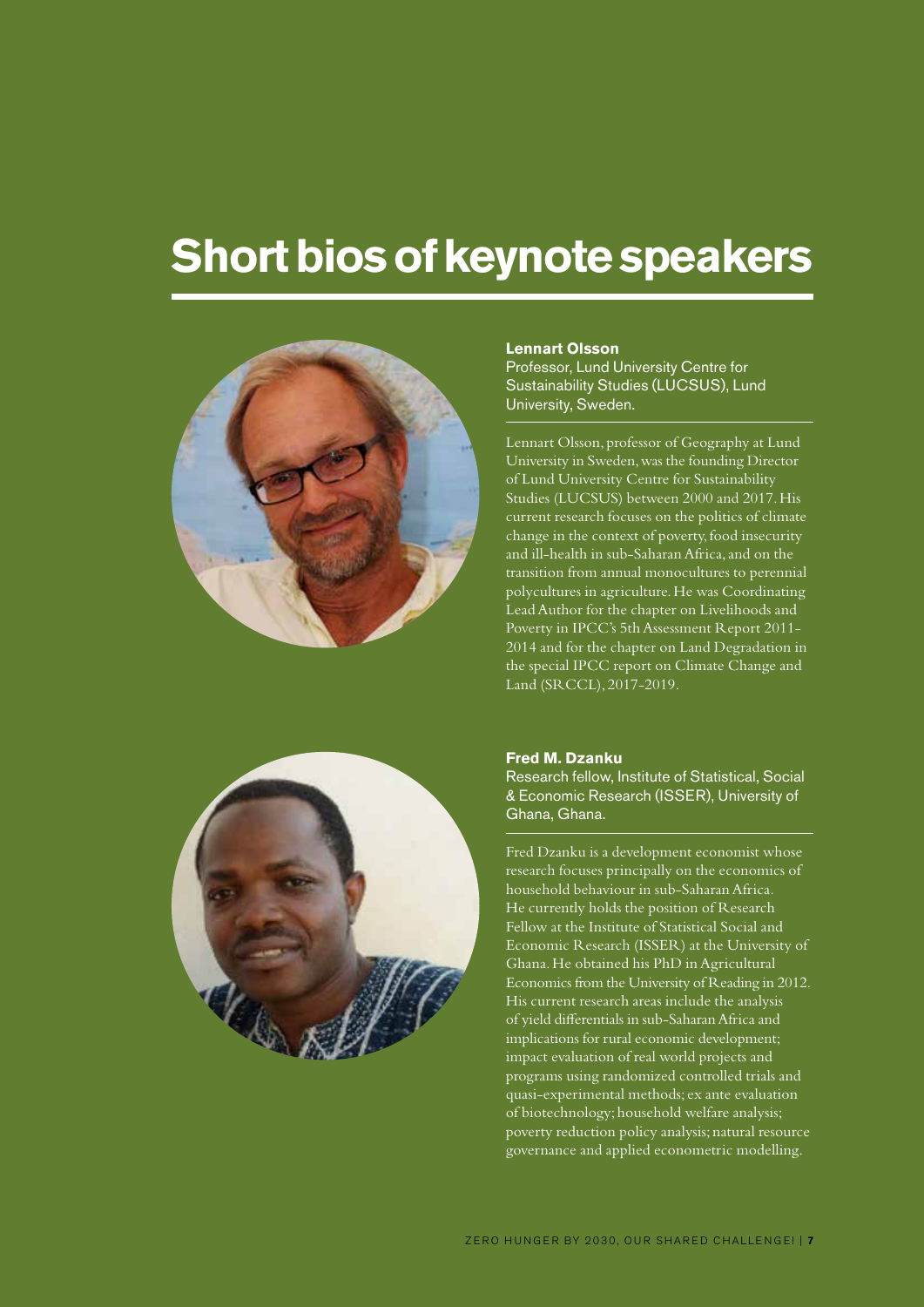

#### **Rohana Subasinghe** Senior researcher, WorldFish; former FAO Fisheries and Aquaculture Department, Sri Lanka.

Rohana Subasinghe is a specialist in aquaculture development and aquatic animal health management. He retired from FAO in October 2015, while serving as the Chief of the Aquaculture Branch. During his 25 years of carrier at FAO, he designed and implemented many aquaculture programmes and projects all around the world. Rohana is a strong advocate of sustainable, responsible and equitable aquaculture and improving its contribution to poverty alleviation and food and nutrition security. Currently working as a senior scientist at WorldFish, his passion is to increase fish consumption among rural poor, especially among childbearing women and young children, towards improving their health and wellbeing.



#### **Eric Malézieux**

Director Agroecological functioning and Performances of horticultural systems research unit, (CIRAD), France.

Eric Malézieux is an agronomist and researcher at Cirad, in France. He holds a PhD in Agronomy from AgroParisTech, France and an HDR from the University of Montpellier. His main research experience and field expertise covers the agronomy of tropical cropping systems, with a focus on horticultural and agroforestry systems in the tropics. His main research interest is on agroecology and links with food security. He has 35 years' experience in West Africa, Caribbean, Indian Ocean, Pacific, and Central America. He has been leading the HortSys research unit "Agroecological functioning and Performances of Horticultural Cropping Systems" from 2008 to 2019.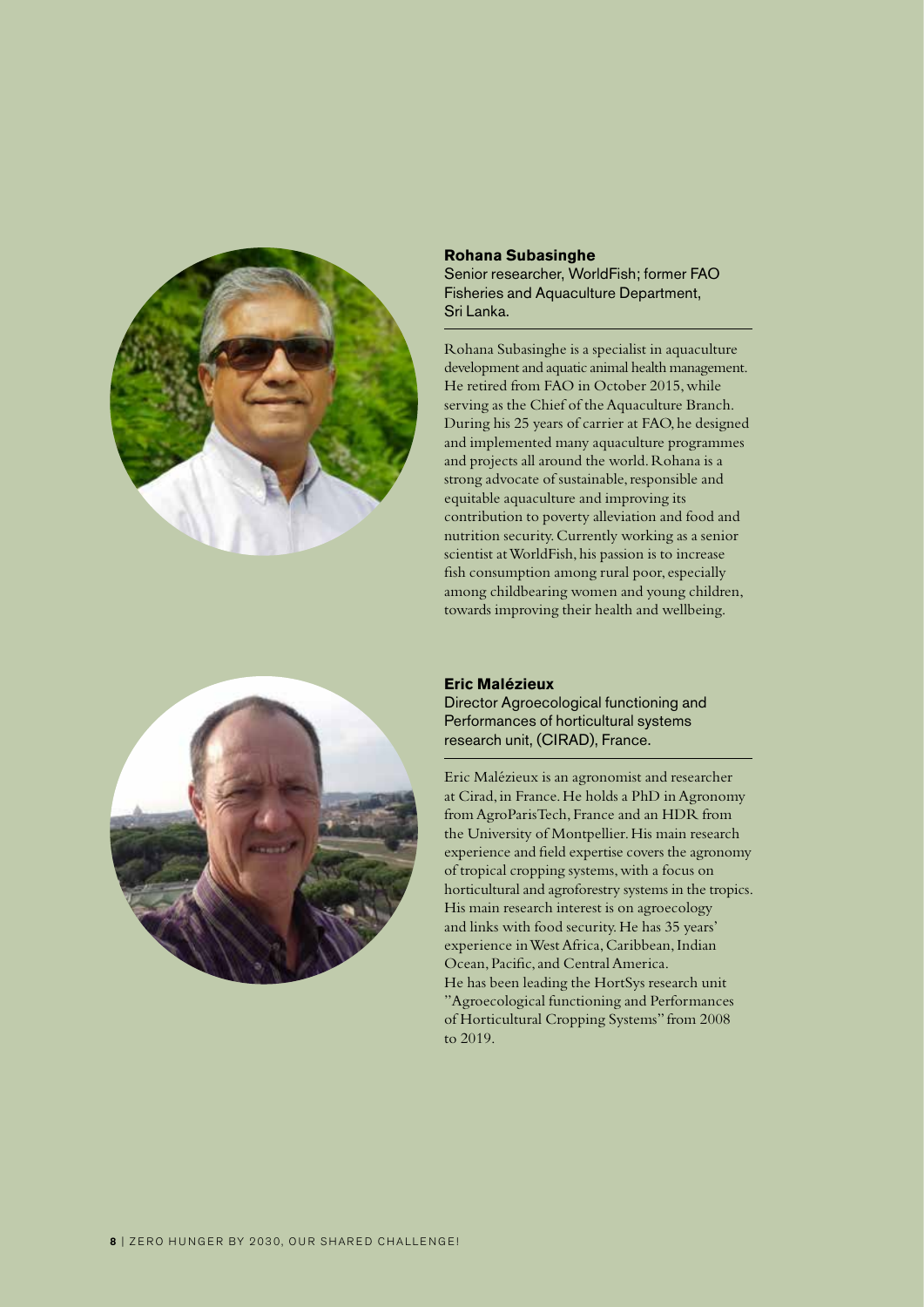



**Laura Hammond** Professor, SOAS Food Studies Centre, University of London, United Kingdom.

Laura Hammond is Professor of Development Studies at SOAS University of London. She has been conducting research on conflict, food security, migration and diasporas in and from the Horn of Africa since the early 1990s and working for the UN Emergencies Unit for Ethiopia (the precursor to UNOCHA). She is currently Challenge Leader in Security, Protracted Conflict, Refugees and Forced Displacement for the Global Challenges Research Fund, head of the London International Development Centre-Migration Leadership Team, and Team Leader of the EU Trust Fund's Research and Evidence Facility on migration and conflict in the Horn of Africa. She has consulted for a wide range of organisations such as UNDP, USAID, Oxfam, Medécins Sans Frontières, the International Committee of the Red Cross, and the World Food Programme. She authored the book 'This Place Will Become Home: Refugee Repatriation to Ethiopia' (2004).

#### **Aslihan Arslan**

Senior Research Economist, Research and Impact Assessment Division, International Fund for Agricultural Development (IFAD), Italy.

Aslihan Arslan is a Senior Agricultural Development Economist at the Research and Impact Assessment Division of the IFAD. She leads multiple research projects related to agricultural productivity, climate resilience, rural out migration and climate change mitigation potential of agricultural practices promoted by IFAD and others. She conducts impact assessments of IFAD projects related to these themes. She co-led IFAD's flagship publication the Rural Development Report 2019 on "Creating opportunities for rural youth." Prior to joining IFAD in 2017, Aslihan worked as a Natural Resource Economist at FAO, focussing primarily on Climate-smart Agriculture. She holds a PhD and MSc in agricultural and resource economics from the University of California at Davis; and a BSc in economics from the Middle East Technical University, Ankara.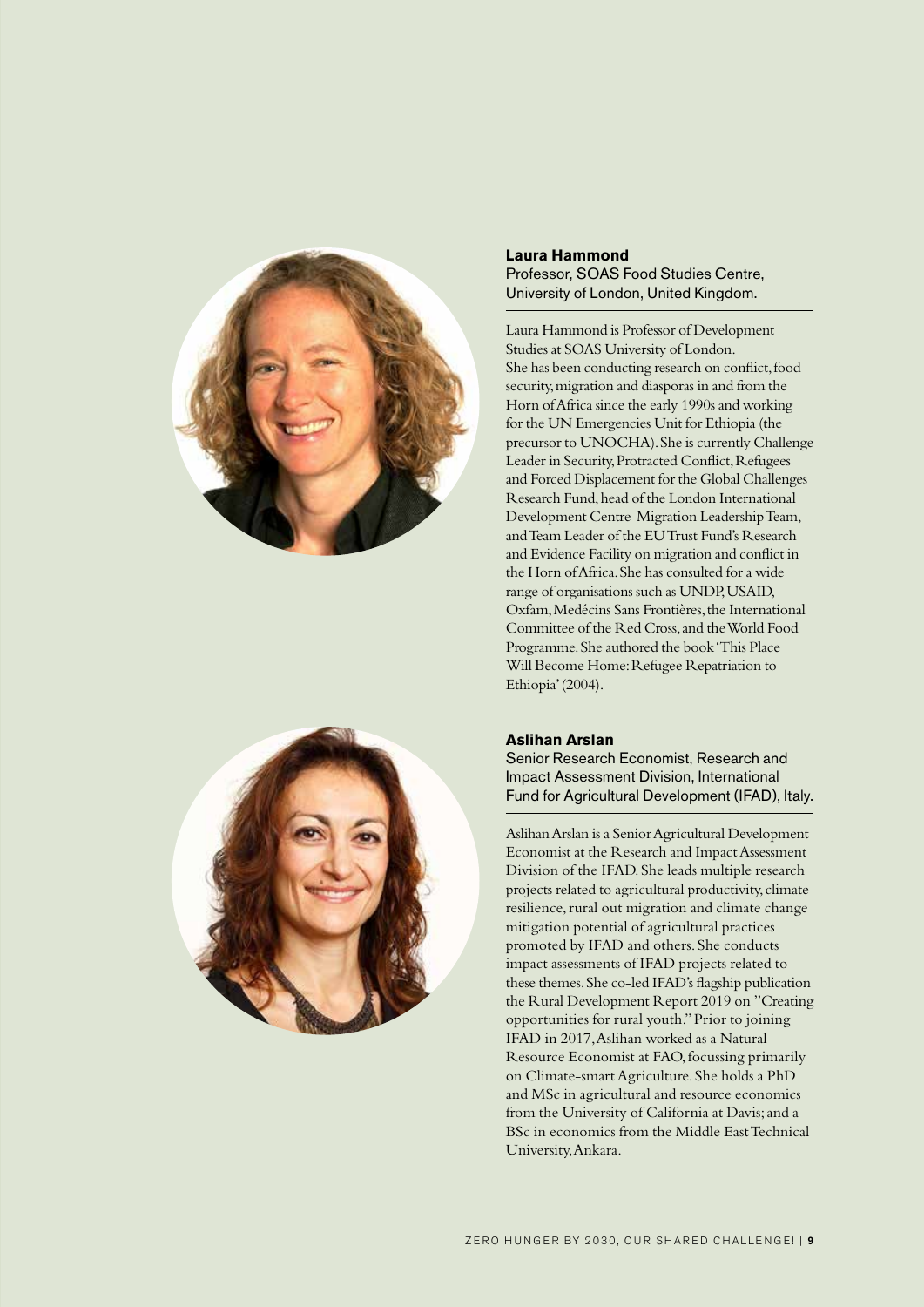

#### Anne Larson

Team leader for Equity, Gender and Tenure, Center for International Forestry Research (CIFOR), Peru.

Anne M. Larson is currently the Team Leader for Equity, Gender and Tenure and has been a Principal Scientist at the Center for International Forestry Research (CIFOR), based in Lima, Peru, since 2012. She obtained her PhD in 2001 from University of California, Berkeley in Wildland Resource Science, with an emphasis on resource policy and institutions. Her current research priorities include opportunities for and challenges to forest tenure reforms; multilevel governance and multi-stakeholder processes to address climate change and support "low emissions" development; and environmental justice and human rights, such as indigenous rights and gender.



#### Moses Osiru

Former member of RUFORUM; Member steering committee AgriFoSe2030, International Centre of Insect Physiology and Ecology (icipe), Uganda.

Moses Osiru is Manager of the Regional Coordination Unit of the Regional Scholarship and Innovation Fund of the Partnership for skills in Applied Sciences, Engineering and Technology (PASET) based at icipe, Nairobi, Kenya. PASET is a partnership of African governments that aims to train 10.000 African PhDs over the next 10 years. Dr. Osiru holds a PhD in Agriculture (Plant Pathology) and has published widely in over 50 scientific publications. Moses's wide experience includes working closely with the World Bank, Governments, international agencies, Non-governmental Organisations and the African Union Commission. He sits on the AgriFose 2030 Steering Committee.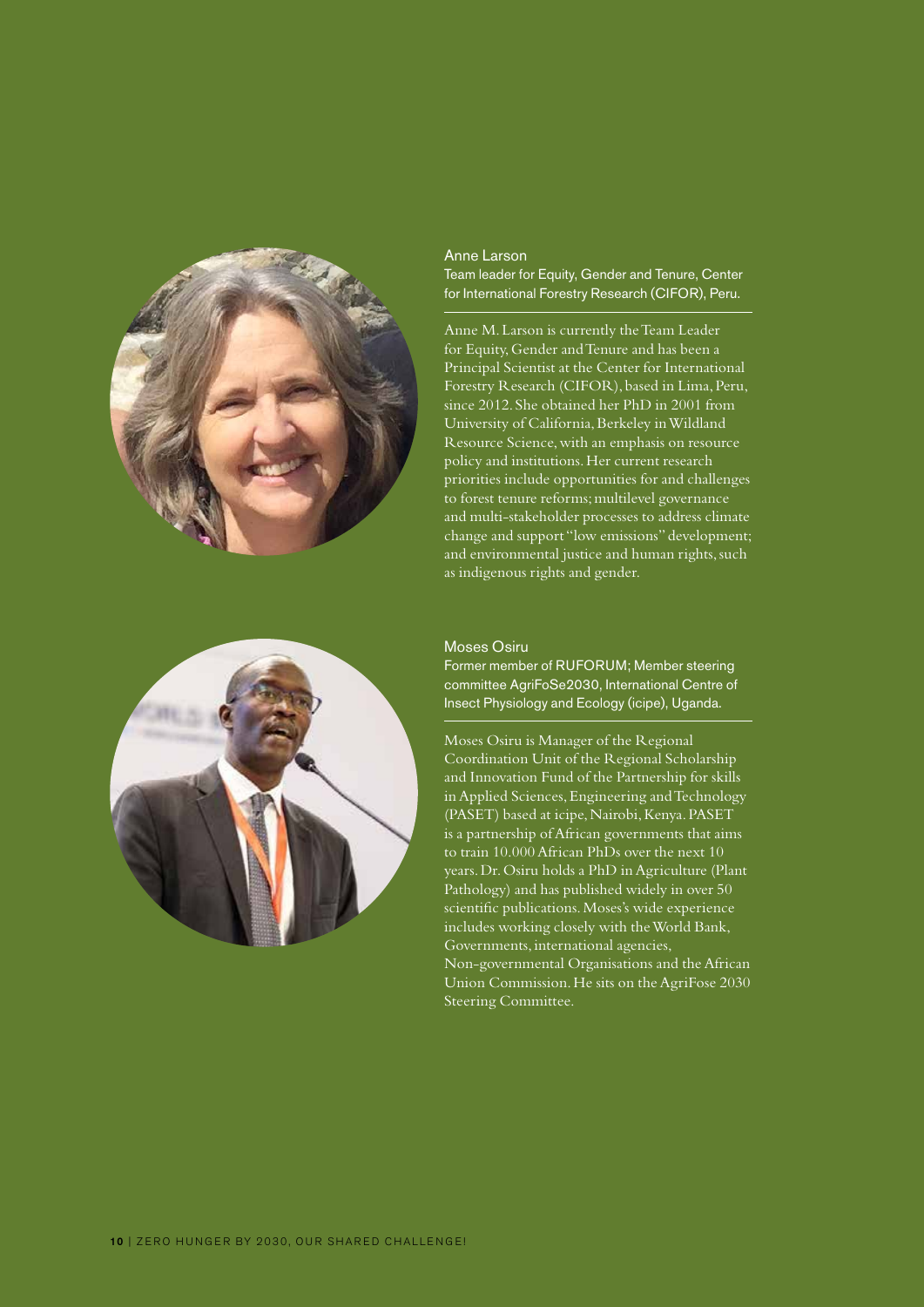### **Short bios of conference moderators**



#### **Annika Åhnberg**

Annika Åhnberg is a former minister of agriculture and has been a member of the parliament in Sweden.

She has for more than ten years been a consultant within the area of agriculture and food production in relation to sustainability. She is an experienced project leader and facilitator. Prior to being a consultant, she was vice president at DeLaval Holding and heading its division for Public Affairs. She has been the chairperson of Save the Children Sweden. She has a bachelor degree of social work. She is now the chairperson of the steering committee of SIANI, Swedish International Agricultural Network Initiative and also the chairperson of the board of f3 ("fossil free fuels" is a networking cooperation between universities, research institutes and industry companies). She is a member of the steering group of Axfoundation. She is a fellow of the Royal Swedish Academy of agriculture and forestry and of The Royal Swedish Academy of Engineering Sciences (IVA) and of the Royal Physiographic Society of Lund. Annika Åhnberg is an honorary doctor at the Swedish University of Agricultural Sciences



#### **Simon Stanford**

Simon Stanford is a South African documentary film director / cinematographer and journalist who has filmed and produced news reports, documentaries and films from virtually every corner of the world with primary focus on Africa, his home continent.

He has worked for many of the world's major television newsrooms, including BBC, American NBC, Canadian CBC and Swedish SVT. He now focuses on directing and producing feature documentaries as well as teaching documentary film production.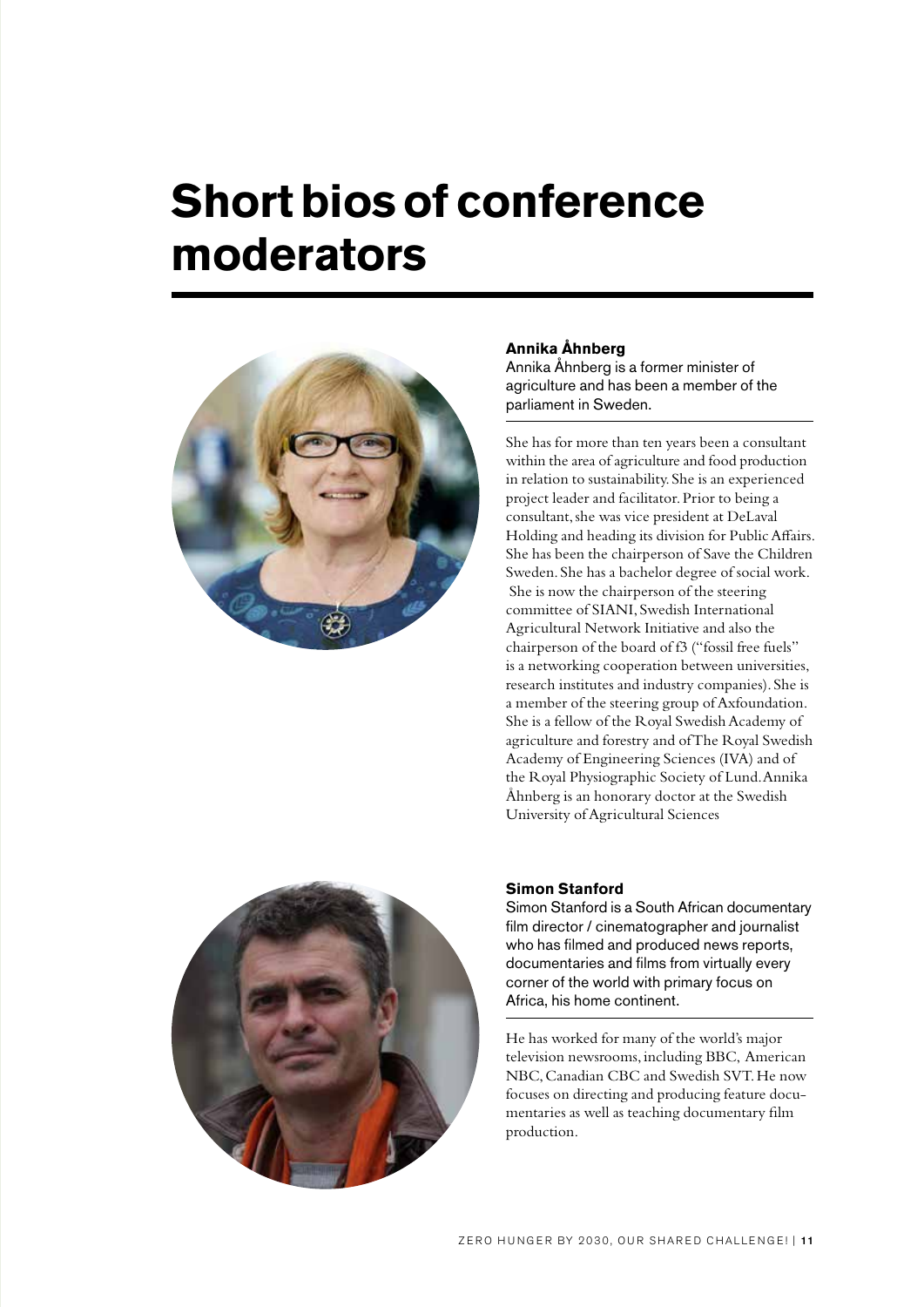### Poster session Day 1

*Session leaders: Jenny Friman, University of Gothenburg; Ylva Ran, SEI; Caroline Augustsson, SIANI* Lecture room: Aula

#### *Poster No*

| 1              | Correlates of Hunger Severity and Food Intake among Rural Households in Nigeria:<br>Facing the Key Challenges of the 21st Century<br>Presenter: Abiodun Olusola Omotayo                          |
|----------------|--------------------------------------------------------------------------------------------------------------------------------------------------------------------------------------------------|
| $\overline{2}$ | Hydrologic impact of winter cover cropping with reduced tillage for sustainable farming in California's<br>San Joaquin Valley<br>Presenter: Anna Gomes                                           |
| 3              | Cleaner cooking while producing biochar: factors affecting adoption of gasifier cookstoves in rural areas<br>Presenter: Cecilia Sundberg                                                         |
| 4              | Neither modern nor traditional: Farmer-led irrigation development in Kilimanjaro Region, Tanzania<br>Presenter: Chris de Bont                                                                    |
| 5              | Identification of production constraints by the implementation of herd health management in smallholder<br>pig farms in Uganda<br>Presenter: Elin Gertzell                                       |
| 6              | Description of the production and management system of the Creole cattle from Pasorapa, Bolivia.<br>Farmer perceptions and vulnerability to climate change<br>Presenter: Gabriela Bottani Claros |
| 7              | Killing Them Softly: Moral Practices in Modern Livestock Farming<br>Presenter: Hanna Wernersson                                                                                                  |
| 8              | Infectious diseases in Indian ruminants as potential causes of reduced productivity<br>Presenter: Johanna Lindahl                                                                                |
| 9              | Perceptions and practices of Zambian sheep and goat traders on small ruminant health and disease<br>Presenter: Jonas Johansson Wensman                                                           |
| 10             | Entrepreneurship as empowerment? Gendered opportunities and challenges in entrepreneurial urban<br>and peri-urban agriculture in Tanzania<br>Presenter: Karolin Andersson                        |
| 11             | How and when does agriculture in South American and African countries depend on rainforests for<br>their rainfall?<br>Presenter: Maganizo Kruger Nyasulu                                         |
| 12             | Modelling of potential biochar production capacity and bioenergy generation in Kenya and its impact on<br>climate change from a life cycle perspective<br>Presenter: Md Aquif Rahman             |
| 13             | Future scenarios of land use change in southwest Russia<br>Presenter: Natalija Pustilnik                                                                                                         |
| 14             | Food consumption and nutrient deficiencies trends in the Democratic Republic of Congo<br>Presenter: Patrice Mirindi                                                                              |
| 15             | Factors limiting maize yield in two Ghanaian villages vary with field age<br>Presenter: Sigrun Dahlin                                                                                            |
|                | Nutrient imbalances in two Ghanaian regions: from nutrient mining to excess<br>Presenter: Sigrun Dahlin                                                                                          |
| 16             | The endurance of olive Biocultural Heritage in Sicily: long-term patterns of intercropping systems for<br>sustainable futures.<br>Presenter: Vincenza Ferrara                                    |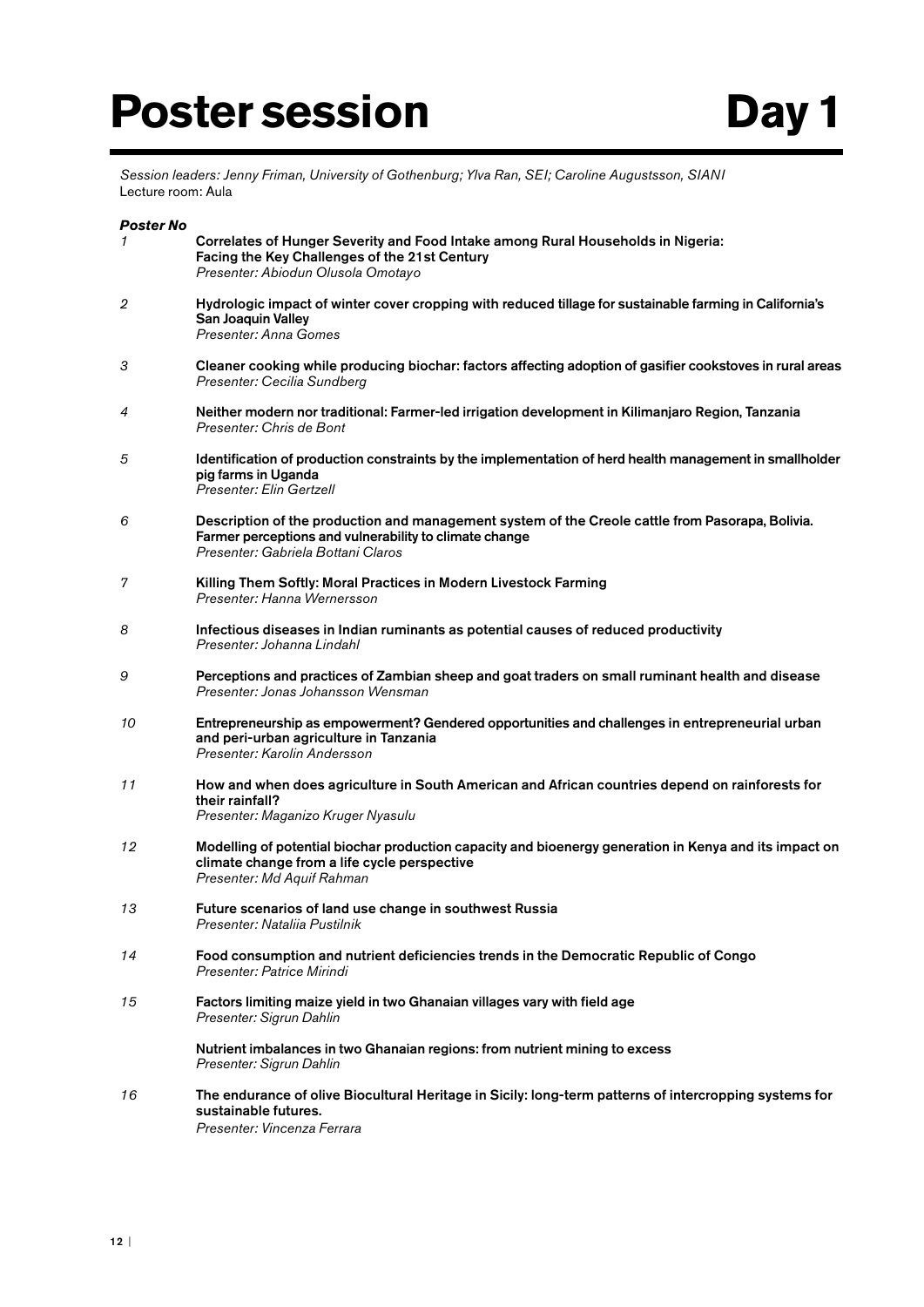#### **Correlates of Hunger Severity and Food Intake among Rural Households in Nigeria: Facing the Key Challenges of the 21st Century**

*Abiodun Olusola Omotayo1* <sup>1</sup> North West University, South Africa

Nutritional deficiency and hunger are long-standing challenges in the developing nations where majority of people suffer from one of the heaviest burdens of hunger and malnutrition. Interventions aimed at increasing food availability and hunger reduction hold great potential for improving nutrition status through increasing food production in a developing nation such as Nigeria. We present a novel approach to explain the correlates of hunger severity and food intake among the rural households in Nigeria. Indicators of hunger severity and food intake were computed with coping options due to hunger and dietary diversity scores. Data were analyzed using descriptive statistics (percentage, standard deviation etc.) and inferential statistics, such as Principal Component Analysis (PCA), and Ordinary Least Square Regression (OLS). In the study, the descriptive results show that the rural respondents captured in the survey were 81.19% male, with an average age  $(53 \pm 11.44 \text{ years})$  and  $(9.20 \pm 4.83 \text{ years})$  of education. On the other hand, the regression results of the factors that affect the households' hunger severity and the composite food intake diversity indices (generated from the PCA) were well fitted ( $p<0.01$ ). Ageing, large household size and poor credit facilities, among others were identified as major problems among the rural dwellers. It was therefore concluded that hunger and poor diversity of food intake among the rural households were problems in the study area. It was however recommended that considerable investment in rural household's human capital should be encouraged since nutrition education and food diversity enhances households' wellbeing.

Keywords: Dietary diversity scores, Food intake, Hunger severity index, Ordinary Least Square Regression, Principal Component Analysis, 24 Hours Recall Period.

#### **Hydrologic impact of winter cover cropping with reduced tillage for sustainable farming in California's San Joaquin Valley**

*Anna Gomes1 Alyssa DeVincentis1, Jeff Mitchell1* 1 University of California, Davis, USA

The future of food production will require the use of farm practices that simultaneously improve soil health, reduce greenhouse gas emissions, and utilize water efficiently. Winter cover cropping and conservation tillage are two farm practices that may help to meet these needs, but uncertainties remain around their impacts on pre-season irrigation demands, on-farm logistics, and overall soil water content. This study fills a gap in the research by investigating how cover crops and conservation tillage influence water management at the field level. We investigate this question using three years of robust data from a 20 year long-term field experiment in Five Points, California, comparing standard tillage to conservation tillage and fallow fields, or no cover cropping, to winter cover cropping. Treatment plots have been in place since 1999, providing a robust data set of the long term effects of these practices. Our research questions explore the impact of winter cover crops and conservation tillage on soil water content at varying depths of the soil profile, in addition to quantifying the soil carbon addition by biomass and canopy cover through time. We are currently working to analyze weekly neutron probe data, collected over three winter seasons from 2016 to 2019. This work may suggest that the use of conservation tillage and winter cover cropping on farms with similar climatic conditions and cash crop rotations could offer water-smart strategies that can achieve multiple ecosystem services and climate benefits, contributing to building a climate resilient agricultural sector in California.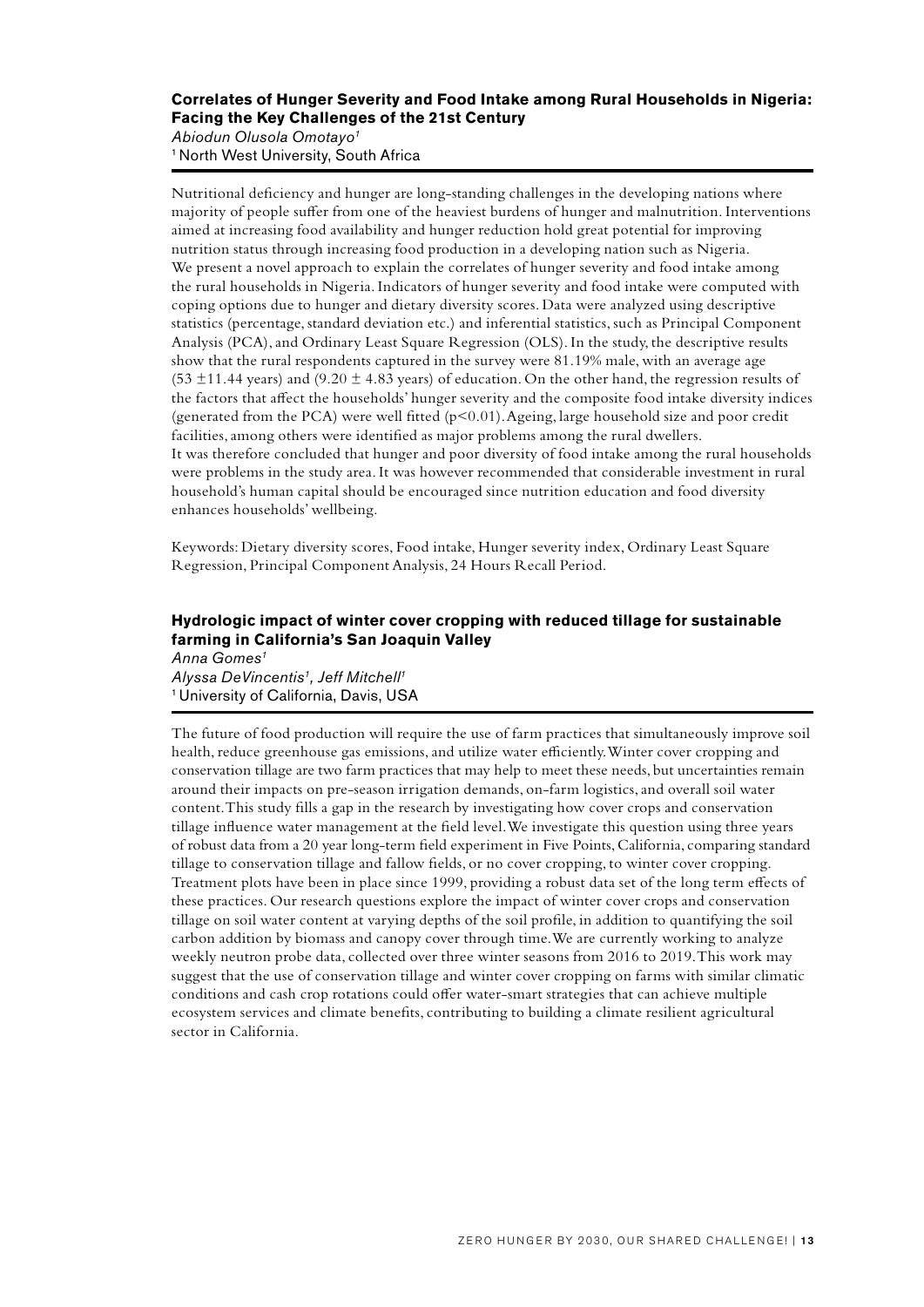#### **Cleaner cooking while producing biochar: factors affecting adoption of gasifier cookstoves in rural areas**

James K Gitau<sup>1</sup>, <sup>2</sup> *Mary Njenga1, 2, Ruth Mendum3, Jane Mutune1, Yahia Mahmoud4, Cecilia Sundberg4, 5* 1 Wangari Maathai Institute for Peace and Environmental Studies, University of Nairobi, Kenya 2 World Agroforestry Centre (ICRAF), Kenya

3 Office of International Programs, College of Agricultural Sciences, Pennsylvania State University, USA

4 Department of Energy and Technology, Swedish University of Agricultural Sciences Sweden <sup>5</sup> KTH Royal Institute of Technology, Sweden

A majority of households in developing countries use biomass energy for cooking and heating due to its affordability and accessibility. However, unsustainable biomass use leads to deforestation, environmental degradation and climate change. The pollution from open burning of biomass is a major health concern especially for women and children as they spend a lot of time in the kitchen. Biochar-producing gasifier cookstoves offer an opportunity to address many of these problems, while also producing biochar, which can be used as a soil amendment. A study was carried out in order to investigate factors influencing the adoption of these cookstoves in three sites in Kenya (Kwale, Embu and Siaya). After an introductory training, 150 households received cookstoves and were asked to use them to produce biochar for upcoming field experiments. User experiences were collected through surveys after 2-3 months and about 2 years, and at workshops. The main benefits of the cookstove identified by the users were fuel saving with significant impacts on household economies, reduced smoke and production of biochar for either cooking or soil amendment. Challenges were related to lighting, a need to refill the fuel canister, fuel preparation and different suitability for different types of meals and meal sizes. The gasifier use frequency and biochar production rates differed between the sites, which had different climate, socio-economic conditions and fuel accessibility. The results will be of relevance for inclusion of user participation in cookstove designing and performance assessment as well as for stakeholders involved in marketing. They can also give guidance on the relevance of gasifier cookstoves for production of biochar for use on farms.

#### **Neither modern nor traditional: Farmer-led irrigation development in Kilimanjaro Region, Tanzania**

*Chris de Bont1, 2*

*Hans Komakech2, Gert Jan Veldwisch3*

1 Department of Human Geography, Stockholm University, Stockholm, Sweden

<sup>2</sup> African Centre of Excellence for Water Infrastructure and Sustainable Energy Futures, Arusha, Tanzania

3 Water Resources Management Group, Wageningen University, Wageningen, The Netherlands

While there is a consensus that irrigation can contribute to closing yield gaps in dryland areas in Africa, the debate around what kind of irrigation, large- or small-scale, modern or traditional, best contributes to food security and rural development is ongoing. In Tanzania, the irrigation categories of 'modern' and 'traditional' are dominating irrigation policies and are shaping interventions. In this paper, we explore what these concepts really entail and how they relate to a case of farmer-led groundwater irrigation development in Kahe ward, Kilimanjaro Region. For our analysis, we rely on three months of qualitative fieldwork in 2016, a household questionnaire, secondary data such as policy documents and the results of a mapping exercise in 2014–2015. In the early 2000s, smallholders in Kahe started developing groundwater. This has led to a new, differentiated landscape in which different forms of agricultural production co-exist. The same set of groundwater irrigation technologies has facilitated the emergence of different classes of farmers, ranging from those engaging with subsistence farming to those doing capitalist farming. The level of inputs and integration with markets vary, as does crop choice. As such, some farms emulate the 'modern' ideal of commercial farming promoted by the government, while others do not, or to a lesser extent. We conclude that the policy concepts of traditional and modern irrigation do not do justice to the complexity of actual irrigation development in the Kahe case, and obfuscate its contribution to rural development and food security. We also argue that a single irrigation technology does not lead to a single agricultural mode of production, and that smallholders do not benefit equally from irrigation technology due to lack of financial capital and ability to take risks.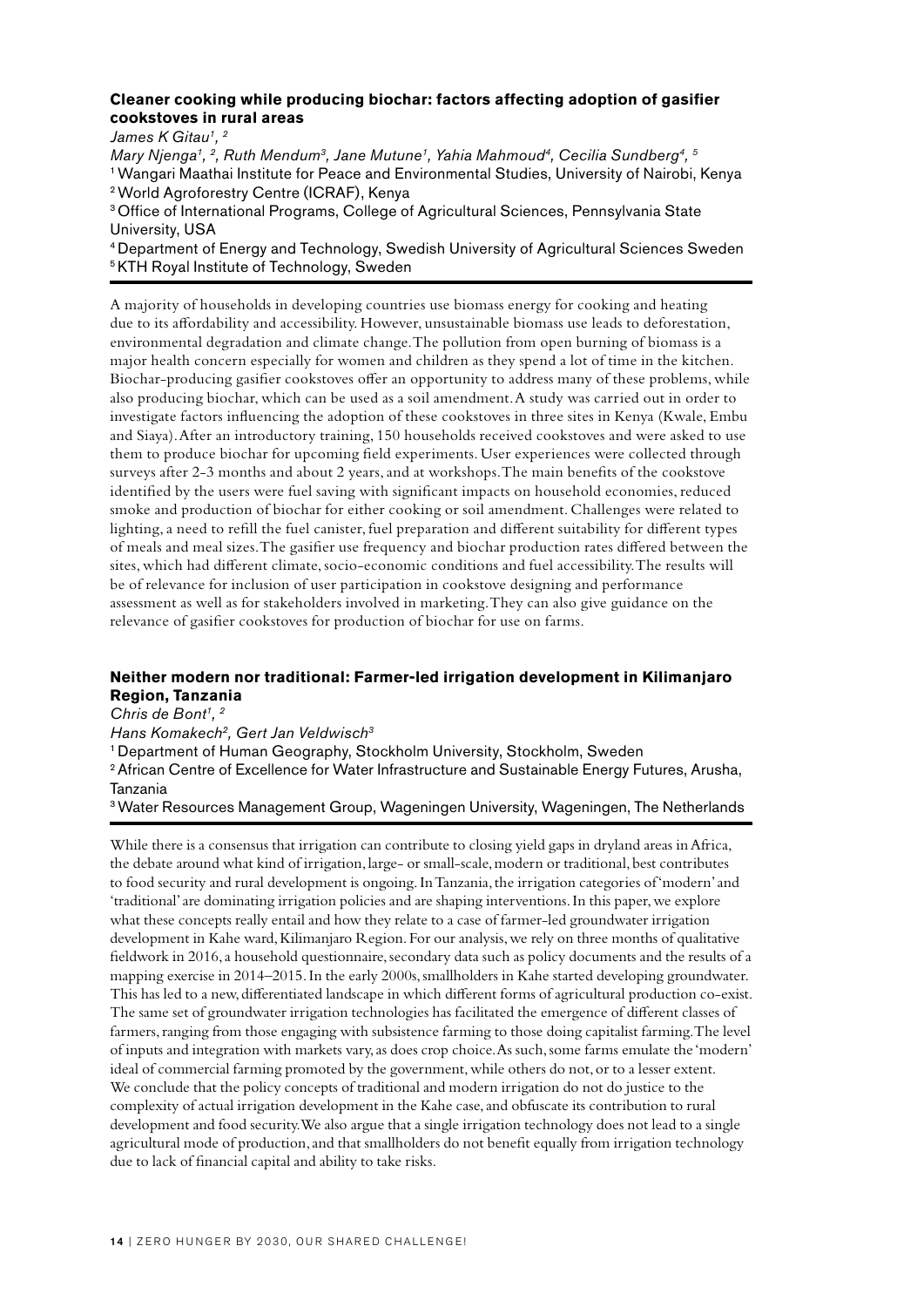#### **Identification of production constraints by the implementation of herd health management in smallholder pig farms in Uganda**

*Elin Gertzell1*

*Ulf Magnusson1, Michel Dione2, Kokas Ikwap3, Magdalena Jacobson1*

1 Department of Clinical Sciences, Swedish University of Agricultural Sciences, Sweden

2 International Livestock Research Institute, Ouagadougou, Burkina Faso

<sup>3</sup> College of Veterinary Medicine, Animal Resources and Biosecurity, Makerere University, Uganda

Smallholder pig production in Uganda has been in focus to improve food security and relieve poverty. Disease burden has previously been identified as one of several production constraints, but earlier studies on health have focused on selected individual diseases. Herd health management is a more holistic approach to improve livestock health and productivity in the long term perspective. It includes several aspects of the production; e.g. the animals and their care-taker, the environment, the management and biosecurity.

Twenty smallholder pig farms in Lira district, Uganda, were included and visited monthly during one year. During the visits, interviews and observations regarding several aspects of the production, clinical examinations and relevant laboratory tests were performed.

Four major areas of production constraints were identified; inadequate feeding, poor reproductive performance, disease burden, and lack of biosecurity. The conditions varied considerably amongst farms due to differences in knowledge, management, resources and facilities. Inadequate feeding due to lack of funds, knowledge and feed availability resulted in poor growth and body condition. The poor reproductive performance was due to long farrowing intervals and low number of piglets born. A majority of the herds had issues with ectoparasites such as lice and fleas, and some, more commercial, farms had problems with piglet and post-weaning diarrhea. Endoparasites were common. Suspected African swine fever (acute disease with reddish discoloration of skin, inappetence, weakness and death) were seen in some herds. Biosecurity, meaning all measures to avoid entrance and circulation of pathogens in a herd, was largely unpracticed or inadequate.

The herd health management approach identified constraints, such as poor reproductive performance, previously overlooked by other methodologies. This suggests a need for a holistic approach to tackle constraints in order to improve smallholder pig farm productivity.

#### **Description of the production and management system of the Creole cattle from Pasorapa, Bolivia. Farmer perceptions and vulnerability to climate change**

*Gabriela Bottani Claros1*

*Elisabeth Jonas2, Erling Strandberg2*

1 Universidad Mayor de San Simon – UMSS, Bolivia

<sup>2</sup> Animal Breeding and Genetics Department, Swedish University of Agricultural Sciences, Sweden

Creole cattle populations constitute an important reservoir of genes related to climate resilience and adaptation to harsh environments. During the last years, an unplanned crossbreeding process is threatening the genetic diversity of local Creole cattle populations in Bolivia, risking the conservation of valuable genes for the global animal genetic resources. Generation of reliable information about the production systems and management practices of local breeds is a key first step for the development of conservation and breeding programs. With this purpose, open-ended and closed-ended questionnaires and interviews were performed with 81 smallholders from 11 communities of Pasorapa, Bolivia. Pasorapa Creole cattle is well-adapted to a xerophytic ecosystem, and a rearing system based on two stages, with cattle being released in the mountains for about 7 months across the year, and for the remaining time herded in the paddocks. Feeding strategies are based on crop residues and consumption of native plant species. High mortality rates are explained mainly by environmental factors, such as predator attacks. Poor infrastructure, insufficient governmental support and deficient health management practices were found. A strong interaction between the environment and the Creole cattle population make this system more vulnerable to the threats of climate change. Farmer perceptions related to cattle diseases, treatments and selection of breeding animals were shown to be relevant elements to be considered in future breeding and conservation programs.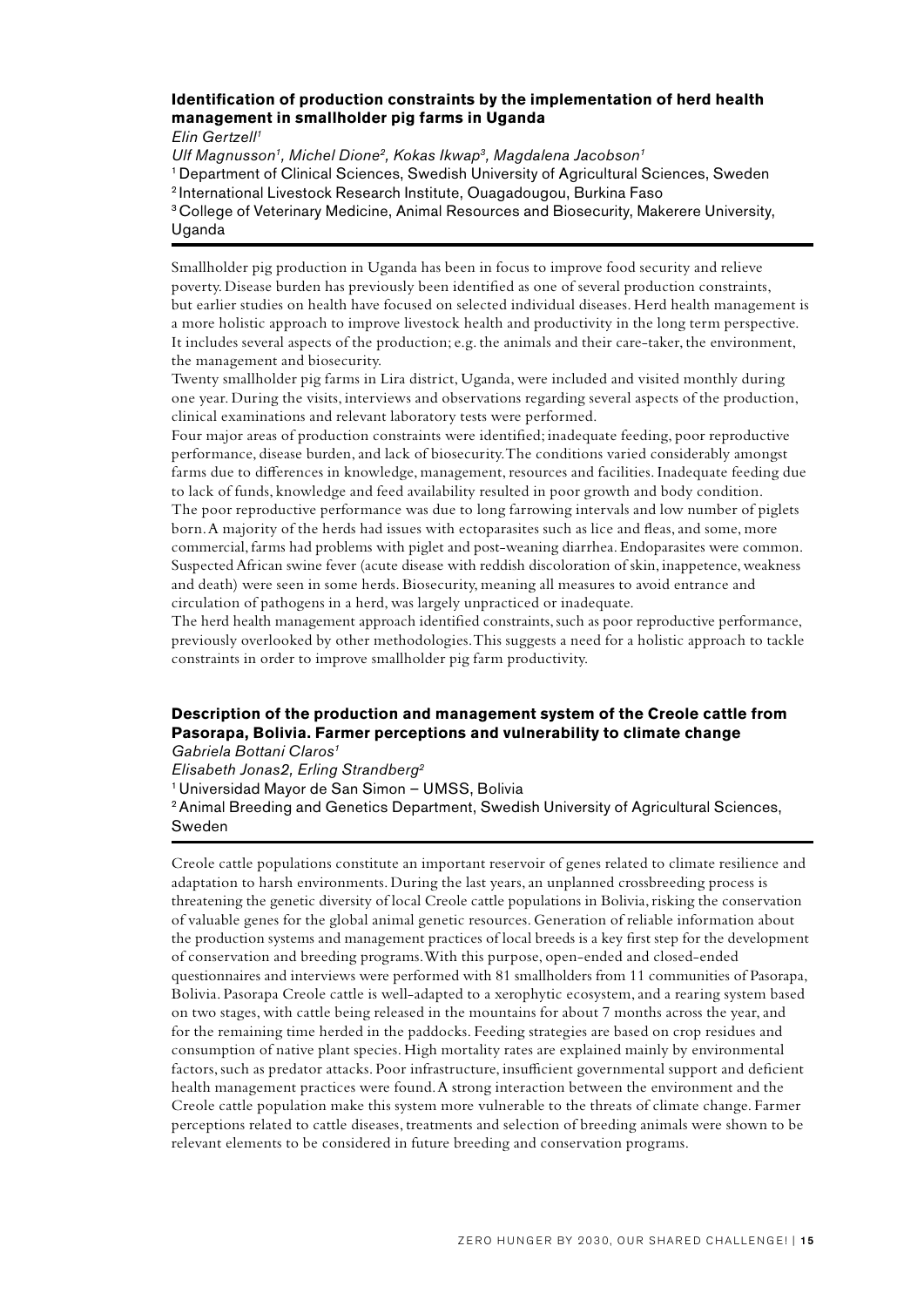#### **Killing Them Softly: Moral Practices in Modern Livestock Farming** *Hanna Wernersson1* 1 Stockholm Resilience Centre, Sweden

The livestock sector is progressively seen as problematic on environmental, health, and ethical grounds. With regards to environmental and health concerns, eating 'less but better' is a commonly voiced solution. In industrialised economies, there is currently a development of 'new' livestock systems. These practices seek to combine traditional methods and modern material equipment and, as such, de-normalise intensification. Seen this way, they are post-industrial. Swedish examples include regenerative grazing and mobile slaughterhouses.

'Less' and 'better' killing is, however, still killing. This is a proposed case study of Swedish post-industrial livestock farms aiming to understand how these farmers deal with the (deepening) ethical concerns regarding killing animals for food.

The question is, *How is killing animals for food made morally acceptable in post-industrial livestock farming?*

Two interrelated sub-questions will aid the investigation, *1) How is the quality of life of animals understood in these farming systems?*; and *2) What farming methods are employed to realize this understanding?*

The sub-questions will capture (1) values and (2) behaviour, respectively. The logic between each constitutes the moral practice, the *"how"* in the research question.

The focus on farmers' viewpoints will make important scientific contributions as they are often neglected or, at best, included as interests rather than morally worthwhile in themselves. This gap is potentially skewing our understanding of, and debates on, animal husbandry.

The actual study will take place this fall and combine participant observations and interviews with four farmers. A tentative analysis of online material has, however, already been conducted. These farmers tend to actively socialize online and the material revealed a particular set of moral practices that seem to represent a particular animal-human relationship. Farming animals is arguably the most significant social formation of nature-society relations and a (re)examination of these (changing) relations is informative for the sustainability transformation quest.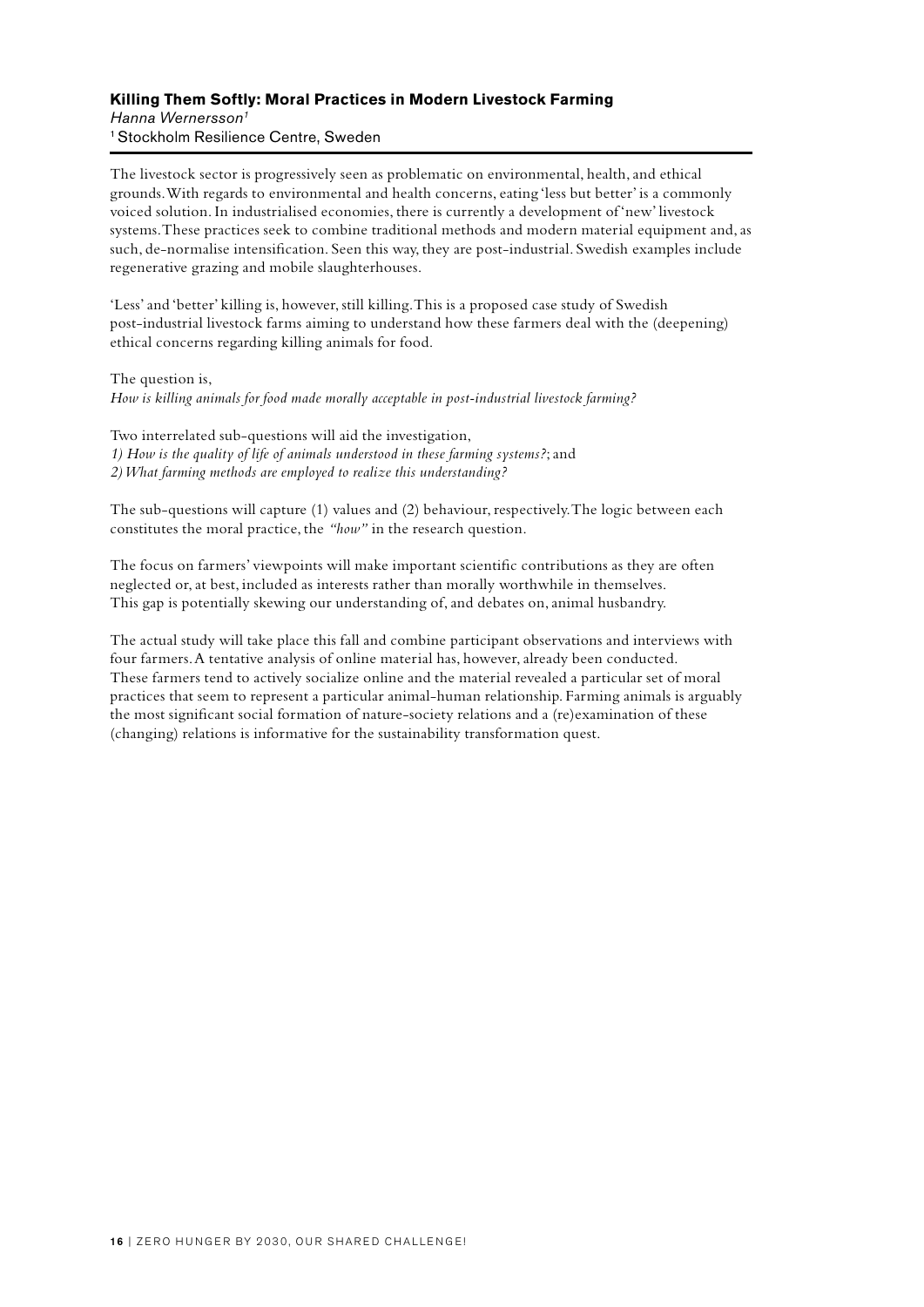#### **Infectious diseases in Indian ruminants as potential causes of reduced productivity** *Johanna Lindahl1, 2, 3*

*Ram Pratim Deka<sup>1, 2</sup>, Rajeswari Shome<sup>4</sup>, Eithne Leahy<sup>2</sup>, Ulf Magnusson<sup>1</sup>, Delia Grace Randolph<sup>2</sup>* 1 Swedish University of Agricultural Sciences, Sweden

2 International Livestock Research Institute

3 Uppsala University, Sweden

4 National Institute of Veterinary Epidemiology and Disease Informatics, India

Health is very important for livestock productivity. Many infectious diseases reduce the capacity of an animal to grow, to produce milk or eggs, and to reproduce. Some of the infectious bacterial diseases that are common in Indian ruminants, such as coxiellosis and brucellosis, may cause abortion, repeat breeding and reduced milk yield. In order to assess the importance of these two infectious diseases, we conducted a seroprevalence survey in two states of India. Large ruminants, cattle and buffaloes, were surveyed in the poor states of Assam and Bihar, while small ruminants were surveyed in Assam and Odisha.

In each state, three districts were purposefully selected. In each district one urban and one rural community development block were selected randomly, and from each block, 2 villages were randomly selected. In each village, 10 farms were selected, and the farmers interviewed. At each farm, serum from up to 3 female ruminants were screened for antibodies against *Coxiella burnetti* and *Brucella* spp using enzyme-linked immunosorbent assay.

Out of 244 farms with small ruminants, 53 farms had at least one animal seropositive for at least one disease. Farm seroprevalence for brucellosis in Odisha was 22% (95% CI 16%-30%) and 9.8% (95% CI 5.7%-16%) in Assam. *Coxiella* seroprevalence in Odisha was 12% and 1.6% in Assam. Among the 534 farms with large ruminants, 93 (17.4%) had at least one cow that were serologically positive for *C. burnetti*. Significantly (p < 0.001) more farms were positive in Bihar (79 farms, 27.1%,) than Assam (14 farms, 5.8%). Only 2 out of 292 farms (0.7%) in Bihar were seropositive for brucellosis, while 45 out of 242 (19%) of the farms in Assam had at least one positive cow.

These results indicate that these diseases are likely to contribute to the low productivity.

#### **Perceptions and practices of Zambian sheep and goat traders on small ruminant health and disease**

*Sara Lysholm1*

*Klara Fischer1, Musso Munyeme2, Jonas Johansson Wensman1* 1 Swedish University of Agricultural Sciences, Sweden 2 University of Zambia, Zambia

Infectious diseases of small ruminants pose serious threats to food security for millions of people around the world, especially to resource-constrained smallholders in countries such as Zambia. Trade of animals and animal products is often regarded as a key factor in the spread of infectious pathogens over large distances, and there are numerous instances where trade is the suspected reason behind pathogens crossing borders and finding their ways into naïve populations. In these processes, the animal trader plays an important role, but in spite of this, very few studies have been performed to understand the reasoning and actions of this group.

In our research, we attempted to understand the perceptions and practices of Zambian small ruminant traders regarding health and disease in sheep and goats, and the implications that this can have on disease transmission. We visited the two largest small ruminant markets in Zambia, Chibolya in Lusaka and Kasumbalesa close to the border to Democratic Republic of Congo, and performed semi-structured interviews with key informants in the small ruminant value chain. We found that many traders had experience with trading sheep and goats with signs of disease, but either were unaware of the associated risks or felt compelled to sell clinically ill individuals due to economic constraints. Some traders were willing to sell diseased animals for human consumption but not to farmers, since they did not believe that sheep and goat infections can be transferred to humans. The majority of the small ruminants in both markets are sold for human consumption, but some are kept alive and brought to farms, mainly for breeding purposes. Many are also exported to neighbouring countries, most notably to the DRC and Angola. This poses clear risks for zoonotic disease transmission as well as for spreading infections over large distances, both nationally and internationally.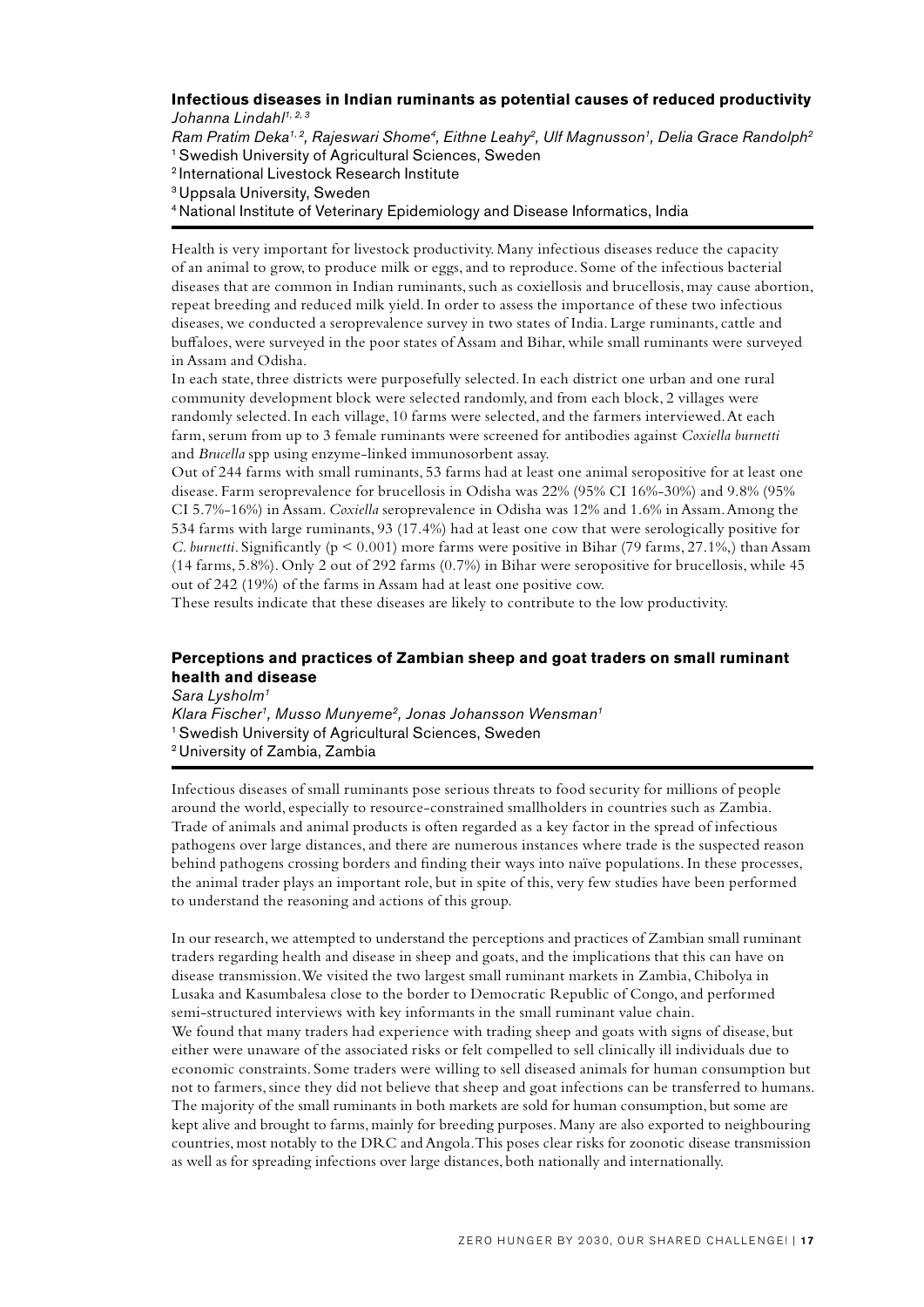#### **Entrepreneurship as empowerment? Gendered opportunities and challenges in entrepreneurial urban and peri-urban agriculture in Tanzania**

Karolin Andersson<sup>1</sup> Katarina Pettersson<sup>1</sup>, Johanna Bergman Lodin<sup>1</sup> 1 Swedish University of Agricultural Sciences, Sweden

This project will develop our understanding of entrepreneurial urban and peri-urban agriculture (UPA) in Dar-es-Salaam, Tanzania and how it is gendered. It will explore how and why women, men and youth engage as entrepreneurs in UPA, which gendered and generational opportunities and challenges they face and how this influences their empowerment. The research will reflect on the policy and practice interventions needed to develop UPA in Dar-es-Salaam and similar contexts, and to integrate it into inclusive urban planning activities. Data will be collected through qualitative interviews, focus group discussions and participatory observations with urban farmers and stakeholders involved in entrepreneurial UPA in Dar-es-Salaam. The project is a timely response to calls within agricultural research, gender studies, urban planning and organizational research to broaden empirical and theoretical rigor on gender in African UPA. The project will address the more specifically identified needs to research UPA in its entrepreneurial forms and from a feminist perspective. By considering it as a deliberate accumulation strategy pursued by UPA entrepreneurs, it will also complement, broaden, and challenge dominant understandings of UPA as solely a subsistence strategy pursued by the poor.

#### **How and when does agriculture in South American and African countries depend on rainforests for their rainfall?**

*Lan Wang-Erlandsson1*

*Maganizo Kruger Nyasulu<sup>1</sup>, Ruud van der Ent<sup>2, 3</sup>, Patrick Keys<sup>4</sup>, Ingo Fetzer<sup>1</sup>, Line Gordon<sup>1</sup>* 1 Stockholm Resilience Centre, Stockholm University, Sweden

2 Department of Water Management, Delft University of Technology, the Netherlands

3 Department of Physical Geography, Utrecht University, the Netherlands

4 Colorado State University, USA

With over 90% of agriculture being rainfed, rainfall is essential for food security and livelihoods in sub-Saharan Africa and South America. In some regions, up to about 50 % of rainfall comes from the Congo and Amazon rainforests. Through transpiration, the forests supply considerable amount of evaporation to the atmosphere, which travels as atmospheric moisture with winds to provide downwind land areas with rainfall, through i.e. moisture recycling. However, ongoing deforestation dampens the water cycle and prolongs the dry season, while climate change increases drought and fire risks. What do the dual threats to forests mean for agriculture? Here, we examine the moisture recycling of the Amazon and Congo rainforests using 34 years of data. We find that the importance of both forests as regional rainfall suppliers increases during dry seasons, a role that further increases in dry years. However, while this dry year amplification raises relative moisture contribution from both the rainforest itself and other land areas in the Amazon, it only raises the rainforest relative moisture contribution in the Congo. Country-level analyses show that rainfall dependence on evaporation from forests can vary substantially between seasons and years. While the rainforests primarily occupy Brazil and the Democratic Republic of Congo, many of their neighbouring countries have a stake in the rainforest as they heavily rely on forest moisture for their rainfall, a dependence which often increases during dry seasons. Seasonality in moisture recycling also has implications for different agricultural crops with different growing seasons. In view of ongoing deforestation and climate change, and the implications for forest resilience and agricultural production, we conclude that the temporal variation in moisture recycling constitutes an important feature to consider in forest and moisture recycling governance.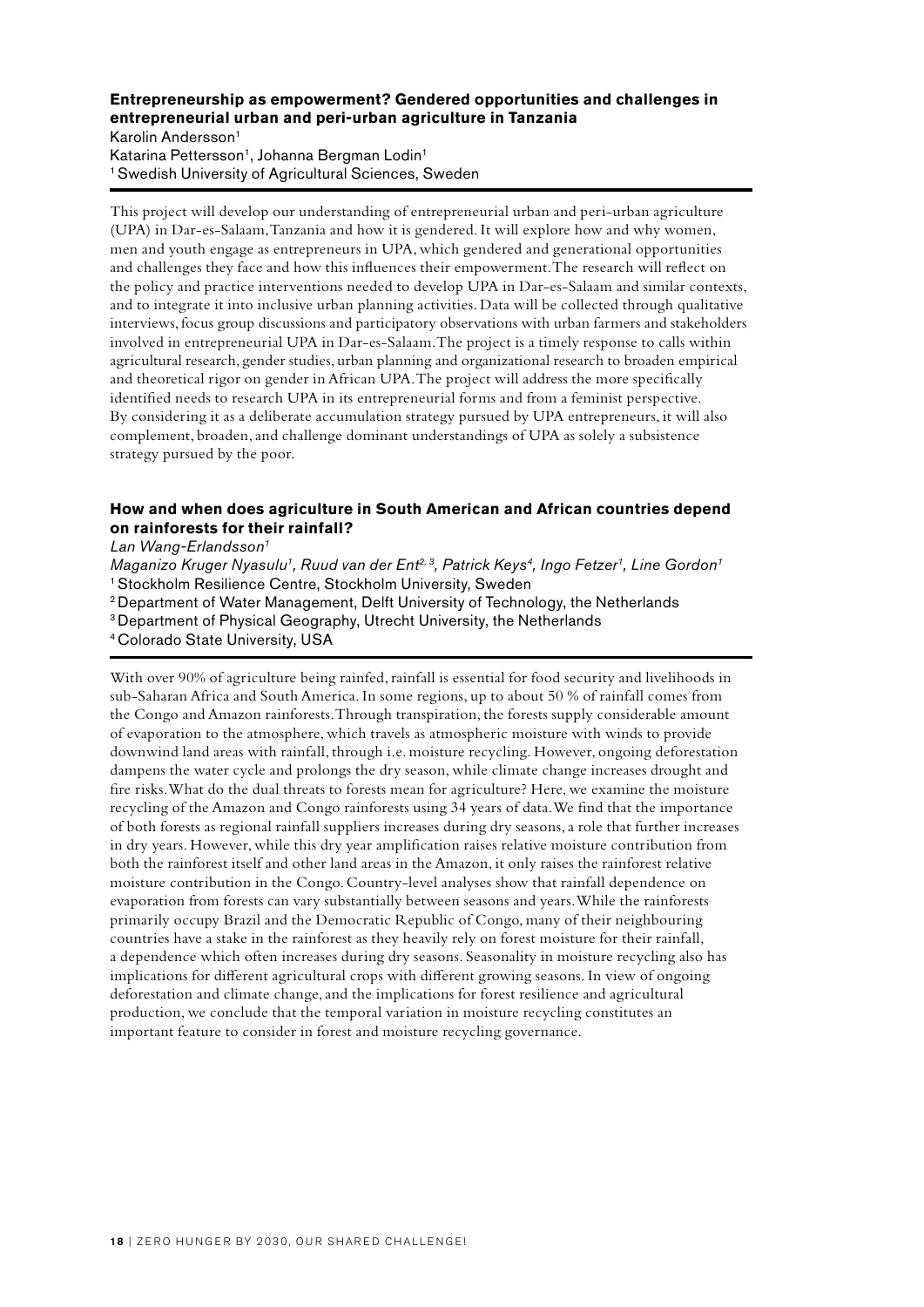#### **Modelling of potential biochar production capacity and bioenergy generation in Kenya and its impact on climate change from a life cycle perspective**

*Md Aquif Rahman1 Cecilia Sundberg1, 2* <sup>1</sup> KTH Royal Institute of Technology, Sweden 2 Swedish University of Agricultural Sciences, Sweden

Energy generation and food production are two of the major causes of climate change. Biochar can simultaneously address both the sectors to mitigate the harmful impacts on climate. It is a multifunctional product derived from biomass. The process of converting biomass to biochar releases a considerable amount of energy in the form of primarily heat and electricity. This paper studies the potential biochar availability and bioenergy generation capacity in Kenya. It further analyses the life cycle of the system in terms of greenhouse gas emissions and land use. A model has been developed for calculating the biochar and bioenergy potential based on the availability of biomass; agricultural residues of the major crops grown across Kenya and residues from forestry. The pyrolysis process is used for the conversion of biomass to biochar, electricity, and heat. The produced biochar is used for increasing crop yield and carbon sequestration in soil. The results are discussed in two parts. In the first part, it exhibits different biochar potentials basing on different biomass and technologies. The different biochar potentials have different positive impacts on the yield of crops, as well as agricultural residues, which further increases biochar potentials. The result also presents the variation of heat and electricity generated, which are compared to the equivalent amount of replaceable fossil fuel. The second part shows carbon dioxide emission and impacts on land use during the system's lifetime. This report highlights the possible use of biomass as biochar in enhancing food security and supplying energy at local levels. After its initial successful application to Kenya, the model can be used for analysis in other developing countries.

#### **Future scenarios of land use change in southwest Russia**

*Nataliia Pustilnik1, 2 Robert Pazur3* <sup>1</sup> Stockholm University, Sweden 2 Stockholm Resilience Centre, Sweden 3 Swiss Federal Institute for Forest, Snow and Landscape Research, Switzerland

At the global level land is becoming a scarce resource and given that demand is unlikely to decrease it is expected that different land use management strategies, such as intensification, land use zoning or extensification will compete (Lambin and Meyfroidt 2011). Creating scenarios of future land use thus becomes an important tool in assessing the impact of different land management strategies. Southwest Russia, characterized by fertile black humus soils, has large potential for agricultural expansion or intensification with comparatively low environmental trade-offs (Patrick Meyfroidt et al. 2016). However, there is a lack of comprehensive assessments of how processes such as re-cultivation and intensification may impact land use patterns in the future, ecosystem services and society. In this research we attempt to develop future land use scenarios for different conditions using forward looking land use change model, which allows to simulate changes in land systems in response to demand, land system characteristics and local environmental conditions and can better reflect the effect of different management strategies on the environment and society (Letourneau, Verburg, and Stehfest 2012; Verburg et al. 2009). The scenarios will be informed by interviews with key stakeholders, such as farmers, agriscientists and public officials, as well as land use trends from research. The results will include a spatially explicit future land use maps for different socio-economic conditions. The findings can be used by policy and decision makers for assessing the consequences of different agricultural policies in combination with social and environmental factors, as well as by researchers for assessing the impacts of land use change on carbon storage, biodiversity or rural development.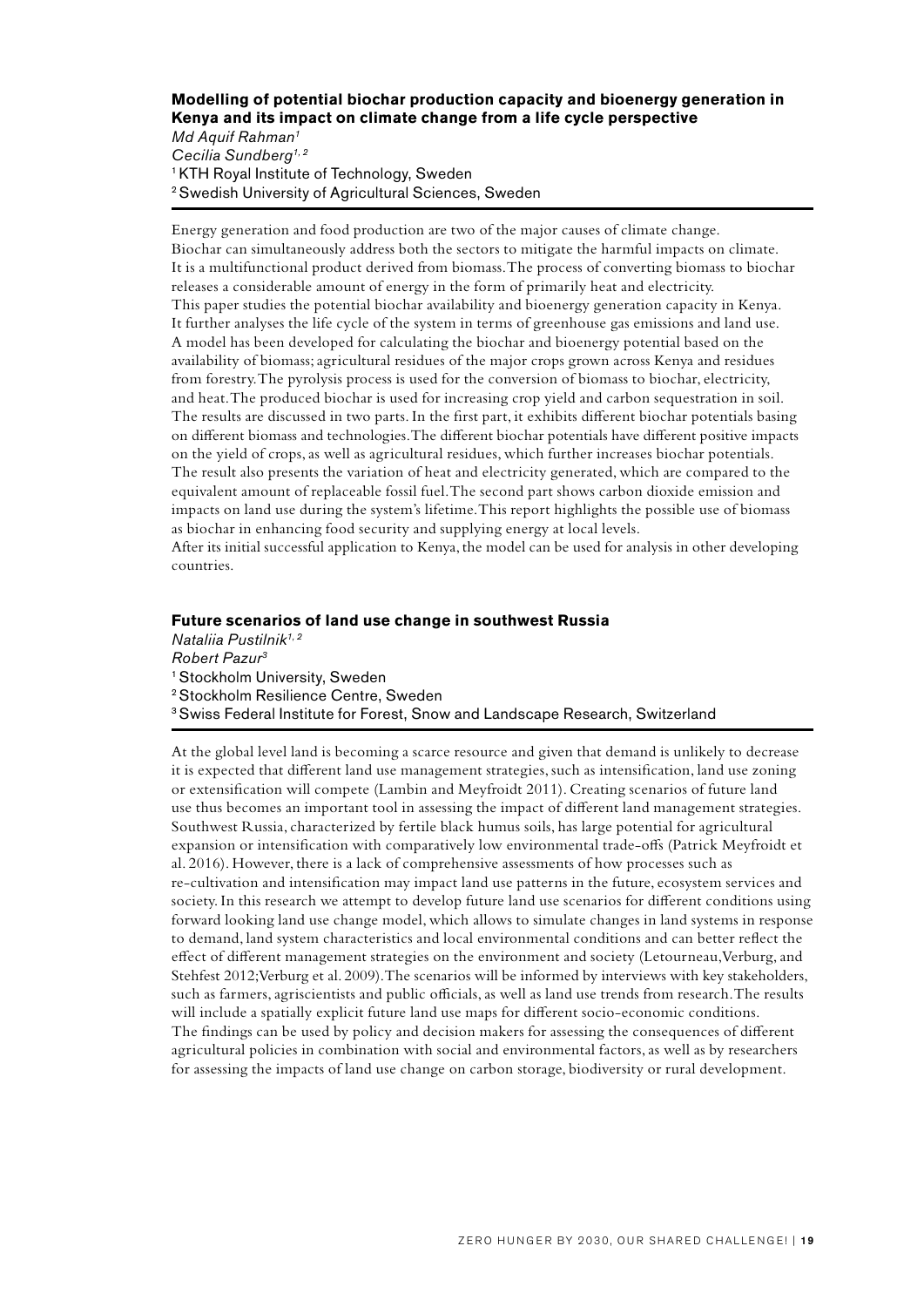#### **Food consumption and nutrient deficiencies trends in the Democratic Republic of Congo**

*Patrice Mirindi1, 2 John Mburu1, John Ulimwengu3, Wim Marivoet3* 1 University of Nairobi, Kenya 2 African Economic Research Consortium, Kenya 3 International Food Policy Research Consortium, Senegal

All the countries members of the United Nation are committed to achieving SDG 2. Africa has seen the least progress in terms of improvement towards malnutrition prevalence. Particularly in DRC, around 4.5 million people are chronic food insecurity, the country has been ranked 176th out of 189 Human Development Index. Due to lack of data, it is hard to have indicators that give a current state of the food security and nutrition yet the situation is extremely alarming. Different studies have been conducted to give an overview of the nutritional status and economic changes in the country. Moreover, studies have shown that DRC faces a higher variability in time and space in its economy that should lead to nutrition transition. Unfortunately, there is no information on the hidden hunger and resilience in the context of food. Therefore, the purpose of this study was to assess households food budget share, the budget allocated to each food groups and to map the nutrient deficiencies as well as analysing their trends between 2005 and 2012 for urban and rural areas for the 26 provinces of DRC. The study used secondary data from the National Household Surveys collected between 2005 and 2012. Our results suggested that households spend ¾ of their budget on food, implying vulnerability towards food security in all the provinces. We classified DRC in five different clusters having almost similar food intake. Moreover, about 60 per cent of the budget allocated to the food is spent on cereals, root and tubers as well as meat and fish. The overall nutrient intake suggests hidden hunger all over the country, with negative nutrients intake trends. Consequently, social protection, mitigation intervention, pro-poor policies, multi-stakeholder partnerships as well as resilient food system are needed to alleviate food insecurity and malnutrition in DRC.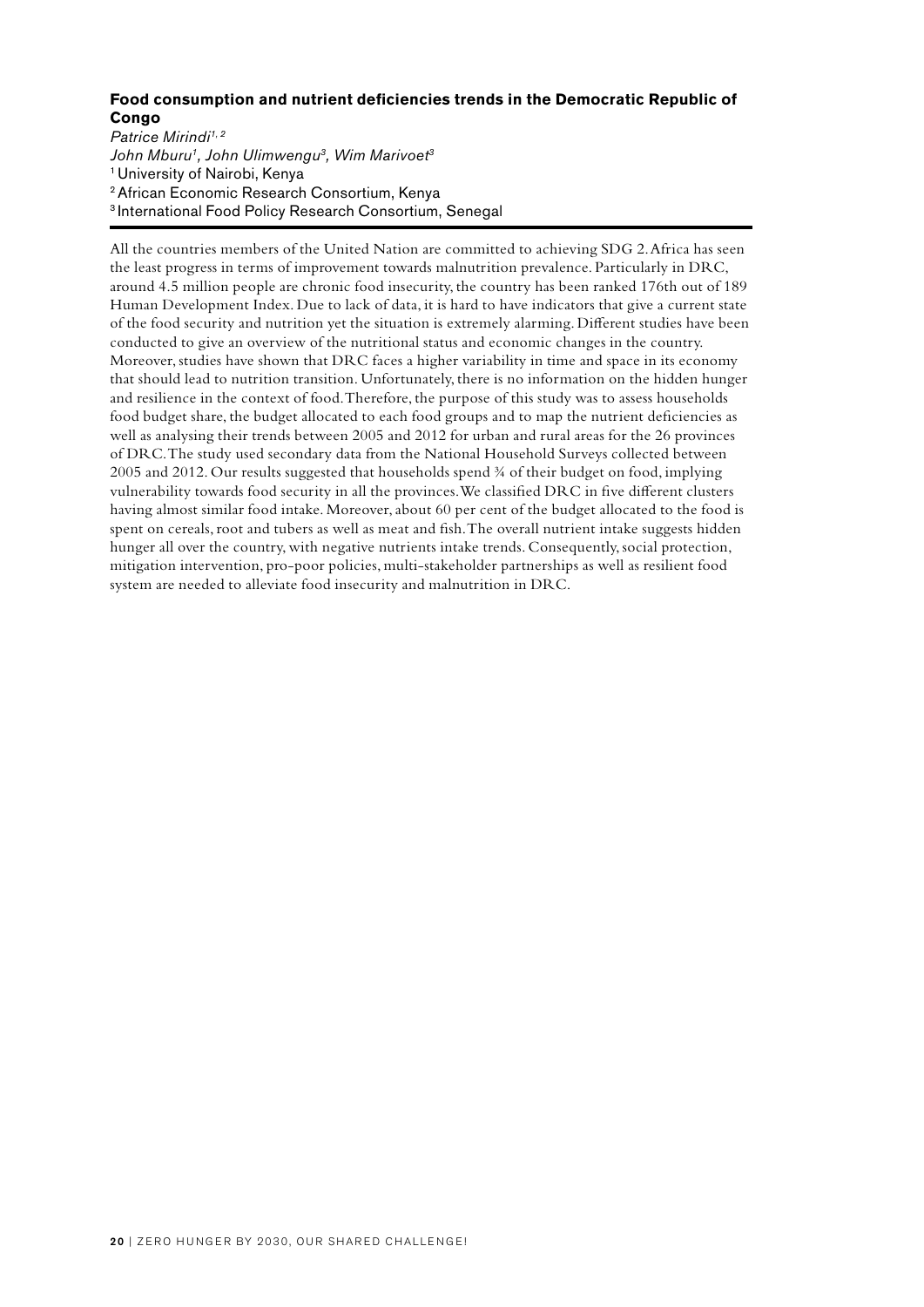#### **Factors limiting maize yield in two Ghanaian villages vary with field age** *Sigrun Dahlin1*

*Ibrahim Wahab2, 3, Fred Dzanku4, Håkan Marstorp1, Ingrid Öborn5, 6*

- 1 Department of Soil and Environment, Swedish University of Agricultural Sciences, Sweden
- 2 Department of Human Geography, Lund University, Sweden
- <sup>3</sup> Department of Geography and Resource Development, Legon University, Ghana
- 4 Institute of Statistical, Social and Economic Research, Legon University, Ghana
- 5 Department of Crop Production Ecology, Swedish University of Agricultural Sciences, Sweden

Identifying factors limiting crop yields are important to sustainably intensify crop production. A survey was carried out to assess the dominating soil and crop-management factors that most strongly limited yields in two villages in Eastern Region, Ghana, in 2016. Eighty-seven maize fields on 60 farms were identified and soil samples collected before crop establishment and analysed for soil chemistry and texture, and information on drainage and slope collected. Crop measurements taken at approx. ear initiation, tasseling and silking stages included SPAD readings (N sufficiency), height, vigour, number of leaves, precise development stage and density of the crop, and maize yield at maturity. Weed cover and height were also scored. Through a combination of principal component analysis and multiple regression, seven components relating to timing & success of planting, weed pressure, pests & diseases, soil chemical and physical conditions, and N sufficiency and P supply (through fertilization and mineralization from the soil) were established. Subsequent step-wise regressions showed that late planting (relative to onset of rains) and poor weed control were overall most strongly limiting yields. However, low soil fertility and low P supply were the most limiting factors for fields that had been under cropping for 5 years or more (49 observations). The area has been characterized by shifting cultivation but land is now becoming increasingly scarce which forces farmers to keep permanent fields. Results suggest that soil fertility management need to be introduced to retain soil fertility under permanent farming. Farmers in the villages use herbicides but alternative or complementary technologies may be needed to sufficiently control weeds. Farmers also need more reliable and accessible weather forecasts to enable timely planting. Enhanced access to extension services on soil, crop and weed management is a crucial factor.

#### **Nutrient imbalances in two Ghanaian regions: from nutrient mining to excess**

#### *Sigrun Dahlin1*

*Håkan Marstorp1, Ingrid Öborn2, Fred Dzanku3*

1 Department of Soil and Environment, Swedish University of Agricultural Sciences, Sweden 2 Department of Crop Production Ecology, Swedish University of Agricultural Sciences, Sweden <sup>3</sup> Institute of Statistical, Social and Economic Research, Legon University, Ghana

Low fertilizer use in sub-Saharan Africa and subsequent nutrient mining in crop production systems have been acknowledged as contributing to declining soil fertility. However, this is not universally true and blanket recommendations may lead to nutrient surpluses locally and poor nutrient use efficiency. Here, we revisited a database of data derived from structured interviews held in eight villages in Eastern region (Eastern) and Upper East region (Upper East), Ghana. We calculated nutrient balances for 297 maize fields based on fertilizer inputs, maize yields, and fate of crop residues as determined by the dominating farming systems in the regions. Yields were considerably higher in Eastern (median 1.3 t ha-1) than in Upper East (median 0.5 t ha-1), but variation was large. Most plots in Eastern and two villages Upper East had negative nitrogen (N) balances while the remaining villages showed a small positive balance or a neutral result. Seven villages showed positive average phosphorous (P) balances. However, a majority of fields in Upper East were unfertilised and showed negative balances, and the overall surplus was due to strongly positive balances on the fewer fertilised fields. The average potassium (K) balances were close to neutral for most villages, with negative balances for the majority unfertilised plots and positive balances for fertilised plots. Results suggest that yields in Eastern were to a large extent limited by nutrients and would benefit from higher inputs. The large nutrient surpluses in Upper East suggest yields were limited by other factors, e.g. rainfall. In the latter, blanket recommendations not taking production levels into account may lead to inefficient fertilizer use, and calls for higher precision in farming.

<sup>6</sup> ICRAF, Kenya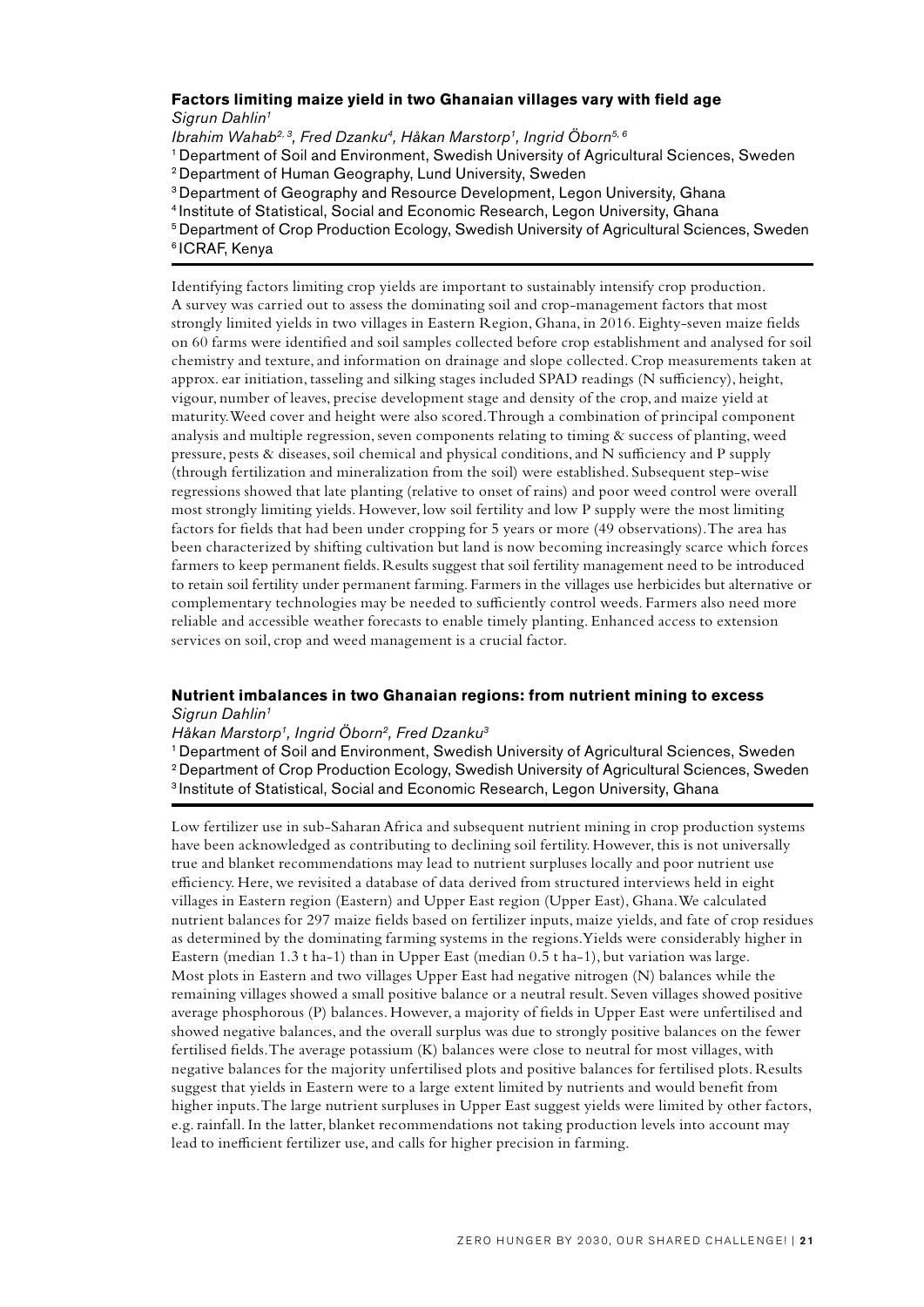#### **The endurance of olive Biocultural Heritage in Sicily: long-term patterns of intercropping systems for sustainable futures**

*Vincenza Ferrara1*

*Anneli Ekblom1, Anders Wästfelt2*

<sup>1</sup> Department of Archeaology and Ancient History, Uppsala University, Sweden 2 Department of Human Geography, Stockholm University, Sweden

Accelerating climate change calls for new deeper knowledge on agro- ecosystems. Low-intense systems may be key for mitigation of vulnerability and to build ecological and social resilience (Kongsager 2018; Schermer et al. 2018). Among low-intensity agroecosystems, our poster will focus on Mediterranean agroforestry intercropping, with special attention to olive land use dynamics occurring at different temporal and spatial scales in the island of Sicily.

Mediterranean islands are characterised by the high biodiversity; their complex historical biogeography makes them important ecological reservoirs, able to tell us about how the long-term entanglements between human and environment have played a role in the preservation of such biocultural heritage (Medail 2017). Olive intercropping systems have resulted in the formation of cultural landscape and heritage that supports placed based and practice-based know-how, drawing on transmitted and new knowledge – what we call Biocultural Heritage (Lindholm and Ekblom 2019).

The domestication and continuous careful management of olive trees by locals have been crucial for their longevity and the development of sustainable food systems (Chan et al. 2016), and such agrosystems can thus be seen as stabilities in a changing landscape along time and space: living biocultural refugia (Barthel et al. 2013), which preserve both biodiversity and the extraordinary "melting pot" of different traditional agroecological knowledges crossing the island for millennia.

Since the 7th century BC (Langgut et al. 2019), the Sicilian landscape has been shaped through the relationship between humans and olive trees, displayed in a variety of spatial patterns according to different historical periods and relative land use strategies (Ferrara 2016). These enduring landscapes, as the food systems they support, are under threat due to climate change and intense land abandonment; a huge threat for their ecological complexity, agricultural practices, cultural heritage and local communities´ livelohood (Biasi et al. 2017).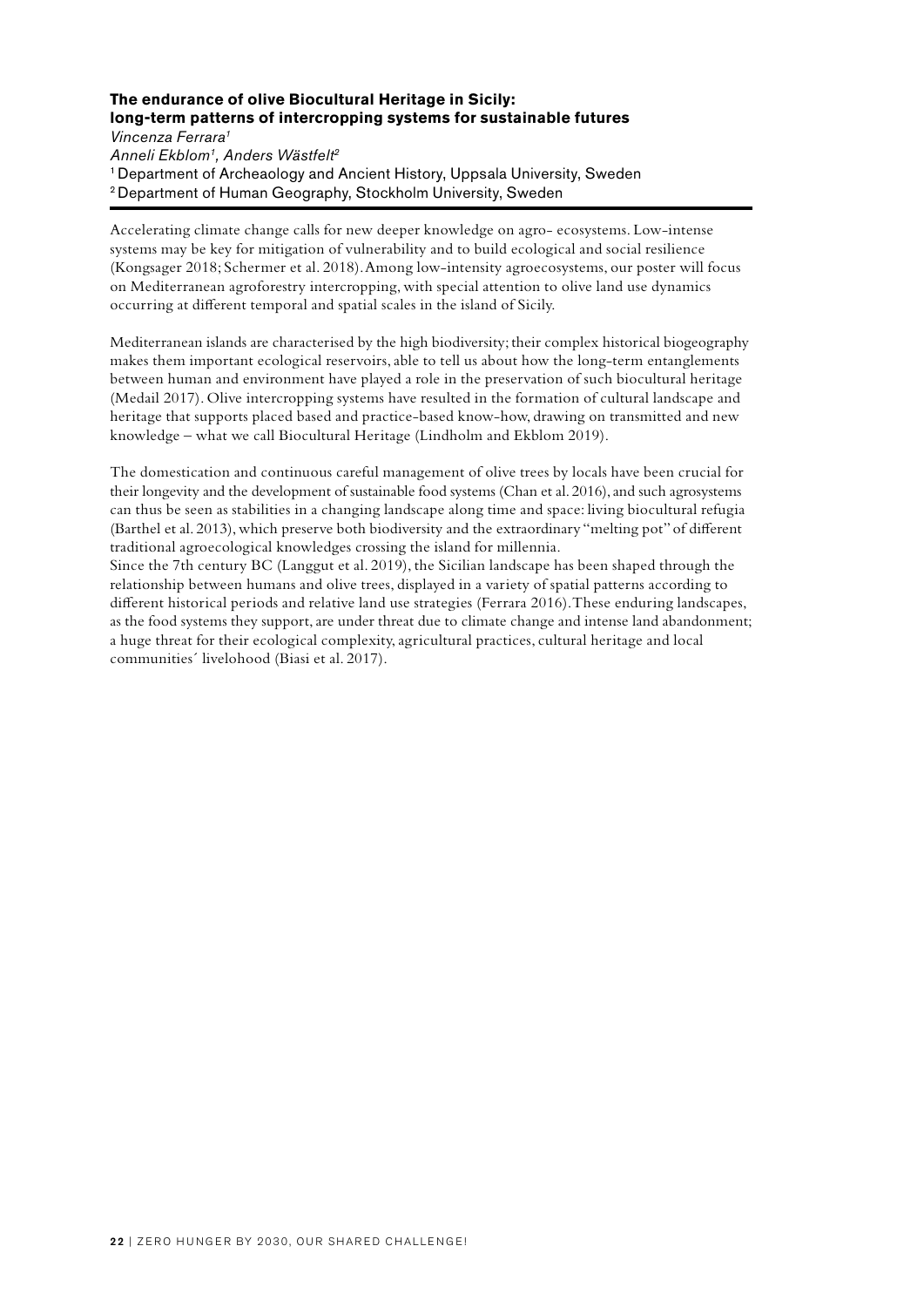### **Notes**

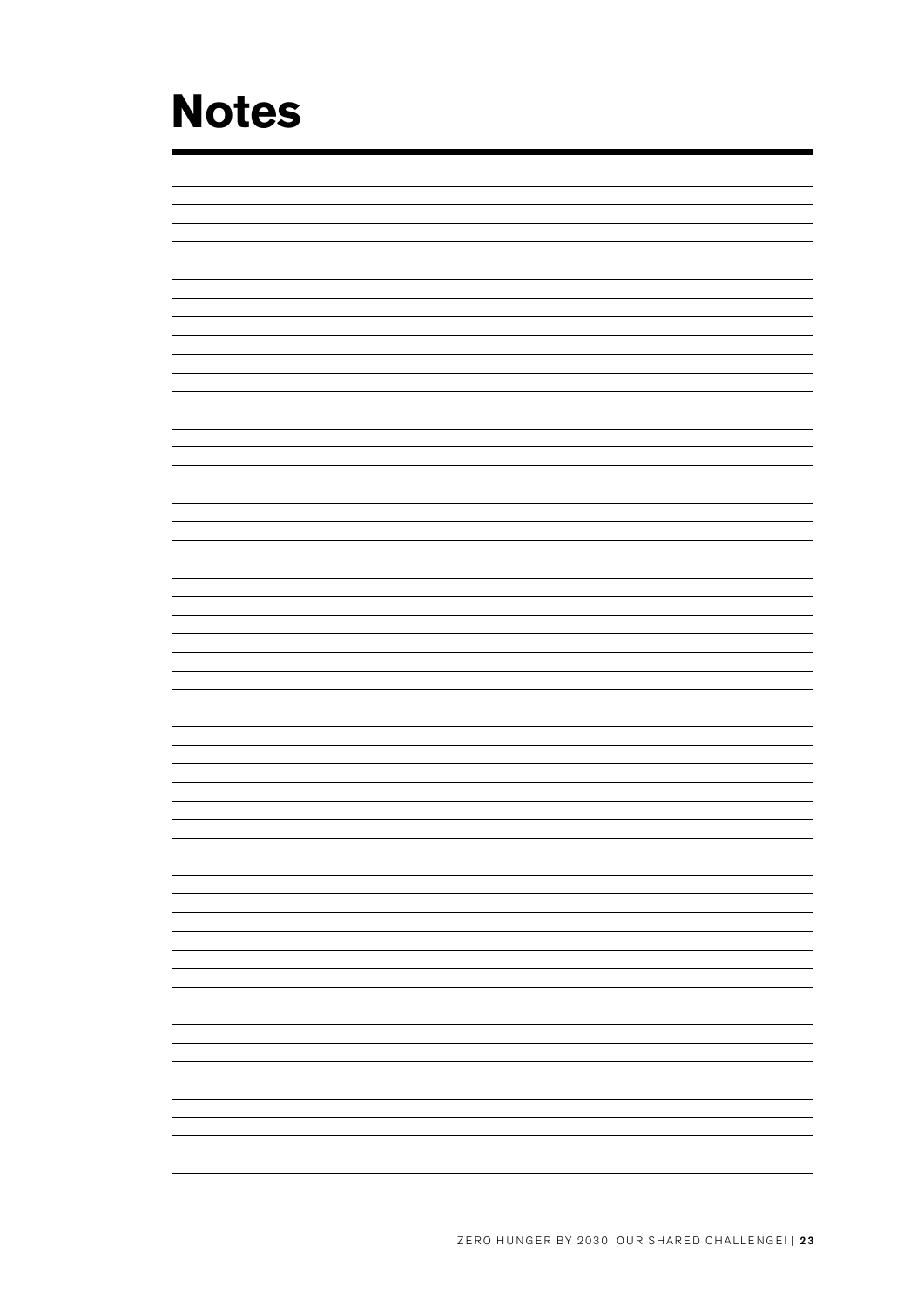#### **Food security and migration governance**

*Session leader: Jesper Bjarnesen, Nordic Africa Institute (NAI)*

Lecture room: L

Session Schedule

- **14.15-14.20 Welcome** *Jesper Bjarnesen*
- **14.20-14.35 Migration, agriculture and food security** *Ahmed Ekzayez*
- **14.35-14.50 When the strong arms leave the farm** *Elisabeth Simelton*
- **14.50-15.05 Food security impacts of climate change among pastoral households in Northern Tanzania** *Ronald Ndesanjo*
- **15.05-15.20 Determinants and welfare impacts of internal migration in Egypt: Implications for sustainable development** *Assem Abu Hatab*
- **15.20-15.30 Discussion**
- **15.30-15.45 Coffee break**
- **15.45-16.00 Impact of youth rural-urban migration on the agricultural sector in Uganda and policy reforms** *Robert Kibaya*
- **16.00-16.15 Empowering household income former IDPs through traditional food: A case study of two twin Mozambican cities** *Inês Raimundo*
- **16.15-16.30 Contracts between smallholders and private firms in Mozambique and their implications on food security** *Cecilia Navarra*
- **16.30-16.45 Constraints and Enabling factors for engaging youth and women into agri-food in Africa: The role of innovations in youth entrepreneurship** *Anne Roulin*
- **16.45-17.00 Discussion**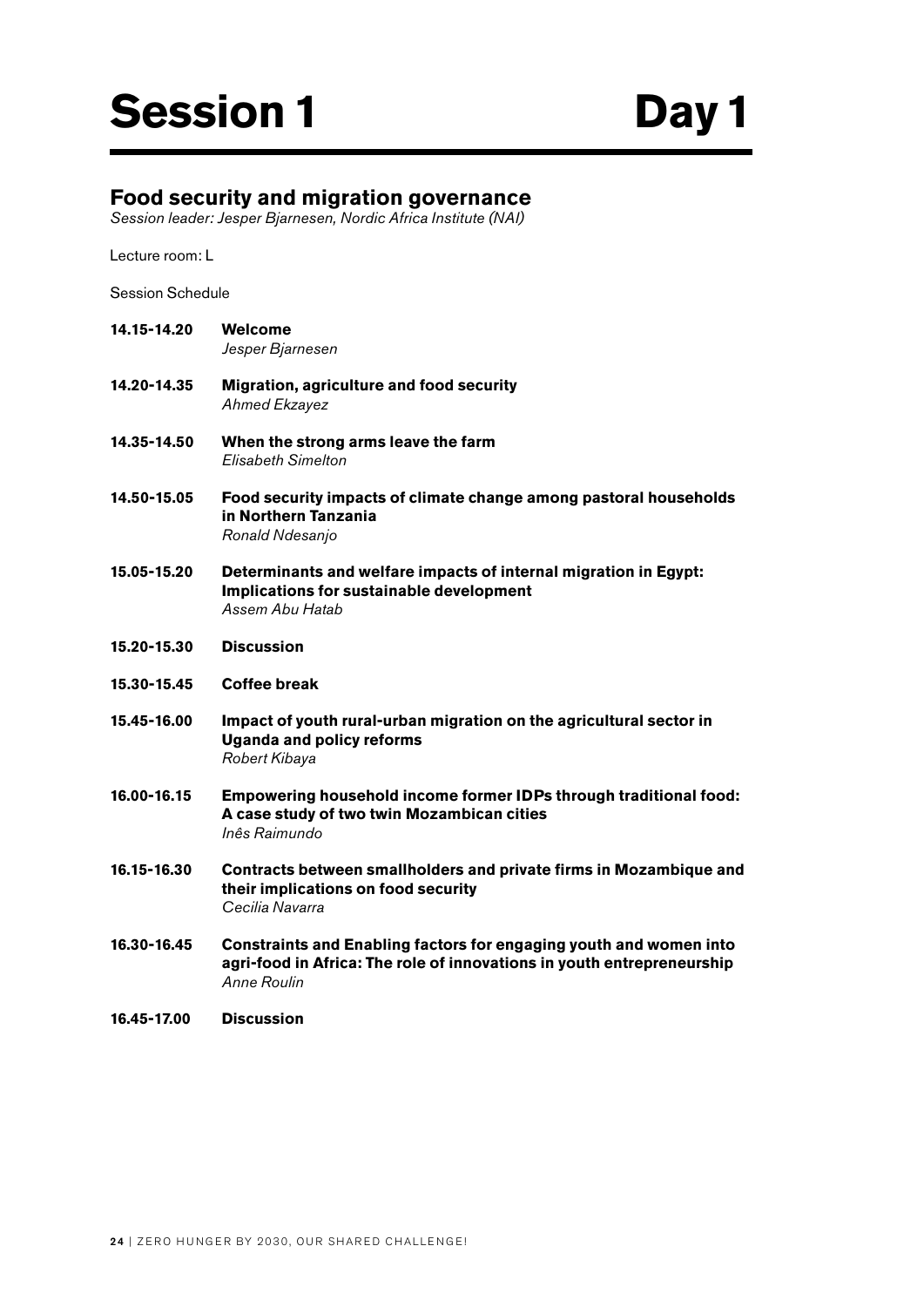Understanding contemporary migration, both international and internal, remains a challenge. The decision by people to migrate either within their own countries or across borders is influenced by an intricate set of factors. This report examines the complex interlinkages between migration, agriculture, food security and rural development and the factors that determine the decision of rural people to migrate; including economic factors, employment opportunities, conflict, poverty, hunger, environmental degradation and climate shocks.

The relationship between food security and migration can be direct, when people do not see viable options other than migrating to escape hunger. The linkages between agriculture, food security and migration can also be indirect as a strategy by households to cope with income uncertainties and food insecurity risks. Sending one or more family member to work in economic sectors other than agriculture can increase their capacities to cope in the event of adverse shocks.

Moreover, migration gives rise to both opportunities and challenges. The report assesses the impact of migration on the countries of origin and destination, with a focus on rural areas and the agricultural sector. It also discusses how agricultural and social policies can address these challenges and capitalize on the opportunities created by migration trends.

Adopting a development approach means increasing the options available to individuals to allow them to pursue better agricultural, rural or urban livelihood opportunities, with safe and regular migration as one of those options. Complex migration dynamics should be mainstreamed into food and nutrition security strategies and initiatives. Donors, starting with the G7, should support transformative actions around the FNS-migration nexus in Africa, with a particular focus on women, nutrition, climate change and environmental sustainability.

#### **When the strong arms leave the farms**

*Elisabeth Simelton1, Nozomi Kawarazuka2* 1 World Agroforestry (ICRAF), Vietnam 2 International Potato Centre (CIP), Peru

Vietnam is experiencing fast economic development, especially around urban growth poles with increasing gaps between rich and poor. Non-farm incomes and 'export labour packages' are becoming increasingly important strategies to leapfrog out of poverty for both rural youth as well as among the heads of households. We present an ongoing study in two provinces in Vietnam, with different types of socioeconomic settings and poverty:

Ha Tinh in northcentral Vietnam, a disaster struck province with high unemployment levels, where farmers and leaders are looking to transform away from rice cultivation and monoculture forest plantations, alternatively seeking off-farm jobs, when abroad resulting at high economic risks and loss of farm labour for several years.

Dien Bien in the northwest, is a province with ethnic minority groups, complex topography and high real poverty levels. Here, farmers, often young males or couples take seasonal non-farm jobs to complement their livelihoods.

Drawing on 200 household surveys, focus group discussions and participatory videos in both provinces, the study looks at the implications from several angles:

- What happens on-farm when 'the strong arms' leave the farms? Does it alter on-farm decision-making? We discuss three myths about feminization of agriculture.
- What does this mean for agriculture research and advice? We discuss how standard questionnaires often fail to capture the 'new farmer' typologies and highlight examples where we need to think new.
- Finally, we exemplify the roles of agriculture in relation to job-migration. We identify three clusters, where (1) migration becomes a stepping stone out of agriculture, (2) non-farm incomes and remittances are used to maintain farm status quo, (3) the farm becomes the point of last resort and economic resilience when things didn't turn out as planned. We discuss the need to recognize the diverse role of farms in rural development policies.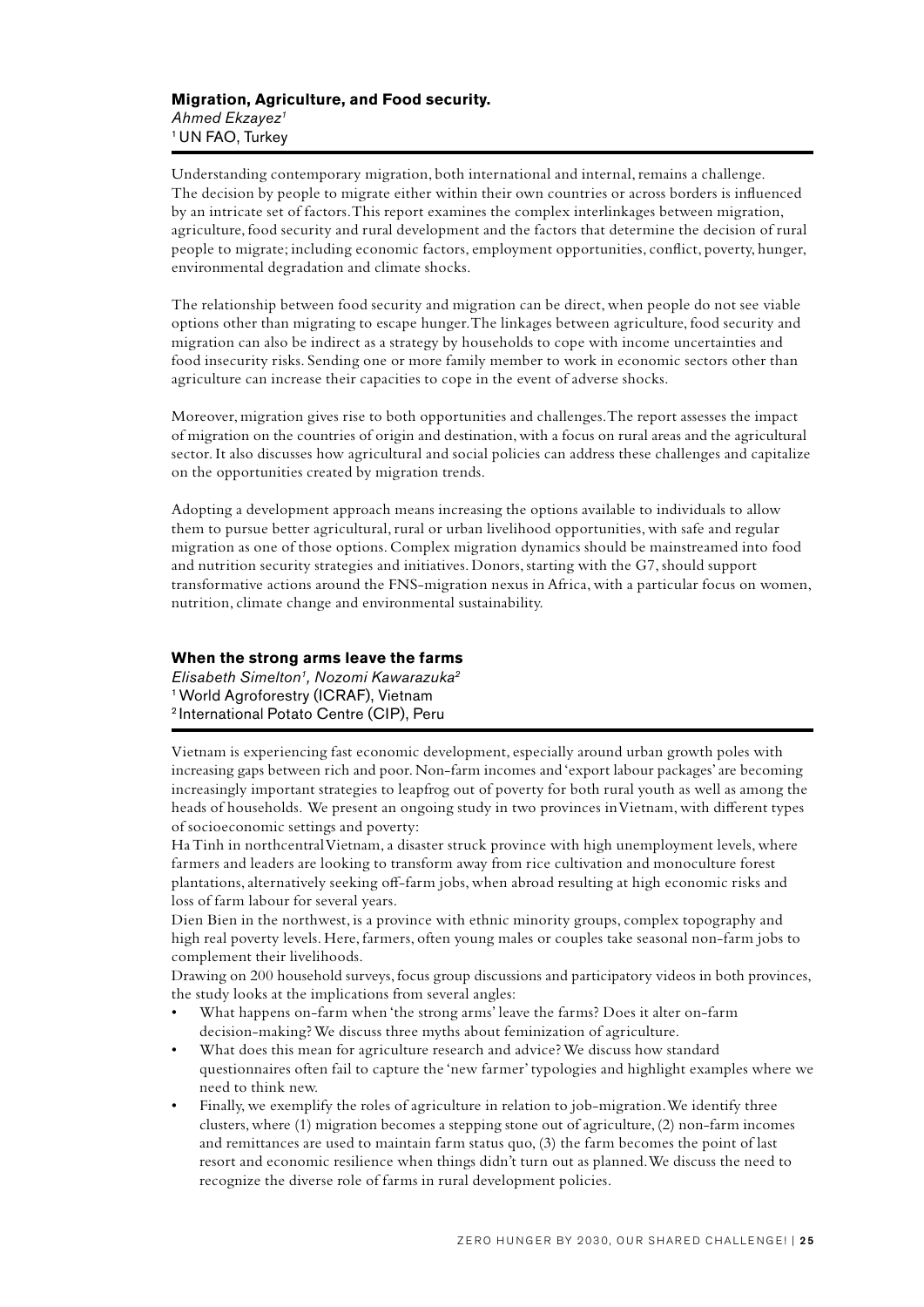#### **Food security impacts of climate change among pastoral households in Northern Tanzania**

*Ronald Ndesanjo1 Ida Theilade2, Martin Nielsen2* <sup>1</sup> Institute of Development Studies, University of Dar es Salaam, Tanzania 2 Department of Food and Resource Economics, University of Copenhagen, Denmark

The overall aim of the study was to investigate impacts of climate change on food security among pastoral households in Northern Tanzania. Specific research questions included the following: What are the local climatic patterns and trends? What is the status of household food security? How does local climate influence household food security? Do households have in place food security strategies? What are the determinants of household food security sustenance? The study employed household survey to gather primary data. Climatic data were obtained from Tanzania Meteorological Agency (TMA). The survey was undertaken among 300 households in Simanjiro District, Northern Tanzania. Data analysis entailed multinomial regression analyses and Standardized Precipitation Index analysis. The study found that generally, most households did not have sufficient food supply during normal (supposedly food secure) months thus implying low productivity and food inaccessibility. Households were found to concurrently employ both coping and adaptive strategies to address climatic stresses and shocks particularly drought-driven food insecurity. These include long-term (adaptive) strategies such as household food reserve and seed banking as well as short-term (coping) strategies mainly livestock and asset selling. The study further found that ability to purchase food still remains a key mechanism for households to secure their food needs especially in times of shocks. This happens particularly during crop failure and when common coping and adaptive strategies are no longer viable. Along the same line, the study found that livelihoods diversification in form of agro-pastoralism and migration are key determinants for household food security. These strategies are commonly supplemented by selling livestock especially when households are in a dire food scarcity situation. It is concluded that drought is the main driver of household food insecurity. Also, a combination of livelihoods diversification and migration are key strategies for household food security and overall resilience enhancement.

#### **Determinants and welfare impacts of internal migration in Egypt: Implications for sustainable development**

*Assem Abu Hatab1*

*Franklin Amuakwa Mensah1, Carl Johan Lagerkvist1* <sup>1</sup> Department of Economics, Swedish University of Agricultural Sciences, Sweden

Fueled by urbanization together with associated environmental and socioeconomic changes, Egypt has witnessed rapid and uncontrolled internal migratory movements during the past few decades. As it is the case in other developing countries, the study of internal migration in Egypt has received little attention, despite its increasingly recognized long-term impacts and inextricably links to sustainable development. Using data from the latest round a nationally-representative Labor Market Panel Survey conducted in 2012, this paper examines the determinants and welfare effects of internal migration in Egypt. The empirical results confirm that drivers and welfare effects of internal migration vary considerably in relation to different internal spatial movements and gender and age groups. Generally, the probability to migrate within the national borders of the country is higher for younger, more educated and individuals with non-permanent employment. Unsurprisingly, the results reveal that there is a higher probability for individuals to move to urban areas than to rural areas. In relation to welfare impacts, the study finds a significant positive effect of internal migration on migrant's welfare. Especially, rural-rural and urban-urban types of migration were observed to be welfare enhancing. However, we found insignificant welfare effect of rural-urban migration. Conceding age and gender, the results suggest that females and older migrants are expected to achieve higher welfare gains from internal migration. These findings underscore important implications that may inform future research and policies for effective management of internal migration to make the most of its sustainable development impacts in Egypt and potentially other developing countries experiencing increasing internal migration trends.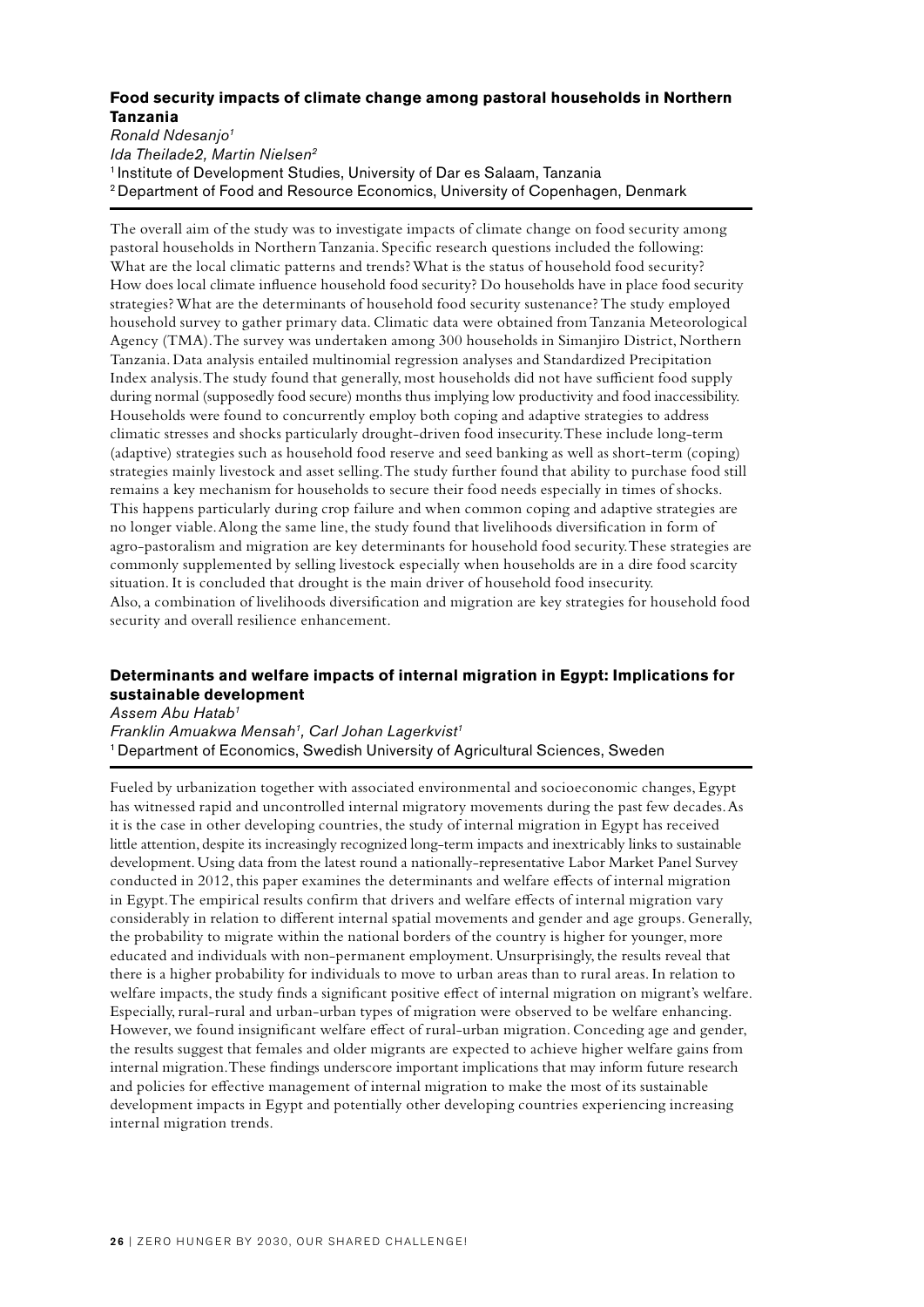#### **Impact of youths rural-urban migration on the agricultural sector in Uganda and policy reforms**

*Robert Kibaya1, 2*

<sup>1</sup> Kikandwa Rural Communities Development Organization (KIRUCODO), Uganda 2 Youths In Technology and Development Uganda (YITEDEV), Uganda

Evidence has shown that majority of the population in most rural areas are small scale farmers providing food for human consumption and raw materials for export and manufacturing industries. According to Uganda National Population and Housing Census of 2014, nearly two thirds (64%) of the working population was engaged in subsistence agriculture and close to 80% of the all households in the country were involved in agriculture compared to 74% in 2002. The results also indicate that more rural households participated in agriculture at 90% compared to their urban counterparts at 46%. The number of young migrants increased from 23.2 million in 1990 to 28.2 million in 2013 (UNICEF, 2014). According to FAO's 2016 conceptual framework on addressing rural youth migration at its root causes at household level, young members may move to work elsewhere as part of the household's risk diversification strategy but also in response to the household's expectation of higher returns in the future or to personal aspirations. In particular, rural youths are those more likely to migrate in response to the lack of gainful employment and entrepreneurial opportunities in agriculture and related rural economic activities.

The paper will discuss youth rural-urban migration in Uganda and its impact on agriculture as well as looking at new policy reforms and best practices.

#### **Empowering household income former IDPs through traditional food: A case study of two twin Mozambican cities**

*Inês Raimundo1*

1 Eduardo Mondlane University, Mozambique

Studies on urbanisation of Mozambique do not look into how people have relinquished traditional food, especially the poor urban. In 2014, the African Food Security Urban Network released the first report on the state of food security in Maputo, subsequently Hungry Cities Partnership released the following: Food insecurity, poverty and informality (2016a); the State of Food Security in Maputo, Mozambique (2016b); the Urban Food System of Maputo, Mozambique (2016); Food insecurity in the context of climate change in Maputo city, Mozambique: Challenges and coping strategies (2017). Meanwhile, within the HCP project in the year of 2014 I interviewed people in two tween cities (Maputo and Matola) trying to understand the new diet among these people. The interviews that I undertook unveiled a situation that many of researchers deliberately or not, did not pay attention on the fact of households shift diet. The data indicates that even poor were eating food like beef, biscuits, cold meat packed in cans, boxes and, bottles rich of sugar, fat and sodium versus traditional food such as *cacana (Momordica balsamica L.), pumpkin leaves, cassava, xima*, fish and country chicken. After this work I formulated three hypothesis that justify the reasons for the change: 1) most of interviewed city dwellers are former IDPs who came to Maputo and Matola during the 16 years of "civil" war (1976-1992), then they were forced to adapt into city diet; 2) people assume that eating processed food reveal to be well-off while eating traditional indicates their status of poverty; and 3) new diet has been influenced by food brought to Mozambique by cross border traders. Linking with the conference topic my paper will focus on former IDPs to discuss how this shift has affected their diet and how investing in traditional food can empower them taking into account the prices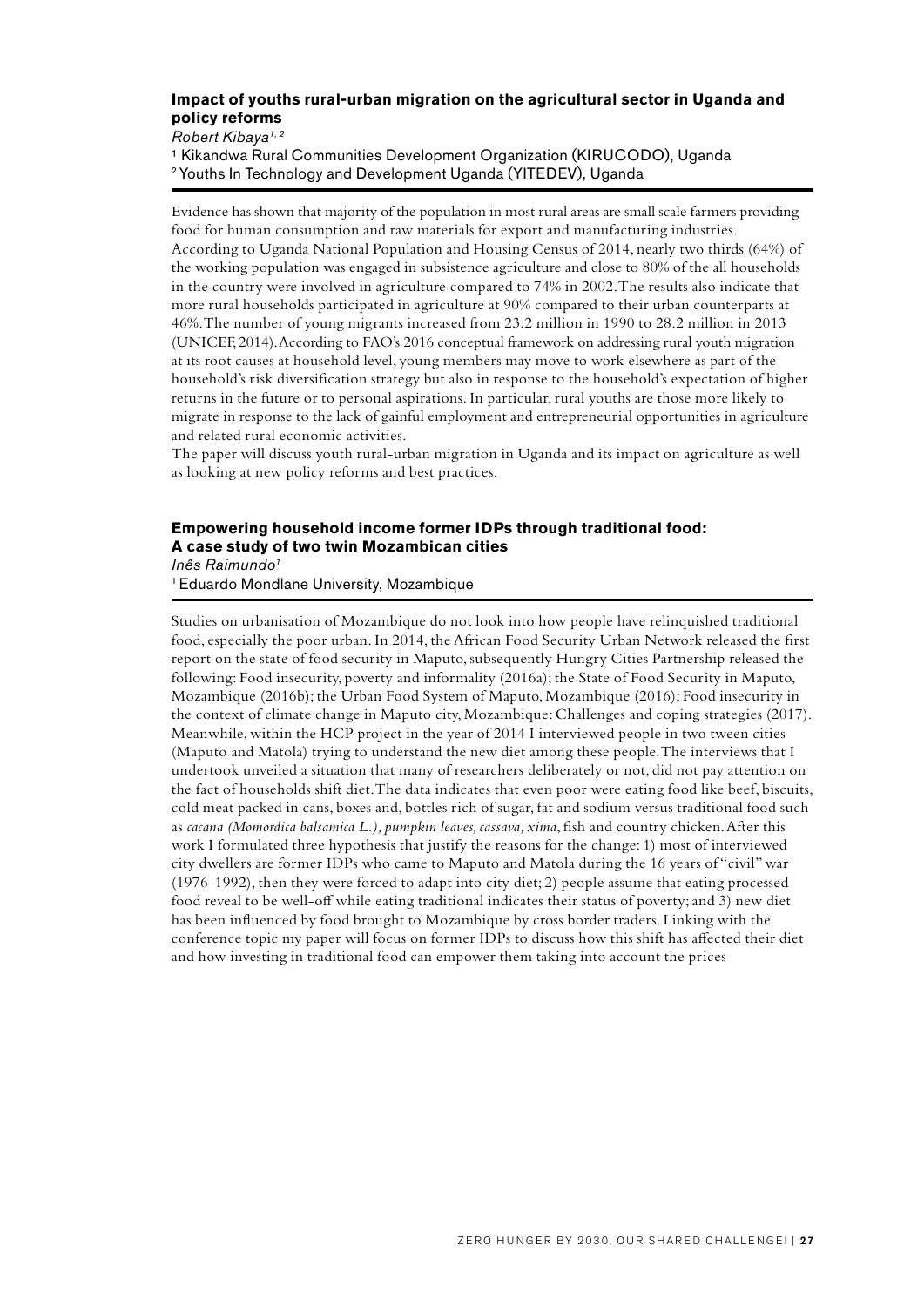#### **Contracts between smallholders and private firms in Mozambique and their implications on food security**

*Cecilia Navarra1* 1 European Parliamentary Research Service, Belgium

The focus of this paper is the role played in rural contexts by contract farming agreements between smallholders and private investors. These contracts can take different forms, but in general are agreements under which producers commit to supply produce to a buyer firm. They are—at least on paper—at the centre of agrarian policies in Mozambique, through the Strategic Plan for the Development of the Agricultural Sector 2011-2020. Studies on the effect of these contracts on producers usually find out an increase in income, but the effect is still unclear with respect to other variables. The focus of this paper is on contracts' effects—in the Mozambican case—on food security. We may expect contrasting effects to be at work: on the one hand, the effects of increased income, while, on the other, the effects of giving up food production and of monopsonistic market relations. This paper exploits a panel dataset (2002-2005) collected by the Mozambican Ministry of Agriculture among a nationally representative sample of rural households. Overall, the main findings of the paper indicate that selection in contracts is the main driver of the observed differences, while there is no evidence of a causal effect of contracts on increased food security.

#### **Constraints and Enabling factors for engaging youth and women into agri-food in Africa: The role of innovations in youth entrepreneurship**

*Kostas Karantininis¹, Vera Sadovska¹* <sup>1</sup> Swedish University of Agricultural Sciences, Sweden

Presenter: Anne Roulin. Agripreneurship Alliance

Both youth and agriculture are themes that have been at the centre of the development discourse during the last decade. This agenda was set especially by two consecutive World Development Reports on "The Next Generation" (WB 2006) and "Agriculture for Development" (WB 2007) (see also other related literature (Adelman, 1978; Timmer, 2009; DeJanvry, 2010). Similarly, the various issues around the challenges of Africa's demographic dividend and the engagement of youth in agriculture and food for sustainable development, have been central at various forums both regionally and internationally (Ahmed, et al, 2016; Ayele et al, 2016; Bloom et al, 2003; Girard, 2017; Sumberg, et al, 2014). Yet, two themes that transcend the discussions and remain largely unanswered until today, are the questions addressed in this paper: What is the role of agriculture in regional development and what is the role of youth in recharging agriculture and reducing migration.

There exist many initiatives to engage youth into agriculture, such as agri-business incubators, youth workshops, start-up competitions, hackathons, to name just a few. Yet, there is very little knowledge and follow-up on the impact of such initiatives. The objective of this paper is to assess the impact of youth engagement innovations and investigate the constraints and enabling factors that lead to their success and failures.

The methodology is based on both literature review and primary data analysis. The data are originating from two consecutive surveys (2018 and 2019) of the AGCELERATE workshops at Makerere,

Uganda. These workshops engage students, researchers and other agri-food entrepreneurs in training, study trips and a hackathon. The participants involved are from Uganda and Sweden. Some preliminary results and analysis undertaken during 2018 workshops will be compared and analysed further when the new survey is available in August 2019.

References

Adelman, I. (1978). Redistribution before growth-a strategy for developing countries: Adelman delivered this paper at ISS 25th anniversary conference (16-20 December 1977), Inter Documentation Company.

Ahmed, S., M. Cruz, D. S. Go, M. Maliszewska and I. Osorio-Rodarte (2016). "How Significant Is Sub-Saharan Africa's Demographic Dividend for Its Future Growth and Poverty Reduction?" Review of Development Economics 20(4): 762-793.

Ayele, S., S. Khan and J. Sumberg (2017). "Africa's Youth Employment Challenge: New Perspectives." IDS Bulletin 48(3). Bloom, D., D. Canning and J. Sevilla (2003). The demographic dividend: A new perspective on the economic consequences of population

change, Rand Corporation. De Janvry, A. (2010). "Agriculture for development: new paradigm and options for success." Agricultural Economics 41(s1): 17-36.

Girard, P. (2017). How can agriculture contribute to youth employment? Geneve, CERAD.

Sumberg, J., N. A. Anyidoho, M. Chasukwa, B. Chinsinga, J. Leavy, G. Tadele, S. Whitfield and J. Yaro (2014). "Young people, agriculture, and employment in rural Africa."

Timmer, C. (2009). A World Without Agriculture: The Structural Transformation in Historical Perspective, American Enterprise Institute.

WB (World Bank). (2007). World development report 2008: Agriculture for development. Washington, DC, World Bank. WB (World Bank). (2006). World Development Report 2007: Development and the next generation. Washington, DC, World Bank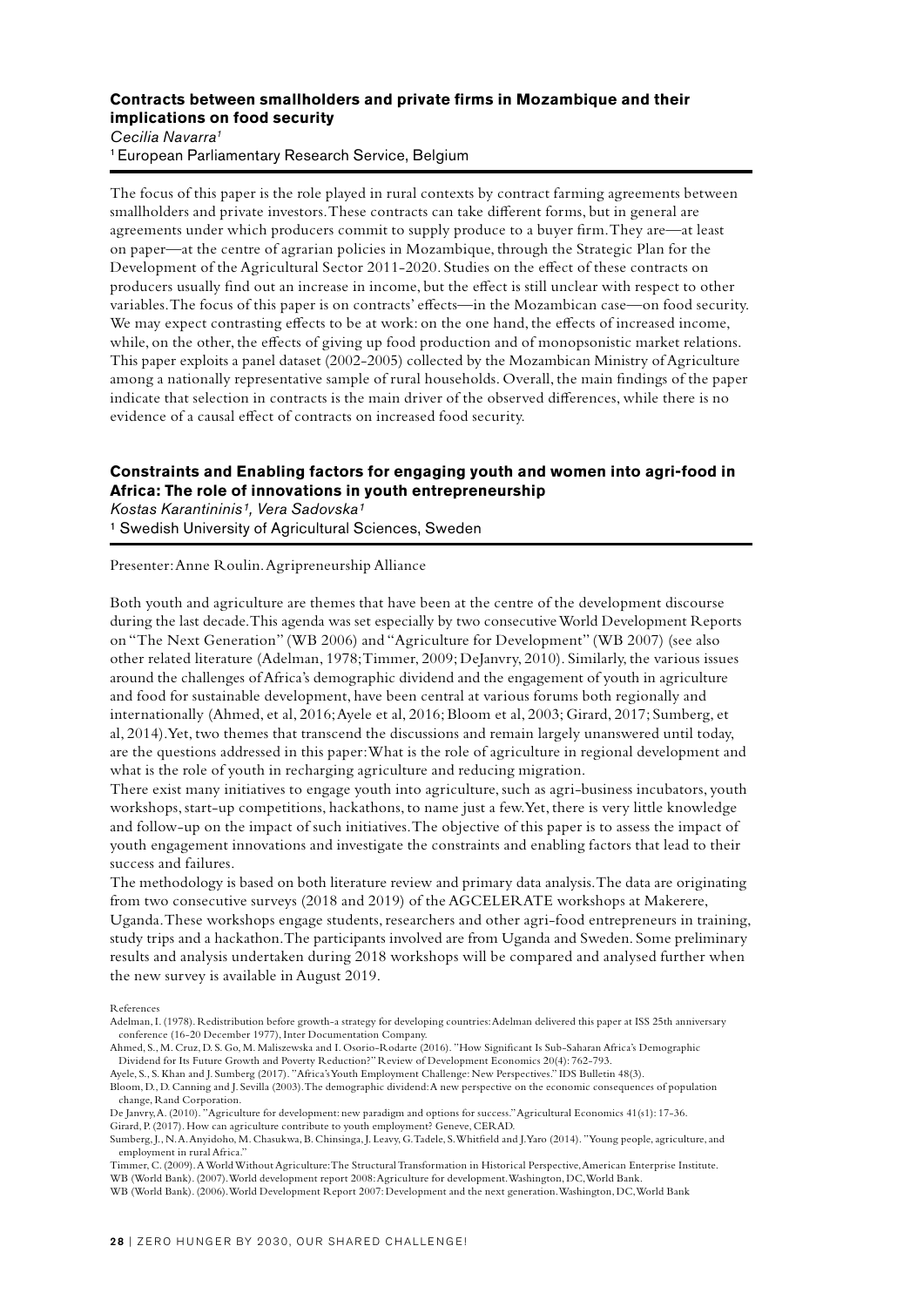### **Notes**

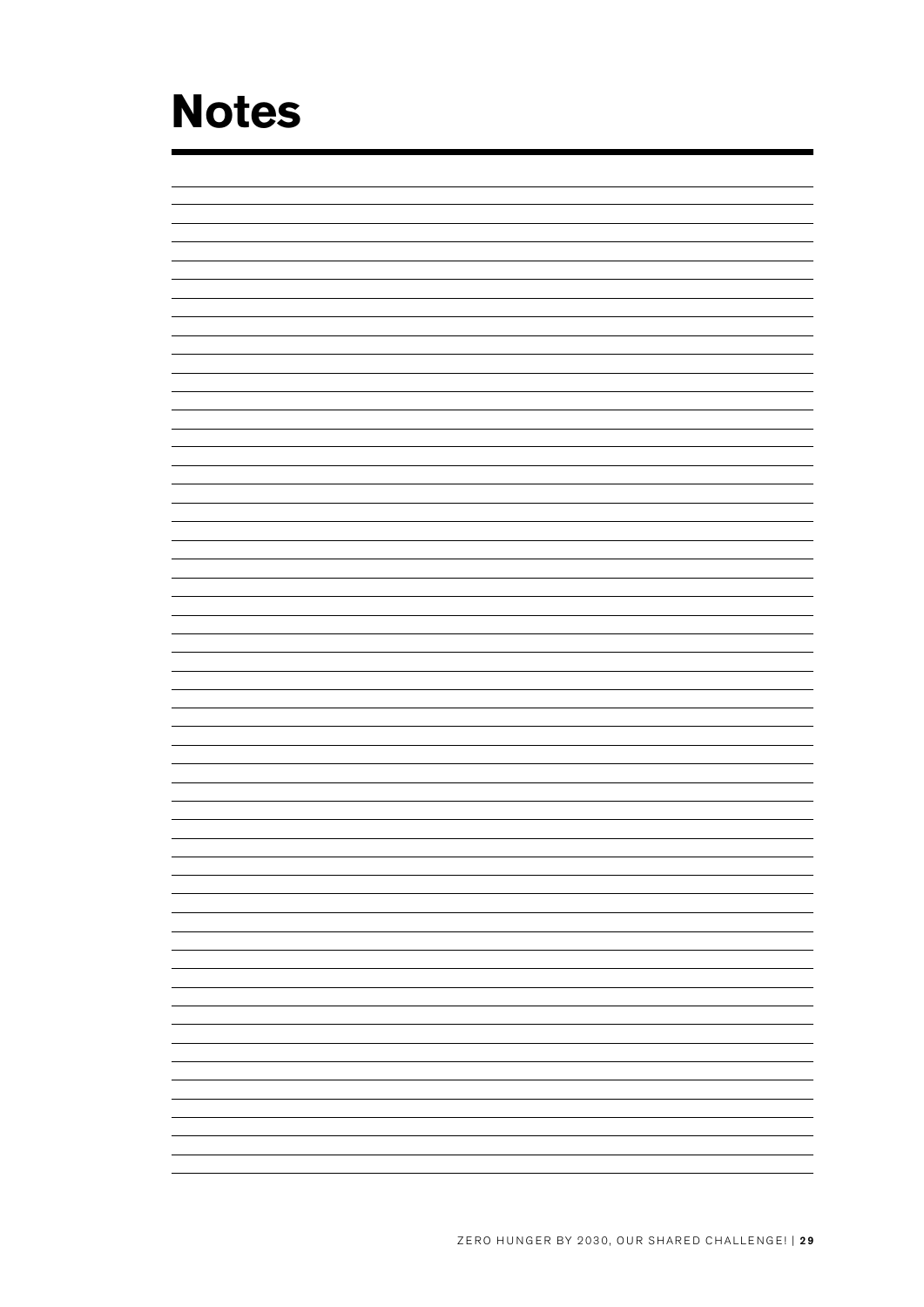#### **Aqua-agro farming system: A sustainable solution to food security and nutrition?**

*Session leaders: Kartik Baruah; Anders Kiessling, Swedish University of Agricultural Sciences*

Lecture room: J

Session Schedule

- **14.15-14.30 Utilization of biofloc meal as a feed raw material as an integrated approach for sustainable aquaculture** *Julie Ekasari*
- **14.30-14.45 The Artemia Genome Provides Insight in Crustacean Biology** *Stephanie De Vos*
- **14.45-15.00 Epigenetic Management of Stress and Disease Resistance in Farmed Shrimps** *Parisa Norouzitallab*
- **15.00-15.15 Novel farming methods, reduced waste or increased local production? An integrated perspective on what matters most for emerging aquaculture systems** *Kristina Bergman*
- **15.15-15.45 Coffee break**
- **15.45-16.00 Waste heat driven membrane distillation for concentrated nutrients and fresh water recycle for sustainable farming: Swedish greenhouse production** *Ershad Ullah Khan*
- **16.00-16.15 Towards controlling acute hepatopancreatic necrosis disease in farmed shrimp, using bioactive compound phloroglucinol** *Bipul Dey*
- **16.15-16.30 Effect of variant ovarian fluid on sperm performance and egg fertilization rates of Arctic charr (Salvelinus alpinus L.)** *Lwabanya Mabo*
- **16.30-16.45 Seizing Blue Bioeconomy Opportunities: Review of Developments in Sustainable Food Solutions** *Ashkan Pakseresht*
- **16.45-17:00 Fish farming in Tanzania and the availability and nutritive value of local feed ingredients** *Prof. Torbjorn Lundh*
- **17.00 Group Discussion for 10 min**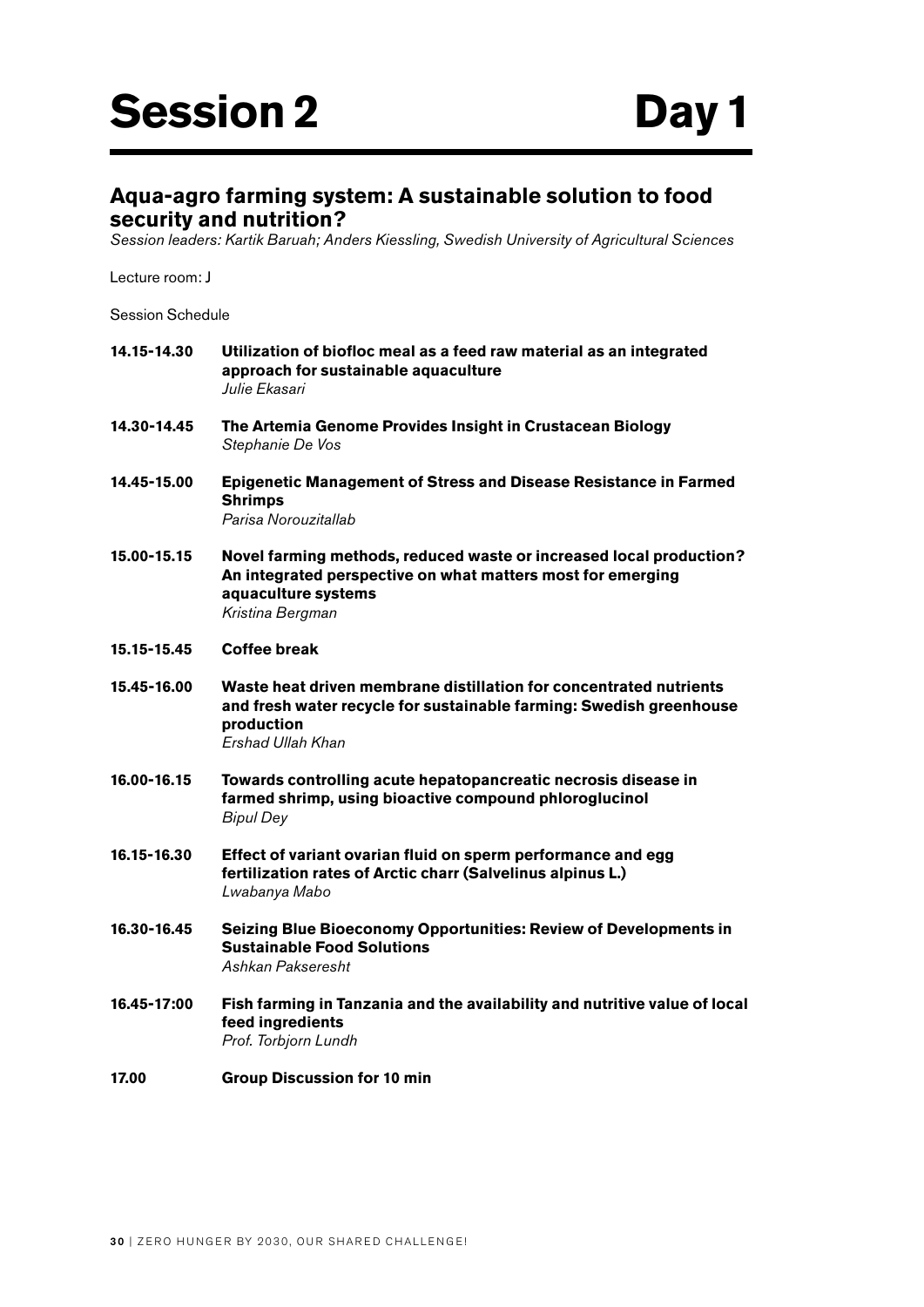#### **Utilization of biofloc meal as a feed raw material as an integrated approach for sustainable aquaculture**

*Julie Ekasari1 Muhammad Agus Suprayudi1, Mia Setiawati1, Dedi Jusadi1* 1Department of Aquaculture, Faculty of Fisheries and Marine Science, Bogor Agricultural University, Indonesia

With the increase of global demand of aquatic products, world aquaculture production has been steadily increasing. This increase needs to be supported by the supply of high quality feed and thereby high quality feed raw materials. Unfortunately, for some countries most of the feed raw materials are imported products, which could significantly affect the feed price and ultimately the profitability. In this regards, some efforts has been made on finding local alternative materials for aquaculture feed. Biofloc-based aquaculture system has been widely studied and applied in the production of various aquaculture species. The basic principle of this system is thestimulation of heterotrophic microbial conversion of nutrient waste in aquaculture system into microbial biomass. The microbial biomass forms aggregate, which later known as "biofloc". The biofloc generated in this system are available to be consumed in situ by the cultured organism. Biofloc biomass can also be collected and be used as a feed ingredient. The biomass can be obtained from an aquaculture unit that apply biofloc systems or from a bioreactor using aquaculture effluent as the source of nutrients for the microbes. Thereby, overall nutrient utilization in biofloc-based aquaculture system could be more efficient and the level of nutrient wastes that maybe harmful for the cultured organism could be minimized. The present study elaborates the results of some experiments regarding the use of biofloc meal and its modification in some aquaculture species that have been done in the Department of Aquaculture, Bogor Agricultural University, Indonesia. Our studies demonstrated that biofloc meal is potential to be included in aquaculture feed as it contained some essential nutrients, which are beneficial for the cultured organisms. We also identify some challenges in the utilization of biofloc biomass, including the productivity and the stability of nutrient content in biofloc, and efficient harvesting procedures.

#### **The Artemia Genome Provides Insight in Crustacean Biology**

*Stephanie De Vos¹*

*Gilbert Vanstappen1, Z. Nambu2, Marnik Vuylsteke3, Anita De Haese1, Y. Van de Peer3, Patrick Sorgeloos1, Stephan Rombauts3, Peter Bossier1*

1 Laboratory of Aquaculture, Artemia Reference Center, Department of Animal Production, Ghent University, Belgium

2 Biology, Department of Medical Technology, School of Health Sciences, University of Occupational and Environmental Health, Japan

3 Department of Plant Systems Biology, VIB, Belgium; Department of Biotechnology and Bioinformatics, Ghent University, Belgium

Artemia, is a genus of small planktonic crustaceans found in hyper saline environments worldwide. They are used as live food in aquaculture, specifically for larval growth of more than 85% of the marine species reared in aquaculture and have also been marketed as pets named "sea monkeys". Many of its biologically interesting features are related to its unusual life cycle and extremophily. Under optimal conditions, adult females produce free-swimming larvae, whereas under stress, females produce resting eggs (cysts) that can remain viable for years, similar to plant seeds. These cysts are in diapause, during which cell division and embryonic development are arrested and respiration rate drops 100%. Currently, a genomic toolkit is available for Artemia including the mtgenome sequence, a sex-specific genetic linkage map  $(2n = 42)$ , a known WZ-ZZ sex-determining system, 8 sex-linked markers, a known haploid genome size of 0.93 Gb, and molecular markers, such as RFLP and microsatellites. To understand Artemia biology in-depth however, the Artemia genome is required. The Artemia Reference Center aims to present Artemia franciscana, a quickly, cheaply and easily breedable species (life cycle 4 weeks, common garden experiments), as a new crustacean research model. Female Artemia franciscana were sequenced (NGS, PacBio), assembled de novo and annotated, resulting in a 820 Mbp reference genome sequence (N50 = 116 673 bp;  $GC$ % = 35 %) with 21.828 predicted genes (average length 934 bp) containing long introns (average. length 3458 bp), made available for partners via the online annotation platform ORCAE.

We present an annotated high-quality draft genome assembly containing virtually all known Artemia genes (published as proteins or as ESTs). This genome will be of great aid in elucidating mechanisms underlying the typical Artemia life cycle and its extremophilic features.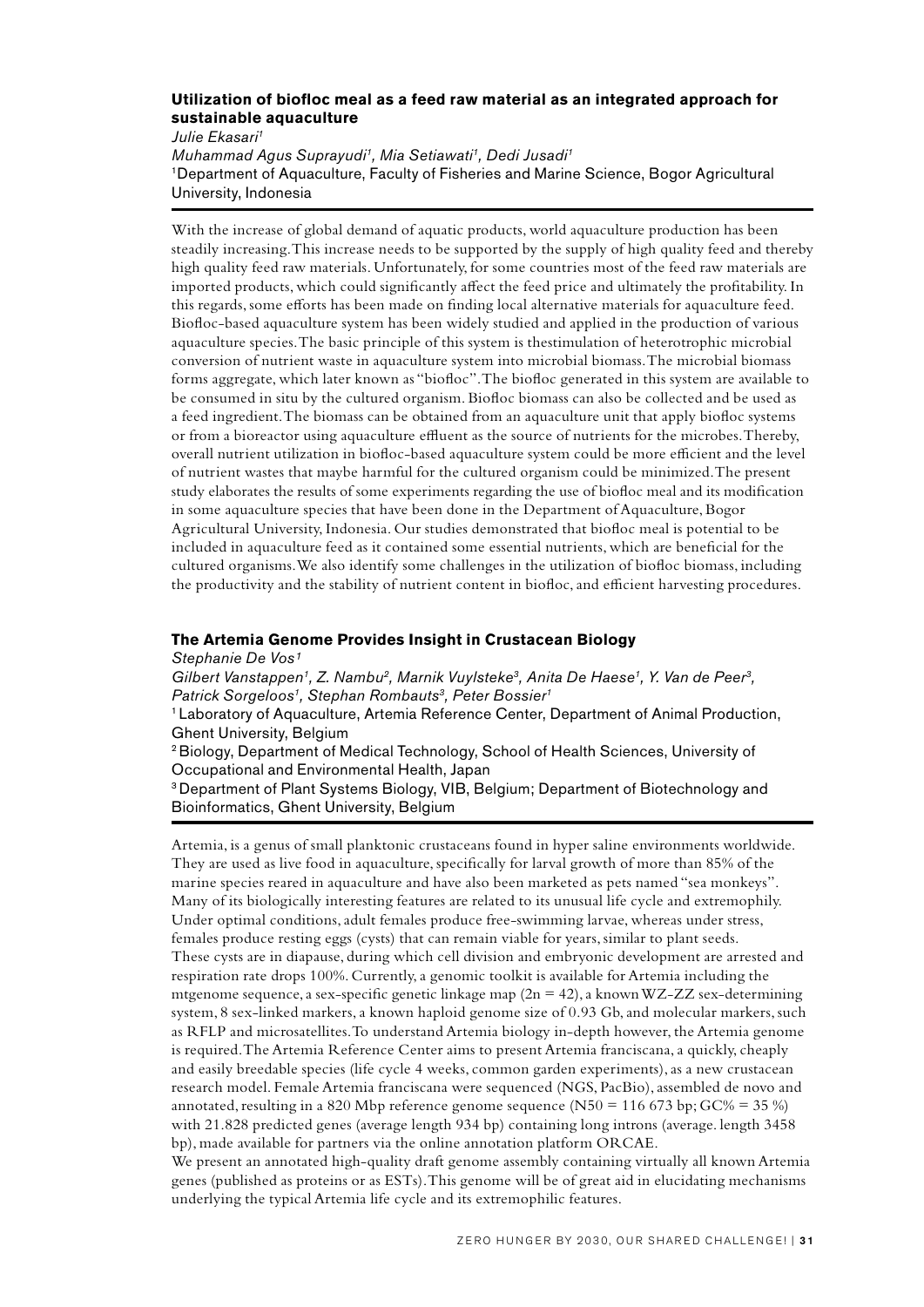#### **Epigenetic Management of Stress and Disease Resistance in Farmed Shrimps** *Parisa Norouzitallab1, 2, 3*

*Kartik Baruah4, Priyanka Biswas2, Daisy Vanrompay1, Peter Bossier2* <sup>1</sup> Laboratory for Immunology and Animal Biotechnology, Ghent University, Belgium 2 Laboratory of Aquaculture & Artemia Reference Center, Ghent University, Belgium <sup>3</sup> Department of Animal Breeding and Genetics, Swedish University of Agricultural Sciences, Sweden 4 Department of Animal Nutrition & Management, Swedish University of Agricultural Sciences, Sweden

Finding novel strategies for conditioning economically important (brood) shrimp resulting in robust offspring (disease resistance and fast growing) is highly necessary to address the current challenges faced by the shrimp farming sector. Very recently, epigenetics has been considered as an approach for producing healthy and stress-resistant animals. Epigenetic modifications are responsible for non-genetic and heritable regulation of activation and suppression of (certain) genes. The molecular mechanisms behind epigenetic modifications and across generation inheritance of phenotypes is not yet fully unraveled. In this study, by using brine shrimp Artemia as model organism, phenotypic and epigenomic responses of the animals and their 3 subsequent generations was studied in response to non-lethal heat shocks (tested by using clonal population) or pathogenic V. campbellii (tested by using bisexual animals). After hatching the Artemia eggs, the F0 progeny were divided into two groups: 1) exposed to a nonlethal heat stress (a classical stress inducer) or 2) exposed to pathogenic bacterium Vibrio campbellii. The other group was grown unexposed, under normal culture conditions (C-F0). Adult parental (F0) females from the treatment (T-F0) and control (C-F0) groups produced their next-generation cysts (i.e., T-F1 and C-F1, respectively). The disinfected cysts were hatched to produce their corresponding larvae (i.e., T-F1 and C-F1). The F1 larvae from both groups were further cultured isothermally at 28°C, without stress exposure, to maturity, after which the F2 larvae were collected. The experiment was continued until, and including, the F3 generation. The T-F1 to T-F3 progenies from both groups were tested for their resistance phenotypes by conducting stress resistance tests. Training induced by exposure of the parental generation to an abiotic/biotic stressor markedly increased the resistance of the T-F1 to T-F3 progenies towards secondary infection. Also, this acquired trait was associated with altered levels of histone tail modifications i.e. H3/H4 acetylation and H3K4Me3.

#### **Novel farming methods, reduced waste or increased local production? An integrated perspective on what matters most for emerging aquaculture systems**

*Kristina Bergman1*

Patrik Henriksson<sup>2, 3</sup>, Sara Hornborg<sup>1</sup>, Max Troell<sup>2, 4</sup>, Malin Jonell<sup>2, 4</sup>, Friederike Ziegler<sup>1</sup>

- 1 RISE Research Institutes of Sweden, Sweden
- 2 Stockholm Resilience Centre, Sweden

3 WorldFish, Malaysia

4 The Beijer Institute of Ecological Economics, Sweden

Land-based recirculating aquaculture systems (RAS) constitute an emerging food sector in Sweden. The sustainability debate in society related to conventionally produced seafood (wild-caught and farmed) and meat has likely been a major driver. Small companies producing species such as tilapia Oreochromis niloticus and clarias Clarias gariepinus profile themselves as more sustainable choices than e.g. salmon farmed in net pens. But what do we actually know about their broad sustainability performance? Are we comparing apples and pears? We evaluated one of these new and relatively small-scale systems using Life Cycle Assessment, an integrated tool for environmental assessments widely used to product supply chains and identify improvement options. It was found that feed use is of paramount importance, also for this type of comparatively high-tech aquaculture system, where inclusion of feed ingredients based on by-products from relatively inefficient animal production systems increase the carbon footprint. Results are compared to existing seafood systems, quantitatively as well as qualitatively, and trade-offs are discussed in relation to Agenda 2030 goals. Results can be used to identify important aspects to consider in the future development of this sector.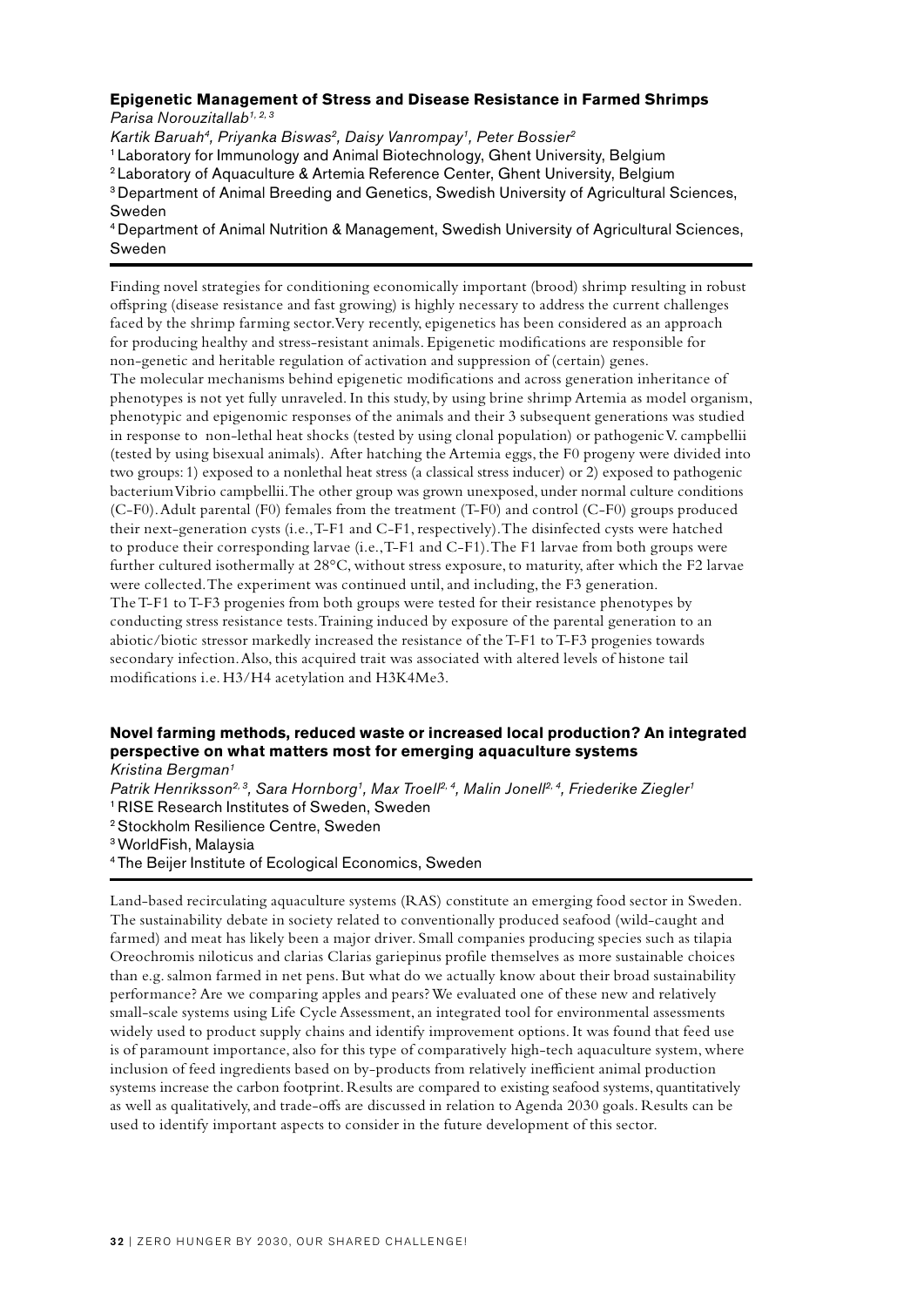#### **Waste heat driven membrane distillation for concentrated nutrients and fresh water recycle for sustainable farming: Swedish greenhouse production** *Ershad Ullah Khan1*

1 Department of Energy and Technology, Swedish University of Agricultural Sciences, Sweden

The purpose of a greenhouse is to allow the cultivation of horticultural crops outside of their traditional climatic zones and requirements. The primary objective of a greenhouse is to produce higher yield outside the cultivation season, which is possible by maintaining the optimum temperature at every stage of the crop. In case of greenhouse cultivation, thermal energy associated expenditures can be significant. Heating is one of the main costs for greenhouse especially in the cold regions like Sweden. High water quality is particularly important in organic greenhouse production in order to prevent soil salinization and ensure optimal soil biological activity. Additionally, drained greenhouse wastewater nutrient recovery holds promise for more sustainable water and agricultural industries. Moreover, greenhouse drained/wastewater nutrient and/water recovery is anticipated to become a promising strategy to sustain fertilizer and food production. In these above circumstances, industrial waste heat integrated with membrane distillation (MD) and greenhouse production could be an interesting combination in order to reduce costs of energy, recycle the fresh water and organic fertilizer as well as save the environment. MD is a thermally-driven wastewater purification and/concentration process involving a hydrophobic, microporous membrane. The objective of this work was to quantify the performance of membrane distillation in terms of separation and purification efficiency and water production rate and analyze the use of thermal energy consumption in MD and commercial Swedish greenhouses. Furthermore the aim of study is to investigate how MD is perform under different operating conditions. The integrated system consists of industrial low grade waste heat source, greenhouse production facility and membrane distillation unit. The waste heat can be delivered to feedwater (greenhouse drain water) in order to drive MD and the cooling side of the MD is heat exchanged with hot water return line. The integrated MD system performance dependent on waste resources availability.

#### **Towards controlling acute hepatopancreatic necrosis disease in farmed shrimp, using bioactive compound phloroglucinol**

*Bipul Dey1*

*Peter Bossier1, Kartik Baruah2, Vikash Kumar1*

1 Department of Animal Sciences and Aquatic Ecology, Faculty of Bioscience Engineering, Ghent University, Belgium

2 Department of Animal Nutrition & Management, Faculty of Veterinary Medicine & Animal Sciences, Swedish University of Agricultural Sciences, Sweden

Aquaculture, the fastest growing food producing sub-sector of agriculture, significantly contributes to the nutrition of the growing population. Shrimp is an important aquaculture product, however, diseases limit the commercial production of shrimp. An infectious bacterial disease called acute hepatopancreatic necrosis disease (AHPND) occurring huge mortality and thus economic losses in global shrimp industry since 2009. Vibrio parahaemolyticus, the causative agent of AHPND possess non-inherent plasmid-encoded PirA and PirB genes producing PirA and PirB toxins, respectively. The inherent virulence factors of the pathogen, in combination with toxins, were considered to occur AHPND in shrimps. Traditional use of antibiotics in controlling bacterial diseases is no longer recommended due to human health and environmental concerns. In recent years, there is a growing interest in using plant-derived phenolic compounds as alternative to antibiotics because of their multidimensional benefits. In this study, we examined the efficacy of phloroglucinol, a phenolic compound, in controlling AHPND in an axenic Artemia franciscana and AHPND causing V. parahaemolyticus MO904 host-pathogen model system. The results showed dose-dependent significant protection to the host, with highest protection at  $2 \mu M$ dose of phloroglucinol. This dose did not affect the growth of the pathogen, but significantly inhibited several tested virulence factor production namely swimming motility, caseinase activity, biofilm formation and exopolysaccharide production of V. parahaemolyticus MO904; and markedly reduced the production of extracellular proteins in the bacteria culture environment both after 12 and 24 hours of exposure. Although the effects of phloroglucinol on PirA and PirB still needed to be unraveled, but presumably the compound might have inhibitory effect on the production of PirA and PirB along with other extracellular proteins. In conclusion, a 2 μM dose of phloroglucinol at least partially protected the host against AHPND infection due to its anti-virulence property.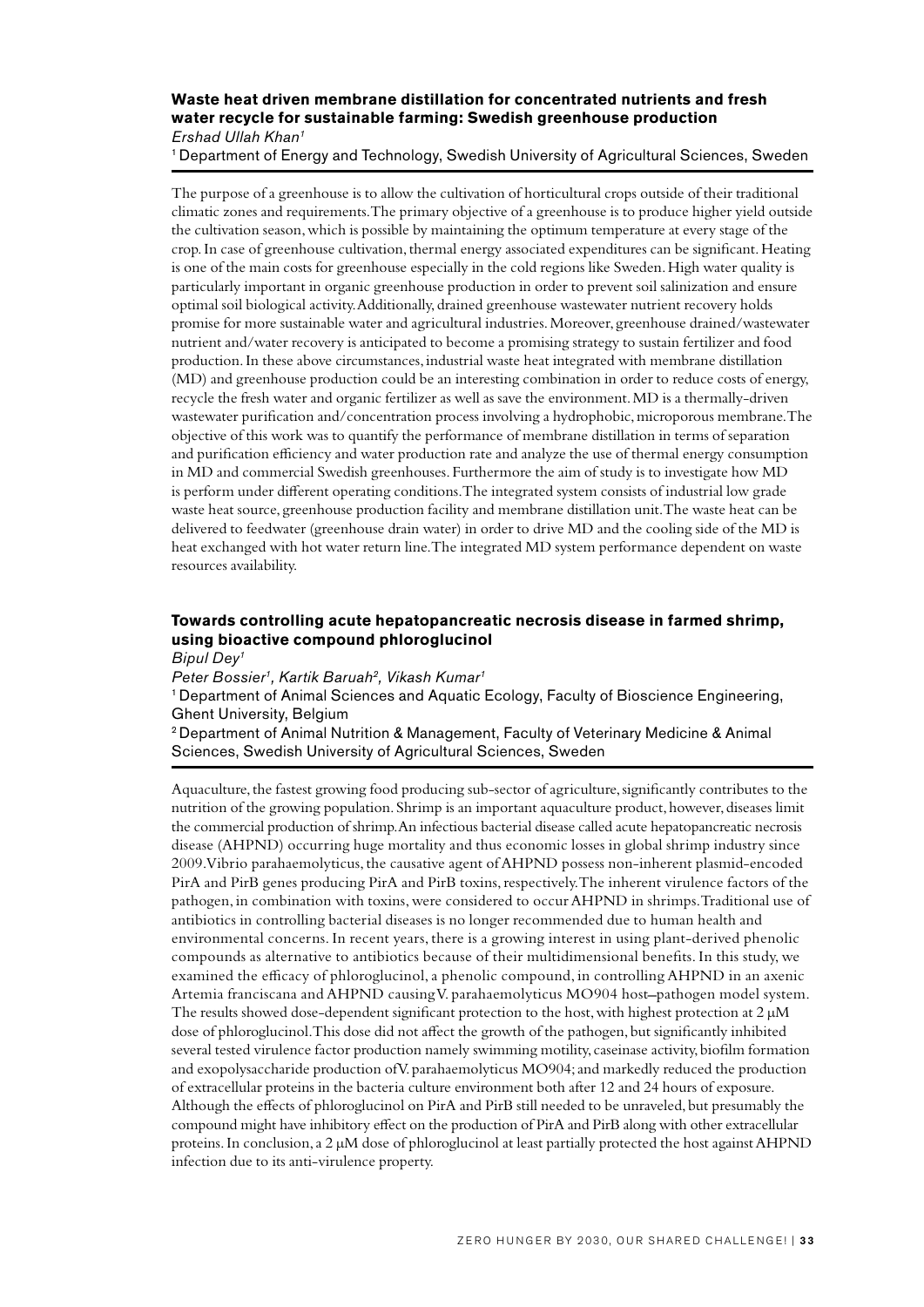#### **Effect of variant ovarian fluid on sperm performance and egg fertilization rates of Arctic charr (Salvelinus alpinus L.)**

*Lwabanya Mabo1*

*Henrik Jeuthe2, 3, Anders Alanärä3*

1 Swedish University of Agricultural Sciences, Sweden & Lake Tanganyika Research Unit, Zambia

2 Vattenbrukscentrum Norr AB / Department of Animal Breeding and Genetics, Swedish University of Agricultural Sciences, Sweden

3 Department of Wildlife, Fish, and Environmental Studies, Swedish University of Agricultural Sciences, Sweden

Successful in vitro fertilization in aquaculture is highly dependent on the method used to handle or treat the eggs and milt. As such it is of paramount importance that timely evaluation of the methods is conducted to enhance hatchery productivity and reduce the cost of production.

In this study, three methods of handling eggs of Arctic charr in Sweden were evaluated with the objective of ascertaining the importance of retaining the ovarian fluid in the egg batch. Further, activation of fish sperms with a commercial activator, ActiFishTM, was tested to compare the fertilization rates, in a bid to overcome the current low egg fertilization and hatching rates among farmed Arctic charr. Variation of the volumetric amount of the ovarian fluid did not yield dissimilar fertilization rates.

As such, tempering with the volume of the ovarian fluid under the current study did not affect the performance of the sperms and consequent fertilization rates. Further, no differential fertilization rates were recorded for the sperm extender and freshwater. However, positive relationships were recorded for fertilization rate and sperm velocity (VCL). The study contends that high and successful fertilization rates are likely to be obtained with or without the ovarian fluids under in-vitro fertilization of Arctic charr eggs.

#### **Seizing Blue Bioeconomy Opportunities: Review of Developments in Sustainable Food Solutions**

*Ashkan Pakseresht1 Masoomeh Rashidghalam2* <sup>1</sup> Department of Economics, Swedish University of Agricultural Sciences, Sweden 2 Department of Agricultural Economics, University of Tabriz, Iran

Bioeconomy is a privileged area of research with unprecedented multi-faceted insights to drive circular economy and commercialization of sustainable solutions to our today challenges. Blue bioeconomy industries have taken advantage of the growing opportunities provided by sustainable use of marine resources in the development and commercialization of sustainable food innovations. The business and developments of the blue bioeconomy and clean-tech are growing. Key sectors in this respect include business activities based on making use of aquatic biomass, water-based tourism, the value chain of fisheries and growing algae for food and fuel. Seizing opportunities and competence building of food innovation provided by blue bioeconomy requires a thorough understanding of challenges as well as the competitive landscape of potential substitute alternatives. In addition, successful commercialization of novel foods entails a favorable overall consumers' response. As most of the firms are still experiencing and trailblazing in this matter, the current challenge is, therefore, to learn how to benefit from blue bioeconomy's potential for sustainable food solutions and its success on the markets. In the last decade, research interest has increased towards research and development of bio-based innovation. Yet, a clear roadmap for the future of blue bioeconomy food innovation and a meta-review of how far the field has come remains providential. Therefore, through a systematic literature review, we aim to identify research trends and gaps in the field, understanding of obstacles and opportunities, and therein provide clear propositions to guide future research. Based on a systematic review, over articles published in peer-reviewed journals retrieved from Web of Science ® and Scopus® databases are descriptively analyzed, with results synthesized across current research trends. Implications for the advancement of knowledge are embedded in the purposefully outlined theoretical, contextual and methodological perspectives, providing future research directions for scrutinizing blue bioeconomy capability in sustainable food development.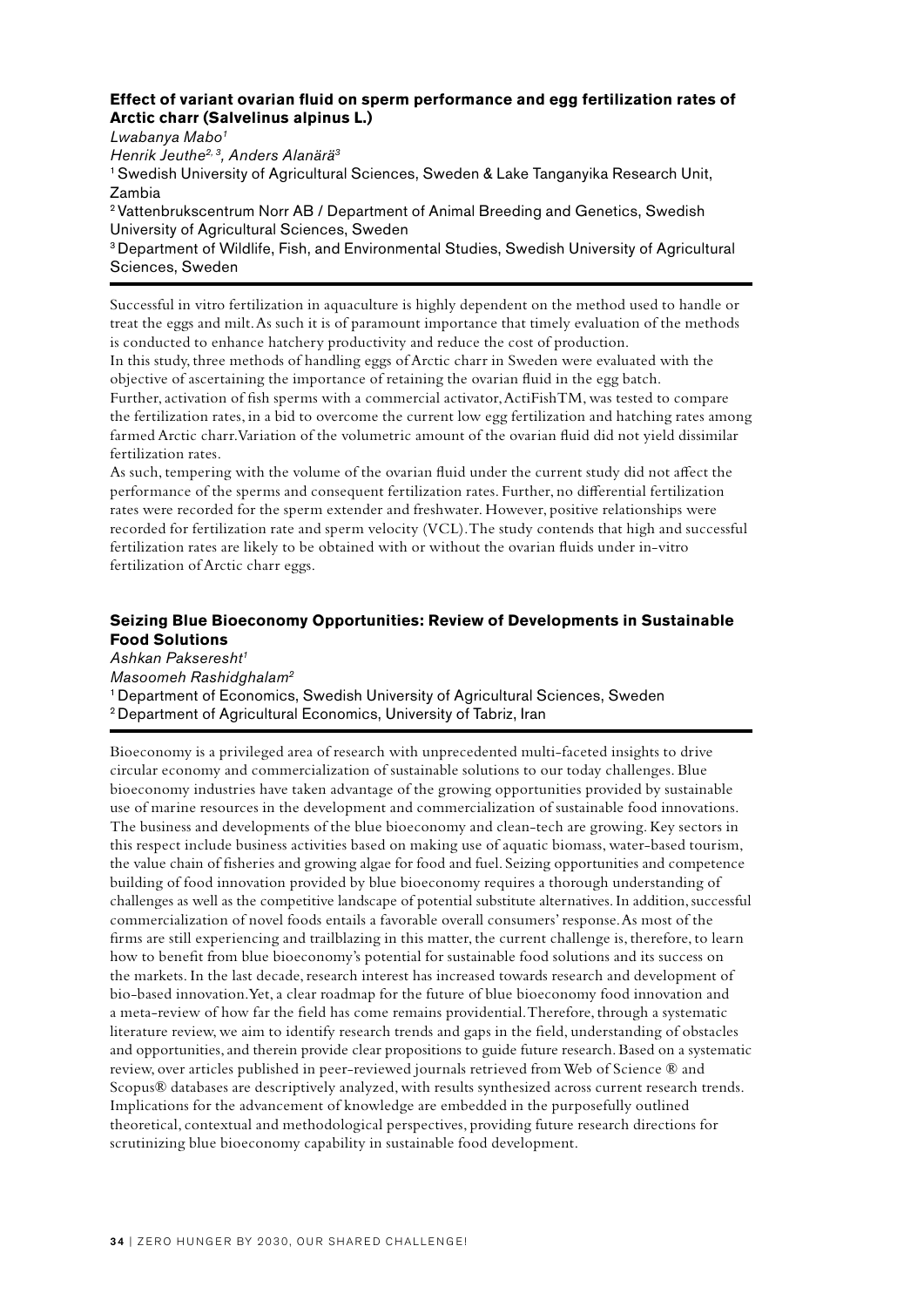#### **Fish farming in Tanzania and the availability and nutritive value of local feed ingredients**

*Francis Pius Mmanda1, 2 Deogratias Pius Mulokozi1, 3, Jan Erik Lindberg2, Anna Norman Halden2, Matern S.P Mtolera1, Rukia Kikula1, Torbjorn Lundh2* 1 Institute of Marine Sciences, Tanzania 2 Swedish University of Agricultural Sciences, Sweden <sup>3</sup> Stockholm University, Sweden

Aquaculture industry is one of the fast food-growing activities in Tanzania which outpacing the high demand of fish and fishery products, but its expansion has been constrained for decades by limited availability of good quality feeds at affordable prices. Majority of tilapia fish farmers were relied on local feed ingredients as supplement diets for their farmed fish. However, their nutrient content vary widely within and between regions. Therefore, an investigative surveyed study were performed from January 2017 to February 2018 to gather baseline data on their availability and nutritive values content. In total, 202 fish farmers were interviewed and 30 different ingredients were collected from the study sites for chemical analysis. The findings showed that, majority of respondents involved in aquaculture operations were males (82.7%), with a high proportion (55.0%) in the age group 40-60 years. Most commonly cultured fish species (82.2%) was tilapia, mostly (87.6%) raised semi-intensively at a stocking density of 2-3 fish/m2. Over 80% of respondents relied on local feed ingredients as supplement diets for cultured fish. The most common feed ingredients were maize bran (28%), Lake Victoria sardines (11%) and sunflower seed cake (11%). Crude protein content in most analysed local ingredients was medium-high, while Crude fat content was high in some animal and agricultural by-products, but was medium-low in other ingredients. In general, agricultural by-products, aquatic plants and industrial by-products had a medium-high content of nitrogen-free extract, while there were major differences in ash content between the feed ingredients analysed. According to mineral content, the results showed a wide range of mineral concentrations in the local feed ingredients used by tilapia fish farmers in Tanzania. These data provide a good platform for development of feeding strategies for cultured tilapia based on current culture systems, availability of local feed ingredients in Tanzania and their nutritional content.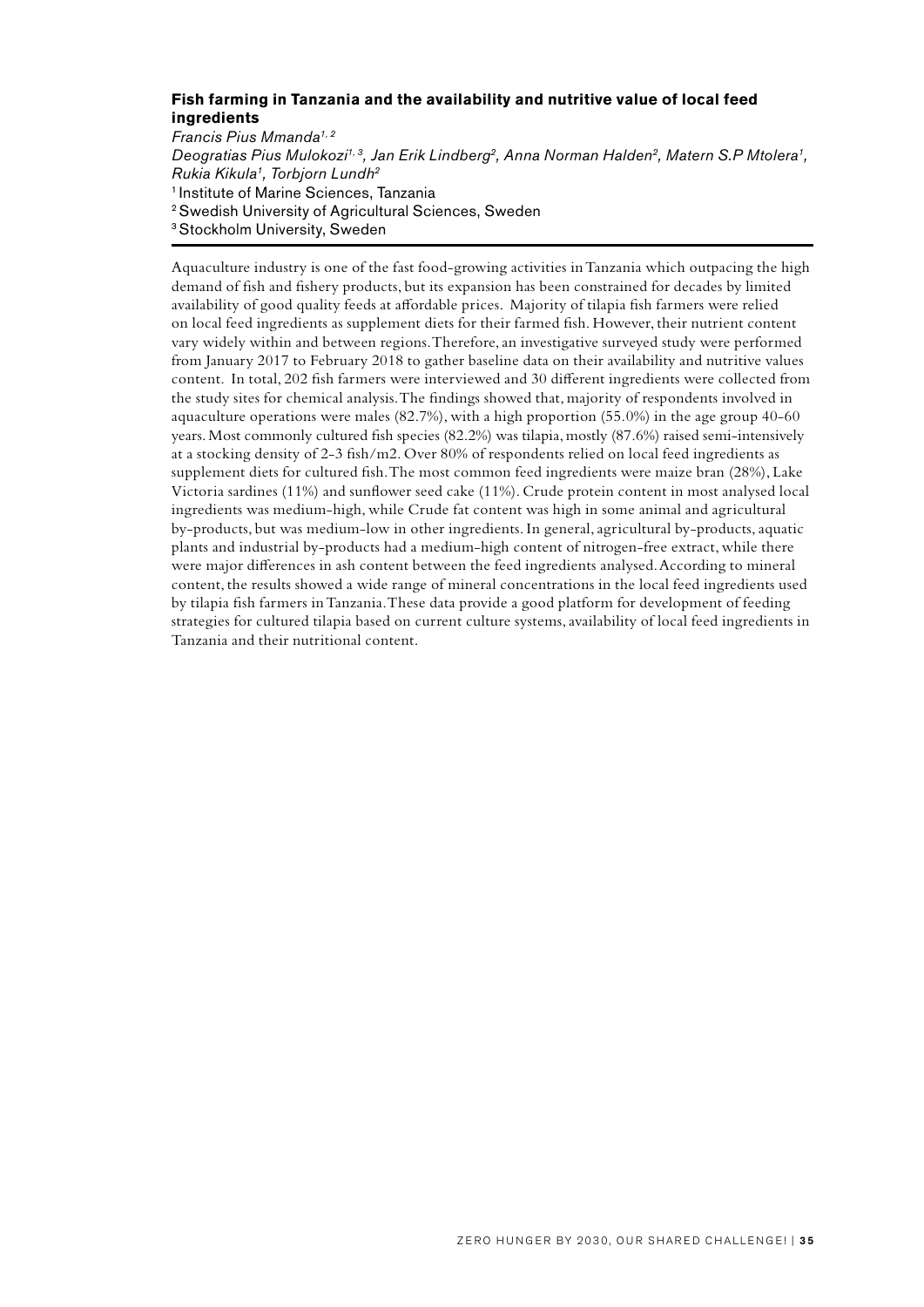### **Notes**

|  | $\overline{\phantom{0}}$ |
|--|--------------------------|
|  | $\overline{\phantom{0}}$ |
|  | $\overline{\phantom{0}}$ |
|  | $\overline{\phantom{0}}$ |
|  |                          |
|  |                          |
|  |                          |
|  |                          |
|  |                          |
|  | $\frac{1}{2}$            |
|  | $\overline{\phantom{0}}$ |
|  | $\overline{\phantom{0}}$ |
|  | $\overline{\phantom{0}}$ |
|  | -                        |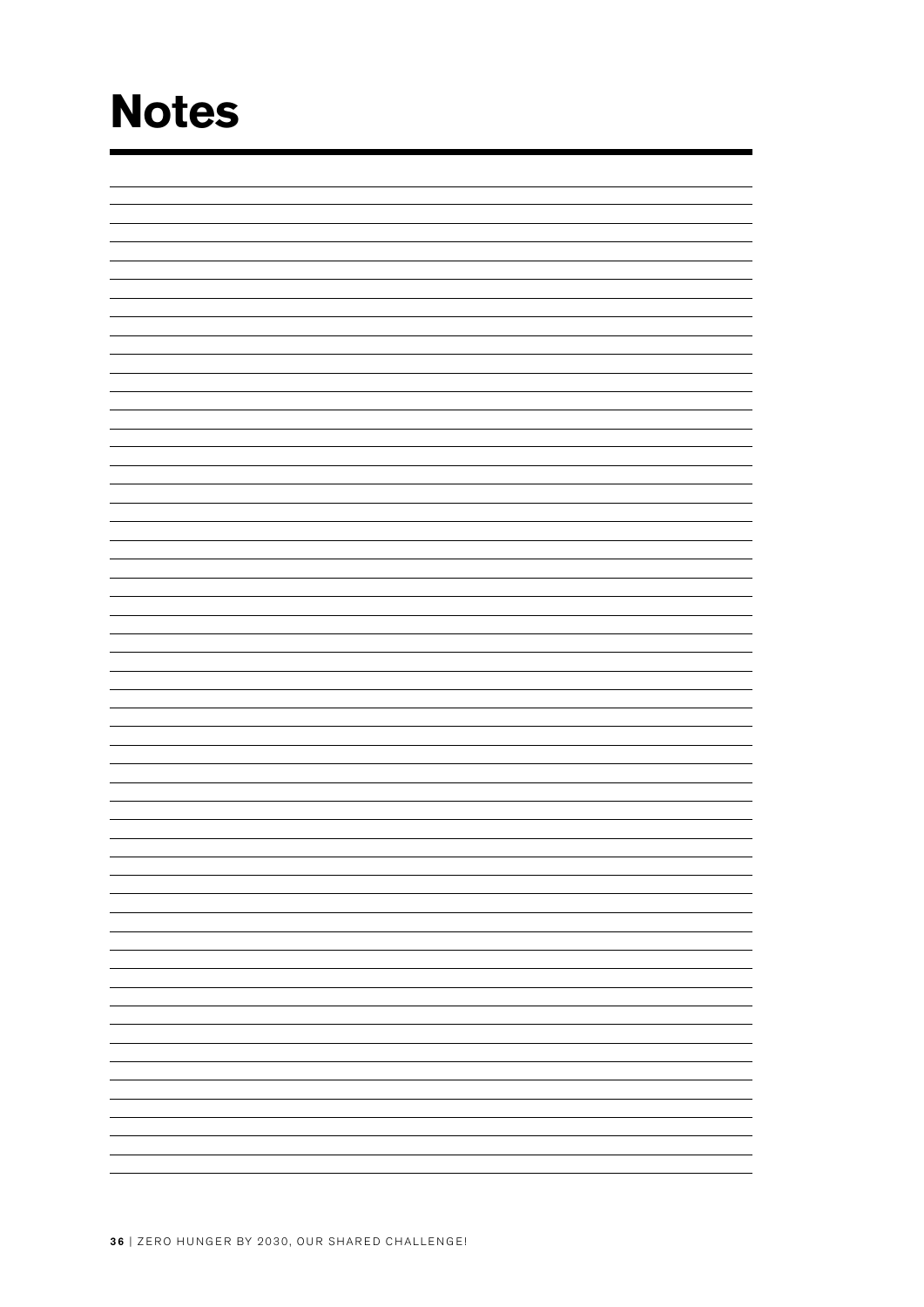# **Diversified agroecological cropping systems for sustainable food systems**

*Session leader: Erik Steen Jensen, Swedish University of Agricultural Sciences*

Lecture room: K

Session Schedule

**14.15-14.20 Introduction** *Erik Steen Jensen* **14.20-14.40 Intercropping grain legumes and cereals for sustainable food systems** *Georg Carlsson* **14.40-15.00 Importance of intercropping of plants in South Africa used in the natural products industry** *Karen Swanepoel* **15.00-15.20 Intercropping as an Ecological Precision Farming tool to deal with extreme weather and field heterogeneity** *Iman Raj Chongtham* **15.20-15.35 Coffee break 15.35-15.55 Effect of management practices on legumes productivity in smallholder farming systems in sub-Saharan Africa: A meta-analysis** *Tarirai Muoni* **15.55-16.15 Multispecies perennial forage legume and grass mixtures for improved nitrogen supply of organic arable cropping systems** *Nawa Raj Dhamala* **16.15-16.35 Company-community partnership and climate change adaptation practices: the case of smallholders' coffee farmers in Indonesia** *Ayu Pratiwi* **16.35-16.55 Effect of fertilizer subsidies on crop diversification: insights from cropland allocation behaviors of households in Northern Ghana** *Solomon Amoabeng Nimako* **16.55 Closure**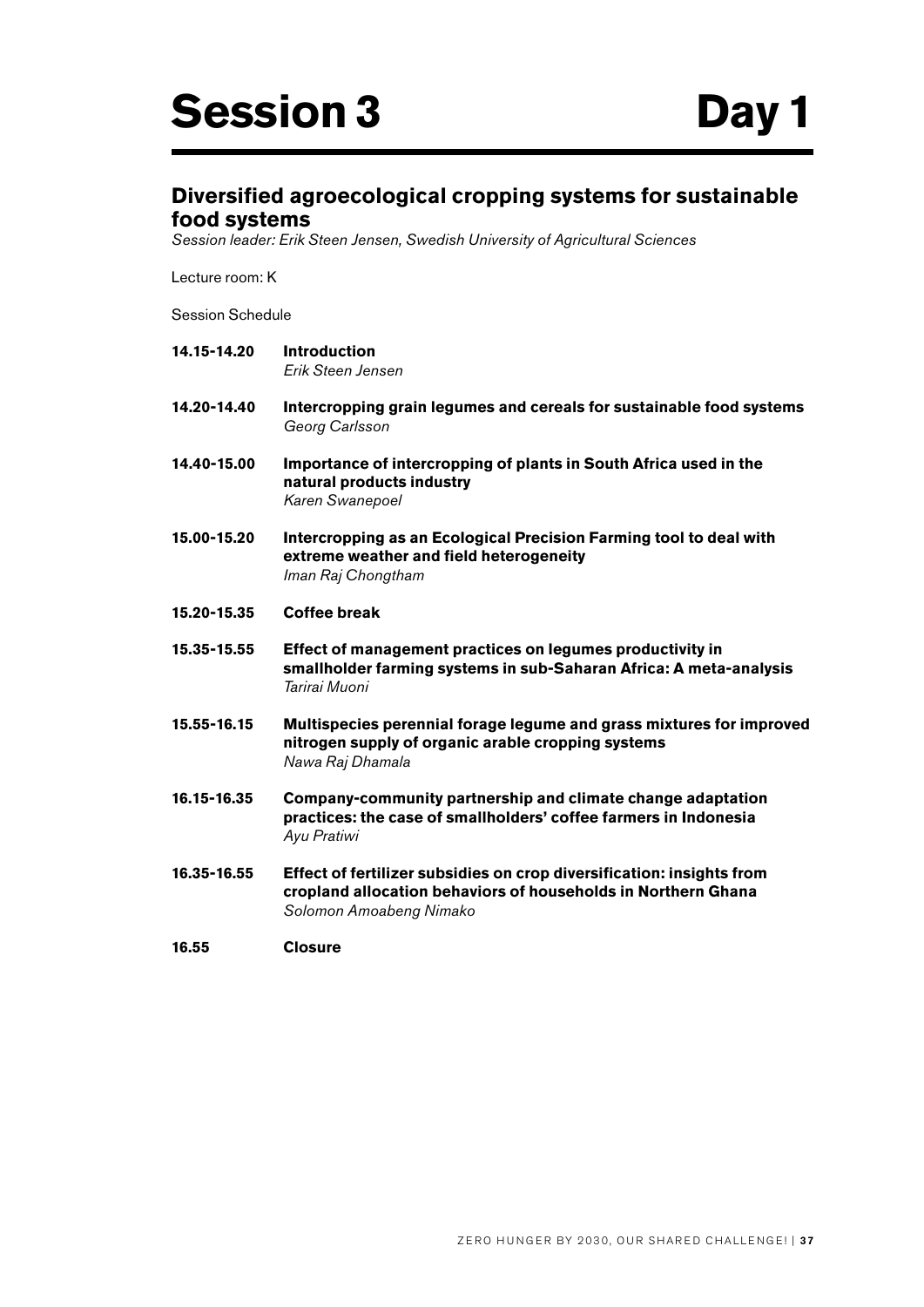#### **Intercropping grain legumes and cereals for sustainable food systems**

*Georg Carlsson1 Nicolas Carton1, Iman Raj Chongtham1, Nawa Raj Dhamala1, Erik Steen Jensen1, Carolina Rodriguez Gonzalez1* 1 Department of Biosystems and Technology, Swedish University of Agricultural Sciences, Sweden

Grain legumes such as beans, lentils and peas are climate-smart and nutritious food sources and provide nitrogen inputs to cropping systems via symbiosis with nitrogen-fixing bacteria. Thanks to their high contents of protein, fibers and essential vitamins and low content of fat, an increased consumption of grain legumes and a reduced meat consumption would improve human health in many western diets. Furthermore, such dietary shifts would reduce land use, climate impact and the need for nitrogen fertilizer inputs compared to the cereal- and meat-dominated food systems that are typical for many developed countries. However, grain legumes are known to have larger yield variability and lower competitiveness against weeds than cereal crops, and these challenges represent obstacles for increases in global grain legume production. Intercropping, the practice of growing two or more species at the same time and in the same field, has been shown to increase resource use efficiency and yield stability compared to sole crops, at least under low-input management. We present results from research on several grain legume crops, cultivated in field experiments as sole crops and intercrops with cereals, showing that intercropping increases the efficiency in the use of land and nitrogen compared to sole crops. Intercropping also reduces weed abundance and yield variability compared to grain legume sole crops. Thanks to the complementary use of resources, notably increased reliance on nitrogen fixation by the legume and increased per-plant-acquisition of soil-derived nitrogen by the cereal, intercropping will free up land and nitrogen for other crops. Diversifying food production and consumption by including more grain legume-cereal intercrops in farmers' fields and increasing the proportion of legume-based food in diets can thereby increase global food security in synergy with reducing agriculture's negative environmental impact.

### **Importance of intercropping of plants in South Africa used in the natural products industry**

*Karen Swanepoel1*

1 Coordinator of the Southern African Essential Oil Producers Association SAEOPA, South Africa

The Natural product industry is a fast growing and changing industry and African plants are now fashionable to be included in new products. Essential oils e and cold pressed oils, plant extracts, and powders of indigenous plants amongst others are the focus areas. These plants as crops can be intercropped with existing crops and at the same time act as insect repellents and as biological control of pests. Rose geranium of Pelargonium var Rose, Adansonia digitata (Baobab), Citrullus lanatus (Kalahari melon) and Schlerocarya birrea (Marula) oil, pulp and powder of both are under supplied in a growing market of currently developed products that have already been accepted by most international companies. These are naturally growing in areas of macadamia, avocado, mango and banana production and can easily be incorporated as intercropping options. There is now also extra demand for oils and plant fats to replace traditional crops. Advantages and challenges have been identified with potential of sustainable crop development amidst existing food crops as not to influence the supply for food security. Climate change and pressure on natural resources can be managed if careful sustainable measures are taken in time. This study could assist role players of community projects, agricultural and rural development schemes in decisions of choosing alternative crops and for skills and entrepreneurship development and poverty alleviation. The information from the study can also be applied by government departments, small scale and emerging farmers in the feasibility studies of utilization of natural products as new enterprises. This presentation will focus on the potential of sustainable supply of the natural products as identified to the advantage of the producers of South Africa.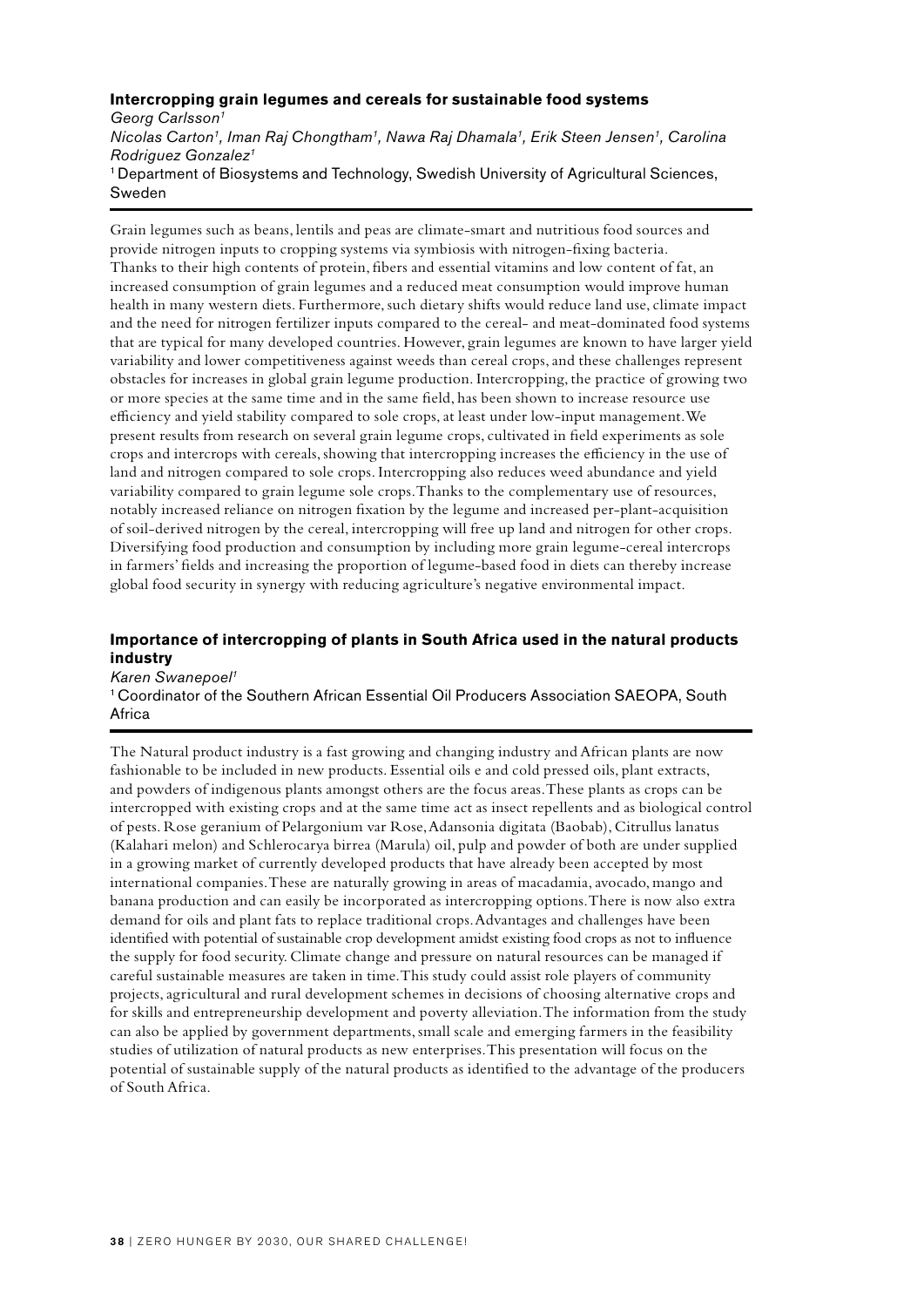## **Intercropping as an Ecological Precision Farming tool to deal with extreme weather and field heterogeneity**

*Iman Raj Chongtham1*

*Adam Flöhr1, Johannes Albertsson1, Julian Zachmann2, Sebastian Munz2, Erik Steen Jensen1* 1 Department of Biosystems and Technology, Swedish University of Agricultural Sciences, Sweden.

2 Institute of Crop Science, University of Hohenheim, Germany

Agriculture is facing several tough challenges; to improve yield and quality, farmers' earnings, resource-use efficiency, soil fertility, biological pest control, farmland biodiversity, resilience to changing climatic and market conditions, and at the same time to reduce the use of agrochemical inputs. Furthermore, intrinsic factors such as high heterogeneity within a field (e.g. soil moisture, texture, nutrient availability, and exposure to sunlight) can result in large spatial differences in growth and yield potential of crops.

Intercropping, i.e. growing two or more crop species simultaneously on the same field, has the potential to address several of these socio-economic and bio-physical challenges by exploiting the ecological principles of competition, complementarity and facilitation.

To test this, long strips of crops: oat sole crop, pea sole crop, and oat-pea intercropped, were grown in a field with heterogeneous soil conditions, and crop performances based on e.g. grain yield, straw and weed biomass were measured. In the first year of experiment (2018), due to severe drought in southern Sweden, all pea plants (in sole and intercropped strips) died at flowering stage. The predicted means of weed biomass at harvest indicated that sole oat strips have the least, sole pea strips have the most, and the intercrop strips were intermediate. However, oat grain yield in the intercropped strips was  $3487\pm1370$  kg/ha (mean  $\pm$  SD), despite, having only 50% of the sole crop density, compared to 4065±1698 kg/ha in oat sole crop strips. This preliminary finding shows the potential of intercropping to reduce the vulnerability of cropping systems to unpredictable extremes, such as drought and price fluctuation, through diversified crops in space. This presentation also discusses the concept of Ecological Precision Farming (Jensen et al. 2015) and the possible use of intercropping cereals with legumes as a tool to increase yield stability on fields with heterogeneous conditions.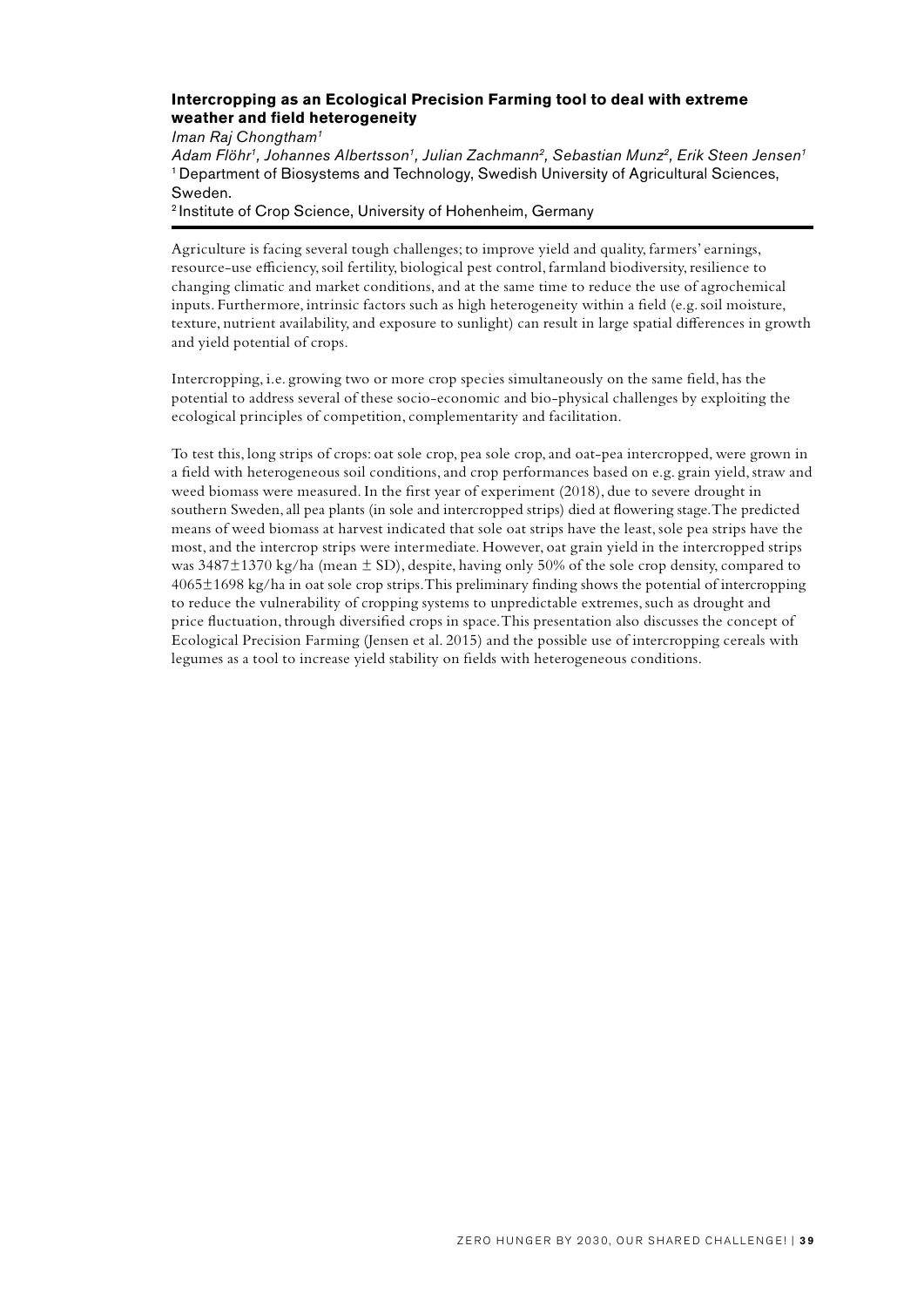#### **Effect of management practices on legumes productivity in smallholder farming systems in sub-Saharan Africa: A meta-analysis** *Tarirai Muoni1, 2*

Mattias Johnson<sup>3</sup>, Ingrid Öborn<sup>1,4</sup>, Christine Watson<sup>1,5</sup>, Göran1 Bergkvist<sup>1</sup>, Andrew Barnes<sup>6</sup>, *Alan Duncan2, 7*

<sup>1</sup> Department Crop Production Ecology, Swedish University of Agricultural Sciences, Sweden 2 International Livestock Research Institute, Kenya

3 Department Ecology, Swedish University of Agricultural Sciences, Sweden

4 World Agroforestry, (ICRAF), Kenya

5 SRUC, United Kingdom

6 SRUC, United Kingdom

7 Global Academy of Agriculture and Food Security, University of Edinburg, United Kingdom

Legumes play a key role in food and nutrition security, as livestock feed as well as for soil fertility in mixed smallholder farms in sub-Saharan Africa (SSA). The environmental conditions under which smallholder farming is practiced in SSA are highly heterogenous and there are also large differences in management practices, thus legume productivity is variable. In order to quantify the effects of intercropping, inoculation, minimum tillage and phosphorus application on legume grain (food) and biomass (fodder) yield and biological nitrogen fixation (BNF) in a range of SSA contexts, a meta-analysis, involving 120 publications, was carried out. The results show that intercropping reduced legume biomass and grain yields to varying extent, although the land equivalent ratio (LER) for the sum of the intercrops in all/most cases were higher than 1. Pigeon pea (Cajanus cajan) yields a relative land equivalent ratio (rLER) of 90%, while for groundnut (Arachis hypogea) and soybean (Glycine max) rLER were around 60%. Inoculation and phosphorus application increased legume grain and biomass yield. Inoculation also increased BNF. The effects of inoculation and phosphorus application on legumes varied with soil type. Minimum tillage had no effect on legume productivity, although data was less abundant for that variable. Among the legumes included in this meta-analysis, pigeon pea competes less with companion in intercrops and other crops including groundnut and soybean are good alternatives for intercropping in SSA. There are insufficient studies to draw firm conclusions on the effect of minimum tillage on legume productivity, thus there is need for more studies which investigate how tillage influences legume production in SSA smallholder farming. We conclude that although intercropping results in lower grain and biomass yield, other benefits including soil fertility improvement and high overall yield improve crop productivity in smallholder farms make it an attractive option.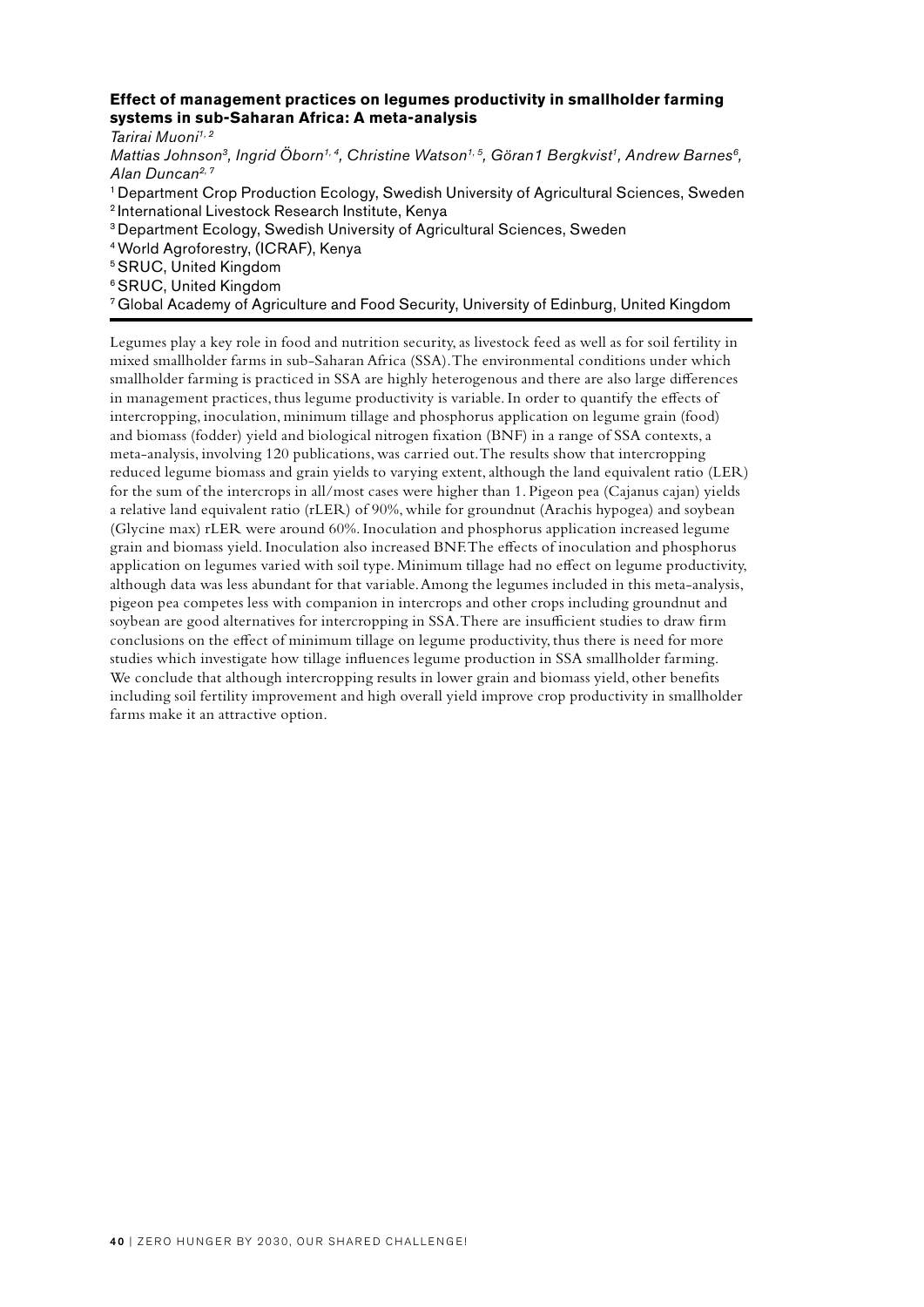## **Multispecies perennial forage legume and grass mixtures for improved nitrogen supply of organic arable cropping systems**

*Nawa Raj Dhamala1 Georg Carlsson1, Erik Steen Jensen1* <sup>1</sup> Department of Biosystems and Technology, Swedish University of Agricultural Sciences, Sweden

Nitrogen (N) management is central for sustainable food production: N limitation may lead to food insecurity while N surplus may cause environmental degradation. Integration of perennial forage legumes in arable cropping systems provides inputs of biologically fixed N, reducing the need for energy-demanding N fertilizers. We conducted a three-year field experiment in an organic arable cropping system at the Swedish University of Agricultural Sciences (SLU), Alnarp, Sweden. The experiment included four forage legumes (Medicago sativa, Melilotus officinalis, Lotus corniculatus and Trifolium repens), and four grass species (Phleum pratense, Dactylis glomerata, Festuca pratensis and Lolium perenne) in pure stands and mixtures of different composition. Variation in plant productivity, legume biological N2 fixation and N acquisition as affected by species choice and composition of perennial forage legumes and grasses were assessed under low and high cutting frequency. The majority of the legume-grass mixtures were as productive as the highest performing legume or grass pure stands, and the mixtures generally competed more strongly against weeds than pure stands. Legumes derived up to 90% of their N from N2 fixation, and this was often higher in legumes grown in mixtures with grasses. Total N accumulation in harvested biomass was highest in pure stand of M. sativa, followed by legume-grass mixtures which in turn accumulated more N than grass in pure stand. Root N concentration varied between species composition in the same pattern as total aboveground N accumulation, whereas total root biomass and amount of N did not vary significantly between species mixtures and cutting frequencies. The study provides insights about the resource efficiency of N acquisition in perennial forage legume-grass mixtures. Including multispecies forage legume-grass mixtures in rotation with arable crops systems may improve productivity, multifunctionality and the overall sustainability of organic arable cropping systems.

# **Company-community partnership and climate change adaptation practices: the case of smallholders' coffee farmers in Indonesia**

*Ayu Pratiwi1, Guenwoo Lee2, Aya Suzuki3*

1 Turku School of Economics, University of Turku, Finland

2 Institute of Economic Research, Hitotsubashi University, Japan

<sup>3</sup> Graduate School of Frontier Sciences, Department of International Studies, The University of Tokyo, Japan

Climate change affects agricultural production system. The effective diffusion of sustainable and resourceconserving agricultural practices is paramount in the developing world where agricultural productivity remains low; vulnerability and food insecurity high; while the direct effects of climate change are harsh. At the same time, demand for high quality and responsibly sourced agricultural produce continues to grow globally. Intersectoral company-community partnerships are especially pronounced in many global commodity chains, which main purposes are to directly procure commodities from the farmers, resulting in more effective supply chains and consequently improving farmers' welfare. Despite their important roles, little is known about their contribution in helping their smallholders' clienteles harness the climate change adaptation strategy. This paper aims to examine the effects of such partnership upon the resourceconserving and sustainable practices of the smallholders' farmers, taking the case of coffee growers in Lampung, Indonesia.

To do that, we firstly outline the impact of climate change on the smallholders' farmers agricultural practices and highlight the role of the partnership in mitigating such effects. Secondly, we estimate the effects of participation in company-community partnership on climate change adaptation strategies of 240 randomly-selected coffee farmers within 3-years period, particularly on the adoption of water and soil conservation practices, grafting methods, and farm diversification. Based on propensity score matching and inverse probability weighting regression, we find that participation in the partnership depends on the motorcycle possession, the cultivated farmland size, and the size of advice networks. Apart from improving farmers' farm income, participation in the partnership also drives the adoption of conservation practices and grafting methods to improve the plants' tolerance to environmental stress; and the diversification of spices crops and hardwood. We conclude that in the smaller scale, company-community partnership manages to improve the smallholders' farmers welfare while simultaneously helps spur sustainable practices for climate change adaption.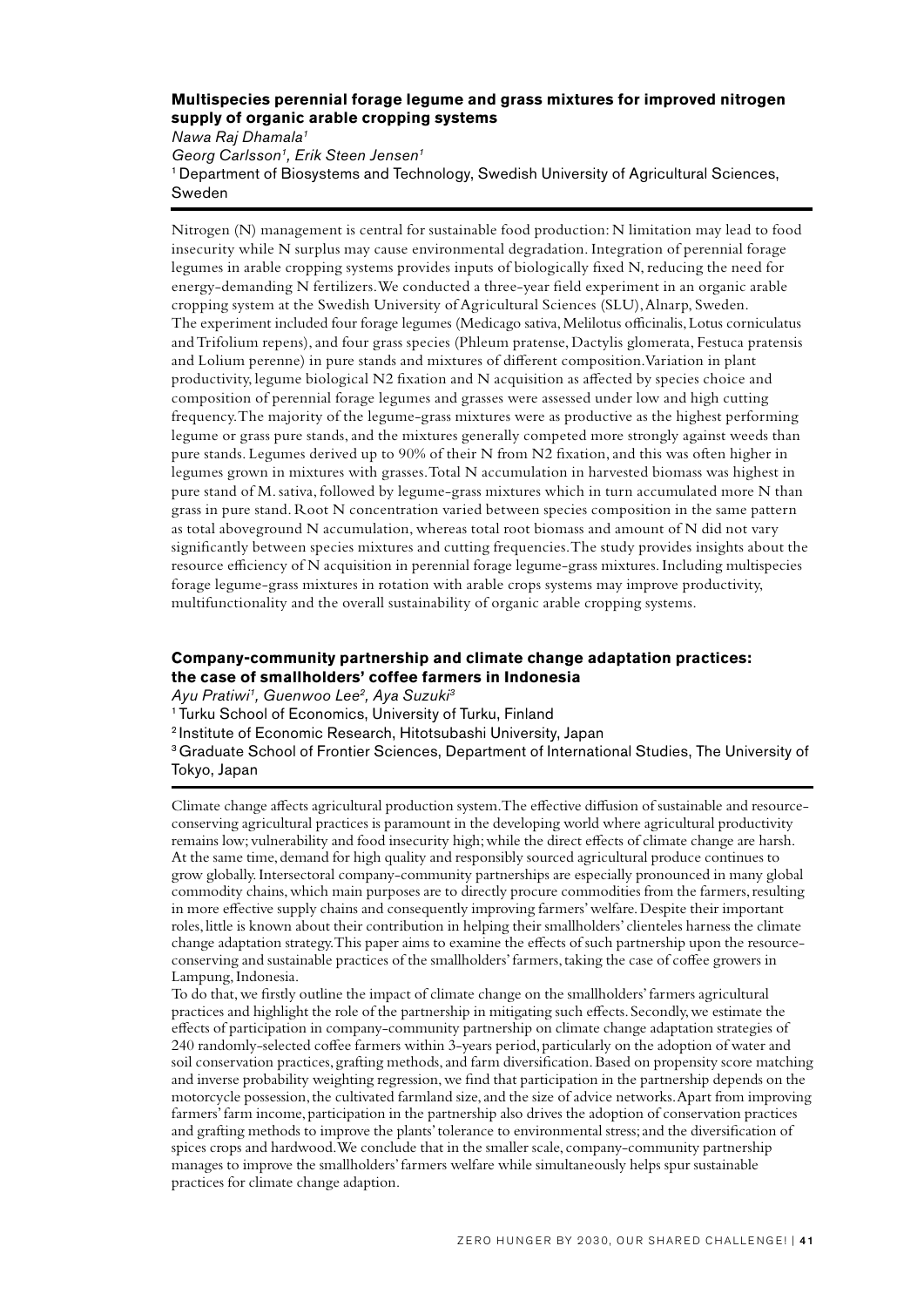# **Effect of fertilizer subsidies on crop diversification: insights from cropland allocation behaviors of households in Northern Ghana**

*Solomon Amoabeng Nimako1 Rose Nyikal1, Chris Ackello-Ogutu1* <sup>1</sup> Department of Agricultural Economics, University of Nairobi, Kenya.

Agricultural input subsidies have been identified as viable entry points to tackling food insecurity by ensuring food sufficiency through crop intensification, which comes with productivity and income gains. Indeed, Ghana's Fertilizer Subsidy Program (GFSP) has been fairly successful in contributing towards achieving these targets. However evidence from literature suggests that specific-crop biased subsidy programs have implications not only for output and incomes, but also a potential distorting effect on crop diversification in general and the choice and mix of crops cultivated in particular. This could have implications for households' resilience to price, weather and disease-related risks; and dietary diversity from local production. Despite the existence of these synergies and tradeoffs, focus of past studies on Ghana's FSP has been on its impact on yields, income and fertilizer adoption; with almost no attention to its crop diversification effects.

Against this backdrop, this study uses data from 247 randomly selected households in Ghana's Upper West region to assess the effect of the country's maize-biased FSP on households' cropland allocation decisions. A tobit model adapted within an endogenous treatment regression framework was used to examine the relationship between the GFSP and the share of total farmland allocated to respective crop groups.

The results show that the GFSP appears to discourage diversification. Notably, a strong positive relationship was found between households' participation in the GFSP and the share of land allocated to the subsidy-biased crop, maize; while a significantly negative effect on land allocations to legumes and other cereals was observed. Furthermore, factors like distance to market, gender relations and access to extension services had varying effects on land allocation decisions.

The study recommends an effective expansion of the GFSP to support a wider range of crops. Also, increasing farmers' access to extension services and improving rural infrastructure could increase their diversification abilities.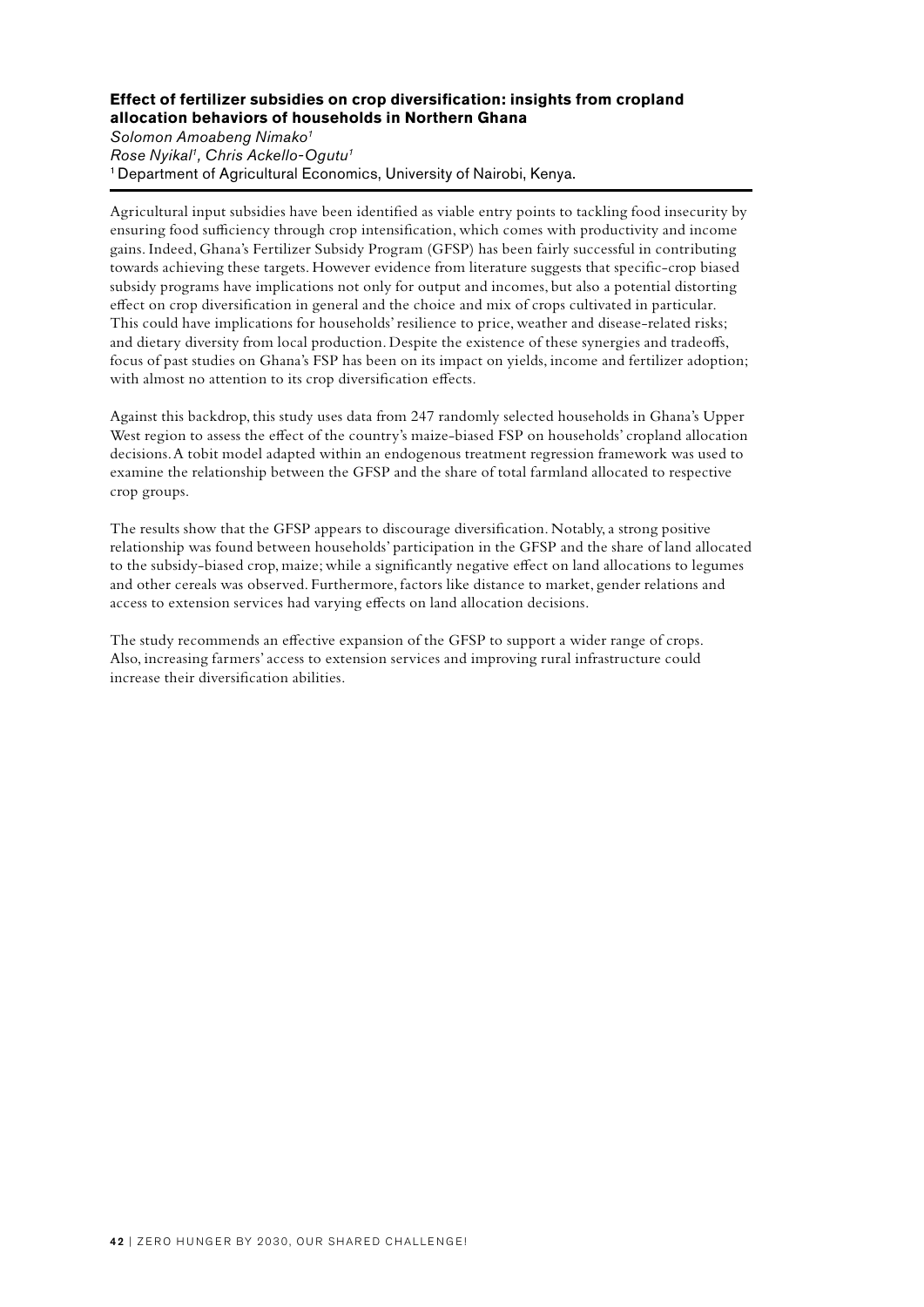# **Notes**

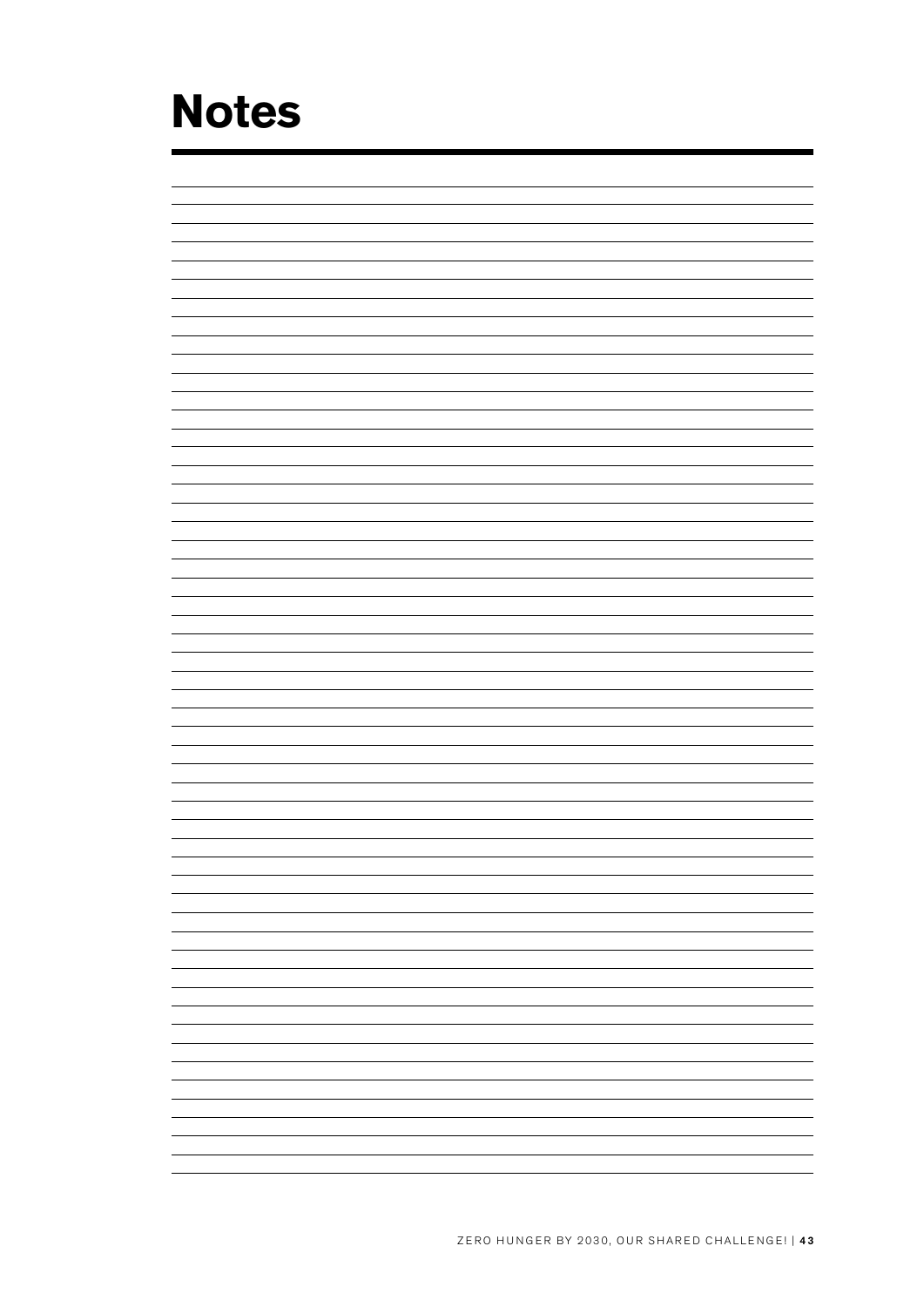# **Yield Gaps – causes of yield gaps and how can they be smaller/closed?**

*Session leaders: Ingrid Öborn; Sigrun Dahlin; Håkan Marstorp, Swedish University of Agricultural Sciences; Magnus Jirström, Lund University*

Lecture room: N

Session Schedule

# **14.15 Introduction to session**

*Moderator: Sigrun Dahlin*

 **Sustainability assessment of smallholder farms: unveiling the short-term impact of sustainable intensification interventions** *Defne Ulukan*

 **Smallholders' perceptions and attitudes to within- and between-plot crop yield variability in resource-poor communities** *Ibrahim Wahab*

 **The non-responsiveness of crops to fertilizers under some soils in sub-Saharan Africa** *Jeremiah Okeyo*

 **Healthy sheep and goats for resilient livelihoods and improved food security – the need for a transdisciplinary approach** *Jonas Johansson Wensman*

# **15.15 Coffee break**

# **15.45 Session continues**

*Moderator: Ingrid Öborn* 

 **Mapping the global potential of water harvesting to increase crop production from successful case studies** *Luigi Piemontese* 

 **Small farmers, Large Fields – an initiative to improve yield gap of small farms through synchronized participatory farming** *Sampriti Baruah*

 **Gender differences in smallholder maize plot management and production: Empirical Evidence from two villages in Western Kenya** *Stephen Wambugu*

 **Biochar production and application in small-scale farming in Kenya: Yield increases and local perceptions.** *Yahia Mahmoud*

 **Comments and discussion**

#### **17.00 Closing of session**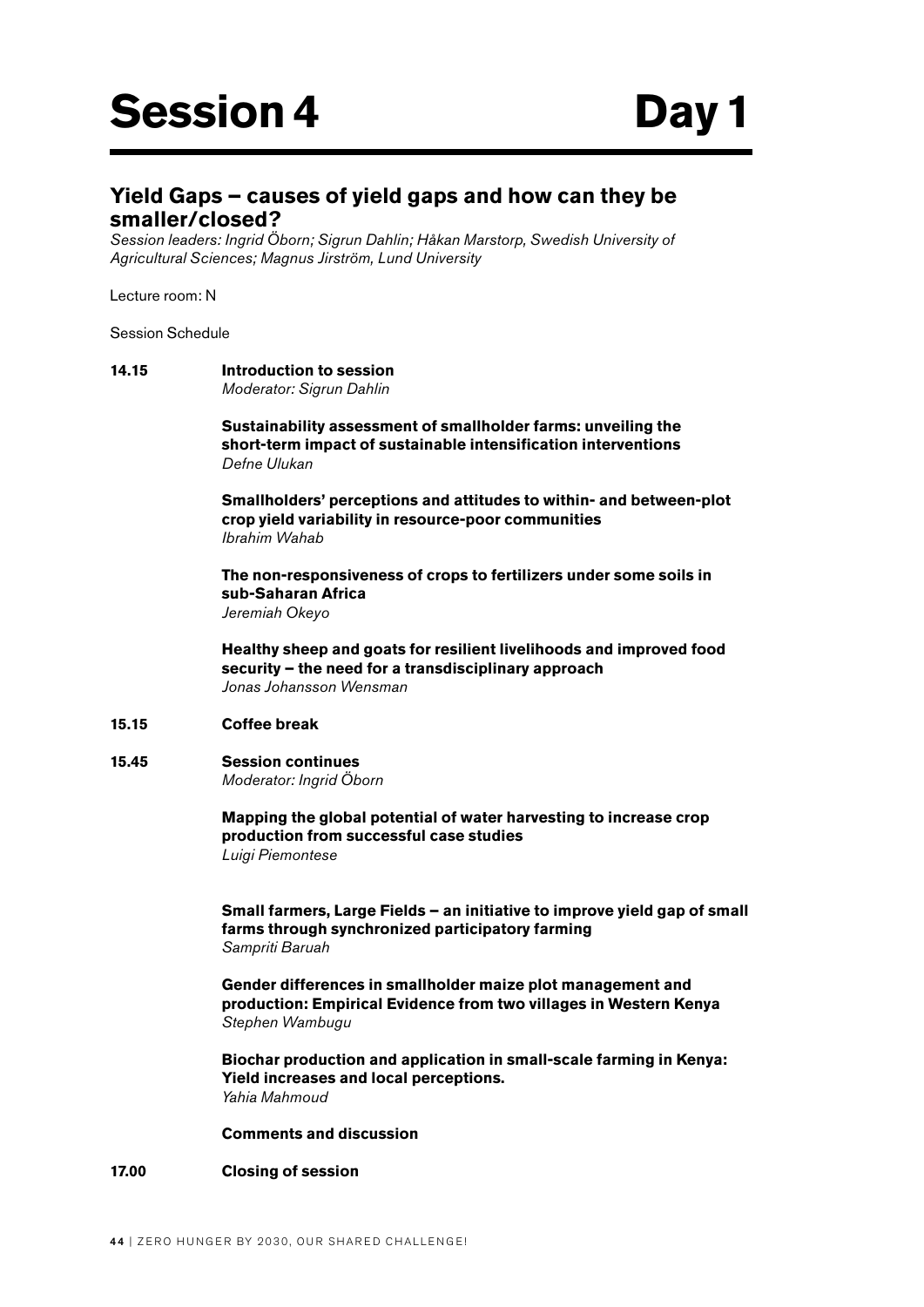# **Sustainability assessment of smallholder farms: unveiling the short-term impact of sustainable intensification interventions**

*Defne Ulukan1* Pierre Chopin<sup>1</sup>, Anja Faße<sup>2</sup>, Gregor Mager<sup>2</sup>, Ingrid Öborn<sup>1,3</sup>, Göran Bergkvist<sup>1</sup> 1 Crop Production Ecology, Swedish University of Agricultural Sciences, Sweden 2 TU Munich Campus Straubing for Biotechnology and Sustainability, Germany 3 World Agroforestry (ICRAF), Kenya

Smallholder farmers are stricken by food insecurity and poverty in Eastern Africa. In order to enhance rural livelihoods and food security, sustainable intensification projects aim at improving the performance of farming systems. Innovations introduced by projects target to increase productivity and income while preserving the environment and improving human wellbeing. Impact assessments of such interventions typically include indicators measuring economic and agronomic dimensions. However, there is a need to integrate a broader range of indicators to evaluate the impact of interventions on the multidimensional sustainability of farm households. We built a tool to assess farm household sustainability in Tanzania before and after the implementation of sustainable intensification innovations – such as fertilizer micro-dosing and rainwater harvesting – in two regions, namely Morogoro and Dodoma. We follow three major steps: 1) we identify and calculate relevant sustainability indicators before and after the first year of innovation implementation, 2) we develop a farm household typology to observe the short-term effect of innovations on different types of farm households, 3) we perform a functional analysis to observe the chain of change after innovation implementation in order to explain the change in sustainability levels. Overall, thirty basic indicators of sustainability (equally distributed between social, economic and environmental dimensions) were calculated for over 800 farm households. A strong variability in the range of indicator scores was observed; for instance, average gross margin per hectare ranged from  $-600$  US\$ to over  $+2000$ US\$ for the year preceding innovation implementation. We will explain these variations and analyze the short-term impact of innovation implementation through farm household typology. Lastly, we will discuss recommendations on sustainable intensification strategies based on the determinants of sustainability revealed by the comparison between farm households.

# **Smallholders' perceptions and attitudes to within- and between-plot crop yield variability in resource-poor communities**

*Ibrahim Wahab1, 2*

*Ola Hall1, MagnusJirström1*

1 Department of Human Geography, Lund University, Sweden 2 Department of Geography and Resource Development, University of Ghana, Ghana

 It is now mainstream view that agricultural production and productivity must increase by at least 60% in the next three decades to be able to feed a 9-billion global population. There is also increasing consensus that much of this needed increase should: 1) emanate from mostly developing countries; and 2) be attained through intensification rather than extensification. In spite of modest gains, doubts still linger about the ability of developing regions to achieve the needed increases in agricultural production and productivity. Yield variability – both within and between plots – has been found to be an important source of the low productivity among rainfed, smallholder farmers in resource-poor communities. The present study therefore seeks to explain farmers' perceptions and attitudes to observed variability on such plots.

Using aerial images in photo-elicitation interviews, the study finds that the general attitude of smallholders to the presence of poor patches is that of indifference. They assign apparently managementrelated sources of low crop vigour to nature and assert that not much can be done to remedy the phenomenon. The study also finds that smallholder farmers, by and large, aim for optimization, rather than maximization, of yields. That is, while farmers are generally satisfied with their current outputs, they concede they could produce much more with adequate, appropriate, and timely use of farm inputs. Though fertilizer application is well worth the investments in terms of final outputs, smallholder households which are cash-strapped at crucial periods of crops production would do without fertilization rather than rely on loans with unreasonable terms. Thus, smallholder farmers in resource-poor communities view investments on their farms in the form of fertilizers, pesticides, and herbicides as too risky. As alternatives, they would rather invest their already limited resources in non-farm ventures. These findings have important implications for the future of small farms.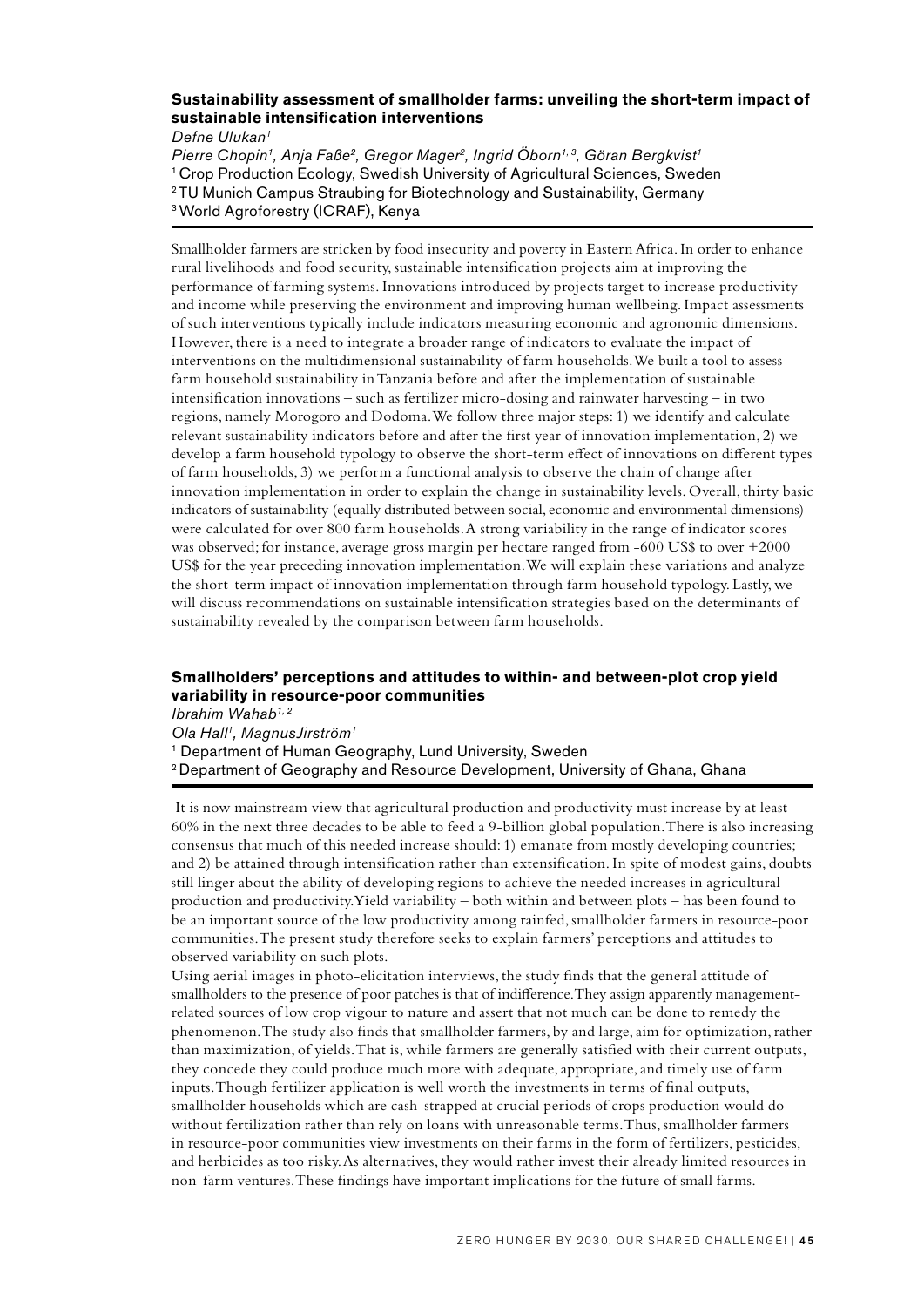# **The non-responsiveness of crops to fertilizers under some soils in sub-Saharan Africa**

# *Jeremiah Okeyo1 Michael Kinyua2, Job Kihara2* 1 University of Embu, Kenya 2 International Centre for Tropical Agriculture (CIAT), Kenya

In sub-Saharan Africa (SSA), the problem of crop non-responsiveness to fertilizer application has been identified at different spatial scales and is a major concern among farmers, researchers and other stakeholders. Several factors associated with crop non-responsiveness to fertilizers include degraded highly weathered soils with very low organic matter and poor structure that result in low nutrient holding capacity, silent deprivation of micronutrients consistent with historical nutrient management, and soil acidity/alkalinity. In this review, we aimed at: i) identification of the extent of crop non-responsiveness to fertilizer amendments and the main contributing factors, and ii) quantification of yield gaps associated with such soils under smallholder systems in SSA. A literature search combination of published literature and project datasets carried out under smallholder farming systems in SSA, yielded over 16,200 paired data points with comparable control/experimental plots. The fertilizer response ratio (RR) was on average 2.32 with 17.3 % of the studies having a RR  $\leq 1.0$ indicative of non-responsiveness. Assessment of soil, climate and environmental factors only accounted for 43 % of the observed variation in the fertilizer RR. Multiple constraints which often have high spatial variability are linked to crop response to fertilizers and associated yield gaps under smallholder farming systems in many countries. Interventions geared towards enhancing efficiency of fertilizer use in SSA, need to address the most limiting conditions including secondary and macronutrients. Long-term sustainability of smallholder systems requires a buildup and maintenance of soil organic matter to levels that enhance nutrient use efficiency.

# **Healthy sheep and goats for resilient livelihoods and improved food security – the need for a transdisciplinary approac**h

#### *Jonas Johansson Wensman1*

*Karin Alvåsen1, Mikael Berg1, Johanna Bergman Lodin1, George Dautu2, Klara Fischer1, Cecilia Fåhraeus3, Tebogo Kgotlele4, 5, Johanna Lindahl1, 3, 6, Sara Lysholm1, Gerald Misinzo4,*  Musso Munyeme<sup>7</sup>, Edwin Ngowi<sup>8</sup>, Emeli Torsson<sup>1</sup>, Ewa Wredle<sup>1</sup>

- 1 Swedish University of Agricultural Sciences, Sweden
- 2 Central Veterinary Research Institute, Zambia

3 Uppsala University, Sweden

4 Sokoine University of Agriculture, Tanzania

5 Botswana National Veterinary Laboratory, Botswana

6 International Livestock Research Institute, Vietnam

7 University of Zambia, School of Veterinary Medicine, Zambia

8 University of Dodoma, Tanzania

Sheep and goats are important species for food and nutrition security, especially for resource-constrained smallholder farmers in developing countries such as Tanzania and Zambia.

They are cheap and thus more affordable by the more resource-constrained and vulnerable groups. Women and youth are usually the owners or care-takers. Thus, these animals play an important role for poverty alleviation and especially goats will likely become even more important over time in light of climate and environmental changes. For any livestock production to be economically, socially and ecologically sustainable, healthy animals are key. Healthier livestock would increase the productivity and livestock's contribution to food security and livelihoods, at the same time reducing the impact on natural resources. Disease and death of even single goats can have devastating effects on a family's livelihood. Mortality rates of animals in low-income countries are 3-10 times higher than in high-income countries. As a result of this high mortality, farmers lose one animal for every second goat sold, severely hampering development. Presence of zoonotic diseases, such as brucellosis or coxiellosis, could also infect people and further have a negative impact on human health and livelihoods. Thus, improved animal health would have a tremendous effect on the income and livelihoods of smallholders, particularly women and youth. Here, we present a multi-disciplinary initiative including animal, veterinary and social sciences. We believe that this multi-disciplinary approach, aiming to provide a holistic view on sheep and goat production and its effects on livelihoods, is important for bringing sheep and goat health forward for more resilient livelihoods and improved food security.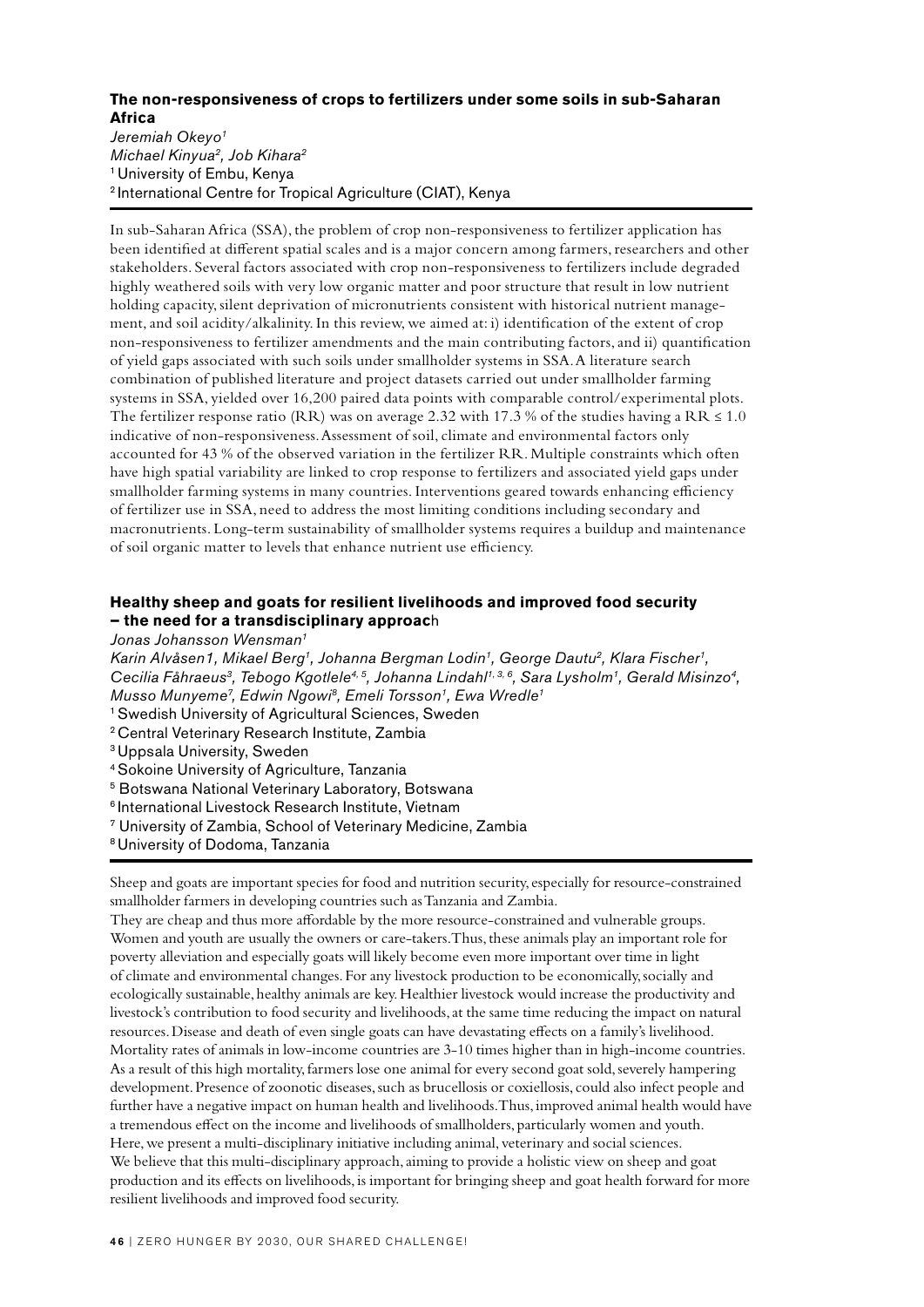# **Mapping the global potential of water harvesting to increase crop production from successful case studies**

*Luigi Piemontese1 Giulio Castelli2, Ingo Fetzer1, Jennie Barron3, Hanspeter Liniger4, Nicole Harare4, Elena Bresci2, Fernando Jaramillo1, 5* 1 Stockholm Resilience Centre, Stockholm University, Sweden

2 Department of Agricultural, Food and Forestry Systems (DAGRI), Università degli Studi di Firenze, Italy

3 Department of Soil and Environment, Swedish University of Agricultural Sciences, Sweden

- 4 Centre for Development and Environment, University of Bern, Switzerland
- 5 Department of Physical Geography, Stockholm University, Sweden

Agriculture has a dominant role in achieving the SDG of hunger eradication, whit the double challenge of increasing food security while preserving natural ecosystems. Water harvesting is a well-known practice that can provide supplemental irrigation, increasing water productivity thus contributing to sustainable intensification of agriculture. Water harvesting has been widely applied in different social-ecological contexts and demonstrated to be a valuable approach to increase food production sustainably. However, current global estimates are based on purely biophysical models, which provide valuable information on the ecological suitability of water harvesting but neglecting the relevance of the socio-economic dimension of agriculture, which can be a critical factor in the feasibility and success of sustainable transformations. The lack of comprehensive social-ecological estimates can thus hinder the development and effectiveness of policies and funding to out-scale this technology globally. This work provides an evidence-based global estimate on the potential of water harvesting to increase crop production with a social-ecological lens. We analyse the social-ecological similarities in 171 successful water harvesting case studies to estimate global areas for potential successful out-scale of water harvesting. The hotspot for successful implementation can complement conventional hydrological analysis and guide policy development at global scale. The methodological approach can be replicated at finer scales to guide regional agricultural intensification with sustainable land and water management practices.

### **Small farmers, Large Fields – an initiative to improve yield gap of small farms through synchronized participatory farming**

*Sampriti Baruah1, 2 Samarendu Mohanty1* <sup>1</sup> International Potato Center (CIP), India 2 International Rice Research Institute, Philippines

Most of the small and marginal farmers of Odisha are ill-equipped or low tech, with marginal land (frequently affected by flood and drought) and in the Indian context limited by ascribed statuses like caste and gender. With an objective to address the various obstacles faced by small and marginal farmers, Mohanty et al. (2017) piloted a model of synchronized farming called the 'Small Farmers-Large Fields' (SFLF) model, which allows the small farmers to benefit from economies of scale by organizing themselves into groups and synchronizing their operations. The model is piloted in two villages with 112 farmers (35 females and 77 male) who have organized themselves into groups and synchronized their operations by selecting one rice variety, establishing group nursery, and transplanting and harvesting around the same time through single contract, thus essentially converting their small landholdings into a large field. Based on the data collected from the participating farmer at the end of the first pilot season, the average per acre yield was estimated to be 28kgs per acre compared to 22kgs per acre in the previous season and the average per hectare profit was estimated to be at USD 390 vis-à-vis USD 191 in the previous season. Apart from the monetary benefits, farmers saved time and energy in each of the farming activities done together.

The study has utilized an embedded mixed method research (MMR) design, where one data set provides a supportive, secondary role in a study based primarily on the other data type (Creswell, Plano Clark, et al., 2003). Researchers use this design when they need to include qualitative or quantitative data to answer a research question within a largely quantitative or qualitative study. Also this study has been a participatory action research (PAR) initiative.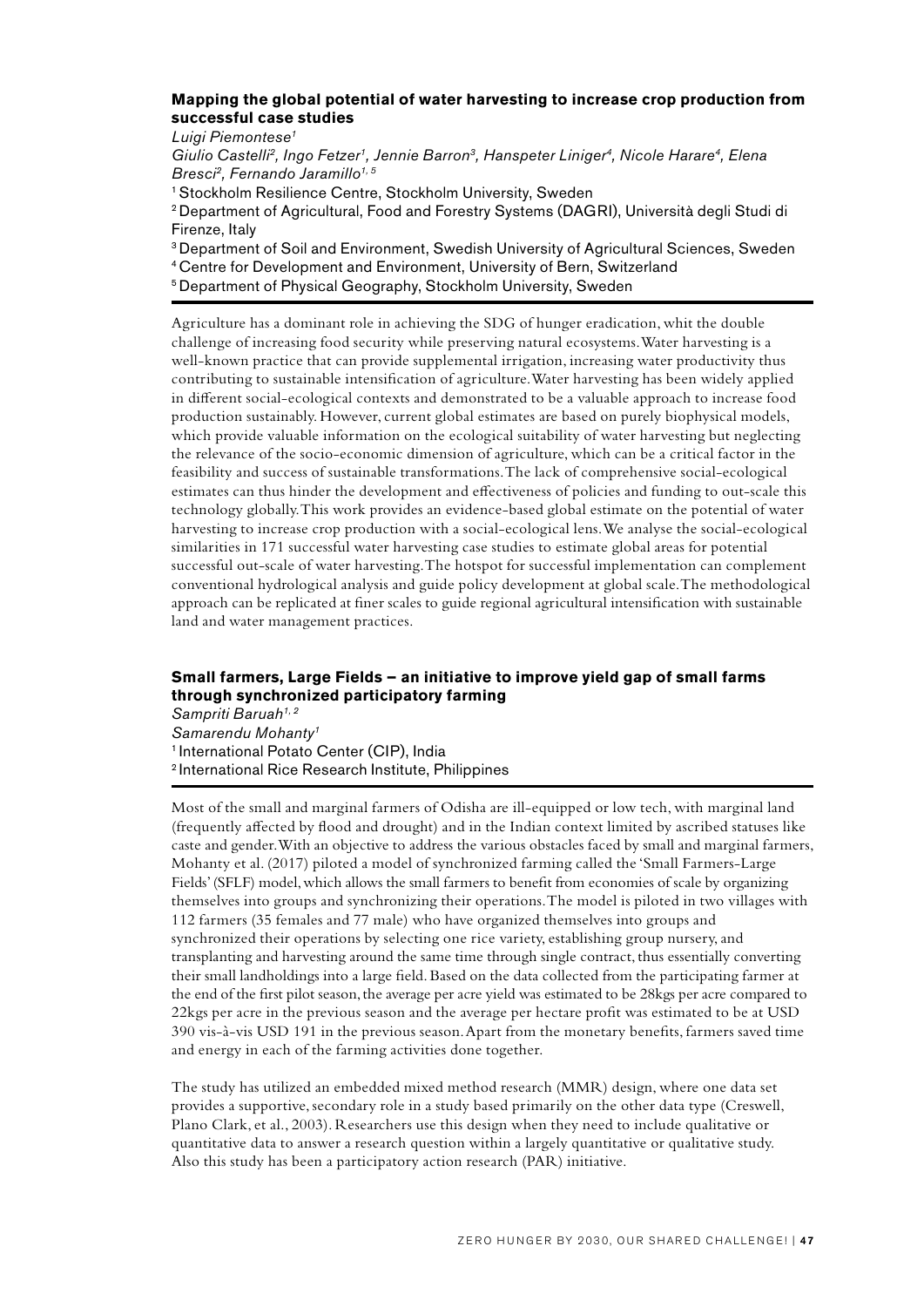#### **Gender differences in smallholder maize plot management and production: Empirical Evidence from two villages in Western Kenya**

*Stephen Wambugu1 Magnus Jirström1* <sup>1</sup> Chuka University, Kenya 2 Department of Human Geography, Lund University, Sweden

Gender differences in farm management and agricultural productivity among smallholders in sub-Saharan Africa is a topic that is receiving increasing attention from researchers and policy makers. This paper examines certain aspects on gender differences in maize plot management and production that hitherto have either been given inadequate research attention or been addressed in studies often yielding conflicting results. The paper investigates gender differences in five maize plot management practices and in social and economic factors that can be assumed to influence these practices. These are plot sizes and their location relative to the farm homestead; sources of inputs and their use; sources of labor and its use; weeding frequency and extent of green maize harvesting. A diagnostic and descriptive survey was conducted in two villages in western Kenya to get a wide coverage of maize management and production practices among male- and female- managed maize plots. A hand held GPS device was used to get the coordinates and exact location of the maize plots and homesteads. A total of 55 male- and 115 female-managed maize plots operated by 95 farm households were examined. Chi squared tests were used to examine the significance of gender differences.

Findings analyzed and discussed in the study reveal, for instance, that female plot managers used less inorganic fertilizer than male plot managers. While no significant gender difference in the use of improved seeds was detected, the sourcing of seeds differed with female plot managers manager relying relatively more on local shops and male managers on agro-dealers. Gender of the plot manager did not significantly influence the use of hired, family or voluntary labor and, relatedly, the study found no significant difference in the frequency of weeding.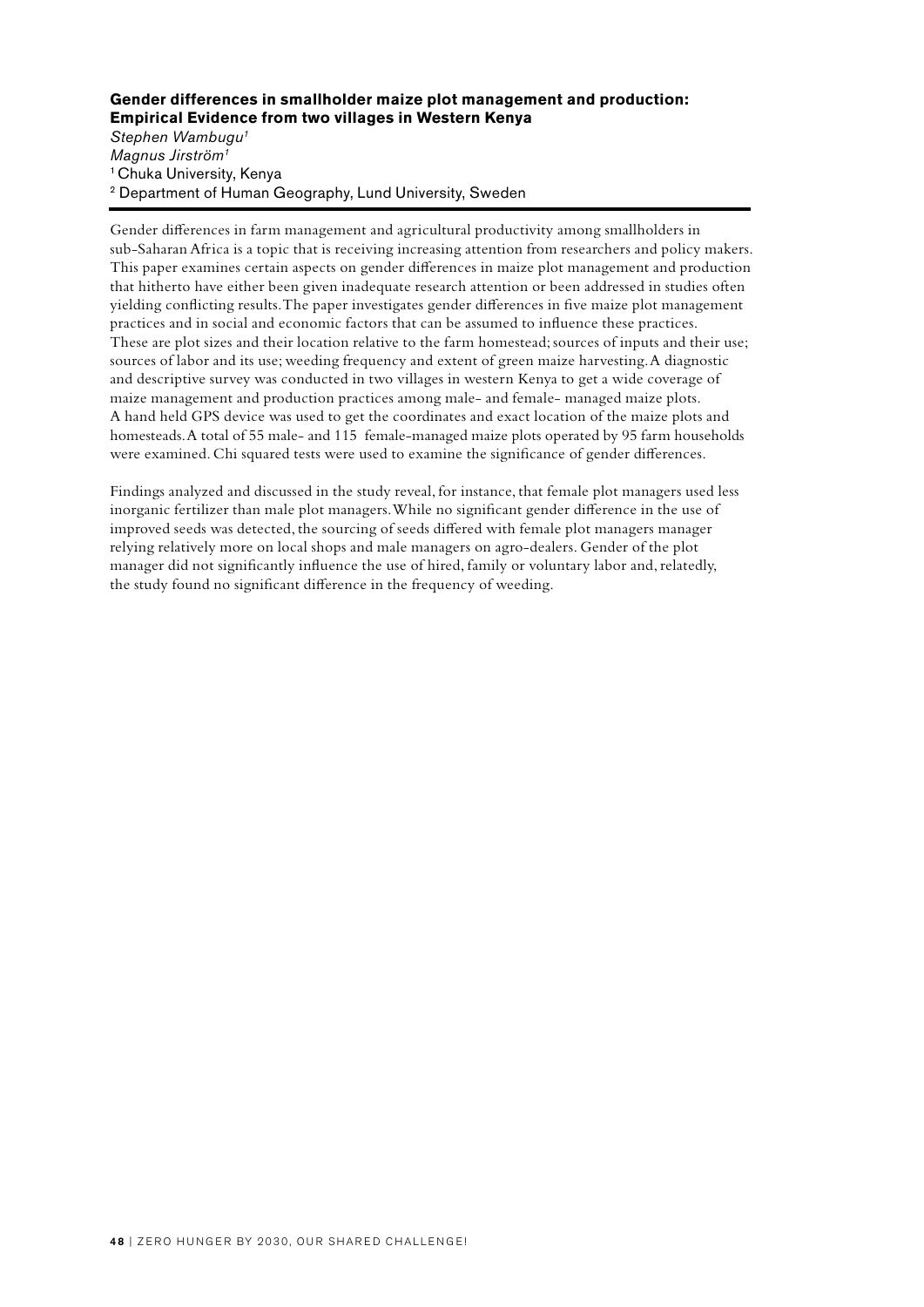### **Biochar production and application in small-scale farming in Kenya: Yield increases and local perceptions**

*Yahia Mahmoud1*

*James Gitau2, Erik Karltun3, Thomas Kätterer4, Geoffrey Kimutai5, Mary Njenga2, 6, Gert Nyberg7 , Kristina Roing de Nowina3, 8, Dries Roobroeck5, Cecilia Sundberg9* <sup>1</sup> Department of Human Geography, Lund University, Sweden

2 University of Nairobi, Kenya

3 Department of Soil and Environment, Swedish University of Agricultural Sciences, Sweden

4 Department of Ecology, Swedish University of Agricultural Sciences, Sweden

5 IITA, Kenya

6 World Agroforestry (ICRAF), Kenya

7 Department of Forest Ecology and Management, Swedish University of Agricultural Sciences, Sweden

8 CGIAR, Kenya

9 Department of Sustainable Development, Environmental Science and Engineering (SEED), KTH Royal Institute of Technology, Sweden

Degradation of agricultural soils and forest resources are two pervasive challenges in rural landscapes of sub-Saharan Africa. Biochar-producing biomass gasification technologies attract evermore interest because these can empower small-scale farmers to produce energy and food more sustainably by improving energy use efficiencies, lowering emissions and strengthening climate resilience. In order to assess the potential impacts and the feasibility of soil biochar amendments we are carrying out on-farm trials with 150 households in three agroecosystems in Kenya. A participatory approach was followed for testing uptake of gasifier cook stoves and effects of biochar use on crop production. The outcomes that will be presented include: (a) the degree of feasibility, (b) the effects on crop yields, (c) the general attitudes towards the idea of using the cookstoves to produce biochar, and (d) patterns of biomass fuel use. Effects of domestically produced biochar, at rates of 1-10 t DW ha-1, on the production of maize (Zea mays) and kale (Brassica oleracea) were compared with normal farming practices. At the site located in Kwale the yield increases of maize showed a strong positive correlation with biochar dose. In the first season, yields increased from 0.9 Mg ha-1 in the control plot to 4.4 Mg ha-1 in average in the biochar-amended plots. At another site (Siaya), an average biochar dose of 2.8 Mg ha-1 lead to an increase in maize yields from 2.9 to 3.8 Mg ha-1 in average in the first season and from 1.7 to 2.5 Mg ha-1 in the second season after biochar addition. Findings from this action research indicate that producing and using biochar on small-scale farms offers suitable opportunities to close yield gaps across Kenya and in similar agro-ecological environments.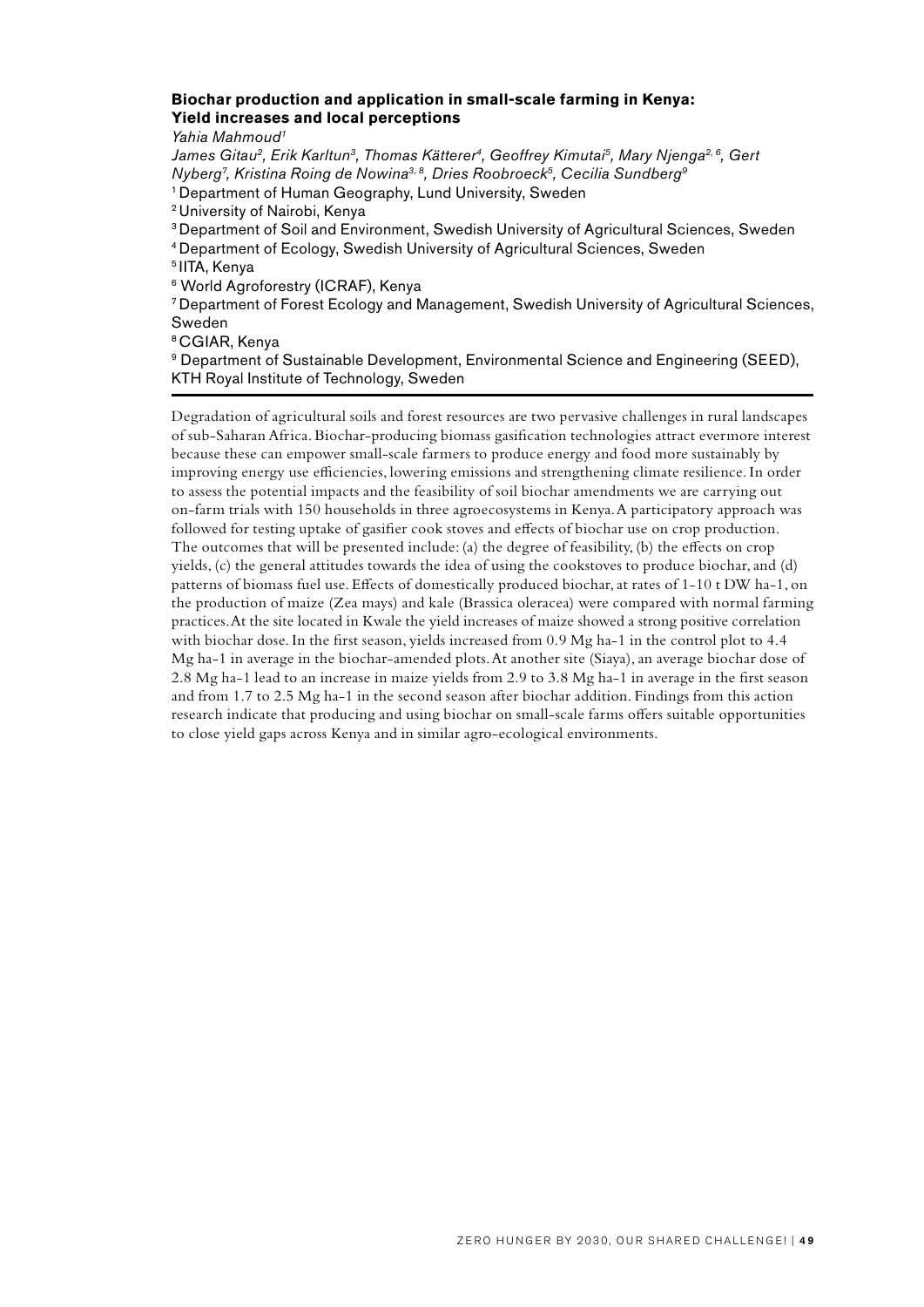# **Notes**

|  | $\overline{\phantom{0}}$ |
|--|--------------------------|
|  | $\overline{\phantom{0}}$ |
|  | $\overline{\phantom{0}}$ |
|  | $\overline{\phantom{0}}$ |
|  |                          |
|  |                          |
|  |                          |
|  |                          |
|  |                          |
|  | $\frac{1}{2}$            |
|  | $\overline{\phantom{0}}$ |
|  | $\overline{\phantom{0}}$ |
|  | $\overline{\phantom{0}}$ |
|  | -                        |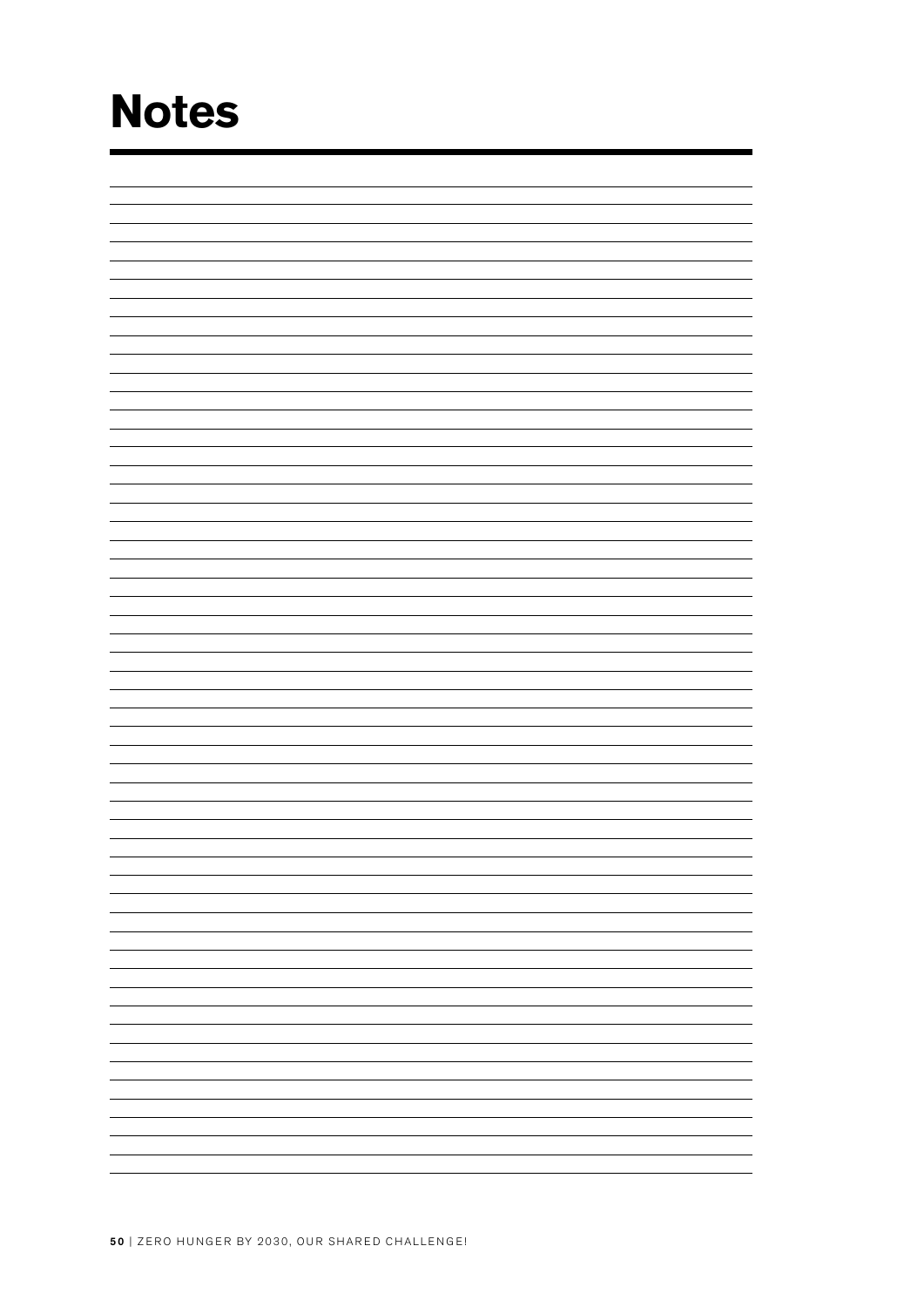# Webinar session Day 1

# **Soil degradation and the SDG's**

*Moderator: Matthew Fielding, SIANI and Stockholm Environment Institute (SEI)*

Lecture room: 02

Session schedule: 14.15-17.00

In this webinar, we will look at the socio-economic drivers of soil degradation and explore solutions that can help achieve the SDGs related to soil health, sustainable land use and climate change.

Soils are key to sustainable development and underpin many of the SDGs, playing an important role in agriculture, land use management, poverty alleviation and ecosystem resilience. However, across the globe soil health is often overlooked, resulting in increasing rates of land degradation. In this webinar, we will look at the socio-economic drivers of soil degradation and explore how these drivers are linked to land degradation as a whole. We will learn about the scale and geographical scope of the various (4) types of soil degradation and their consequences.

Furthermore, we will look at soil as a dynamic material that can be both the cause and the solution to many climate issues. This webinar will present tools, concepts and models related to soil carbon, soil quality and soil degradation that can help meet the Sustainable Development Goals for climate change and sustainable land use.

Featuring:

- Ruth Sitienei soil scientist at the Africa Program of the Nature Conservatory, Kenya
- Nicholas Jarvis Professor at the Department of Soil and Environment, SLU
- Dagmar Henner- Ph.D. Research Student on modeling the impacts of second-generation bioenergy crops on ecosystem services, University of Aberdeen
- Moderator Matthew Fielding, SIANI and Stockholm Environment Institute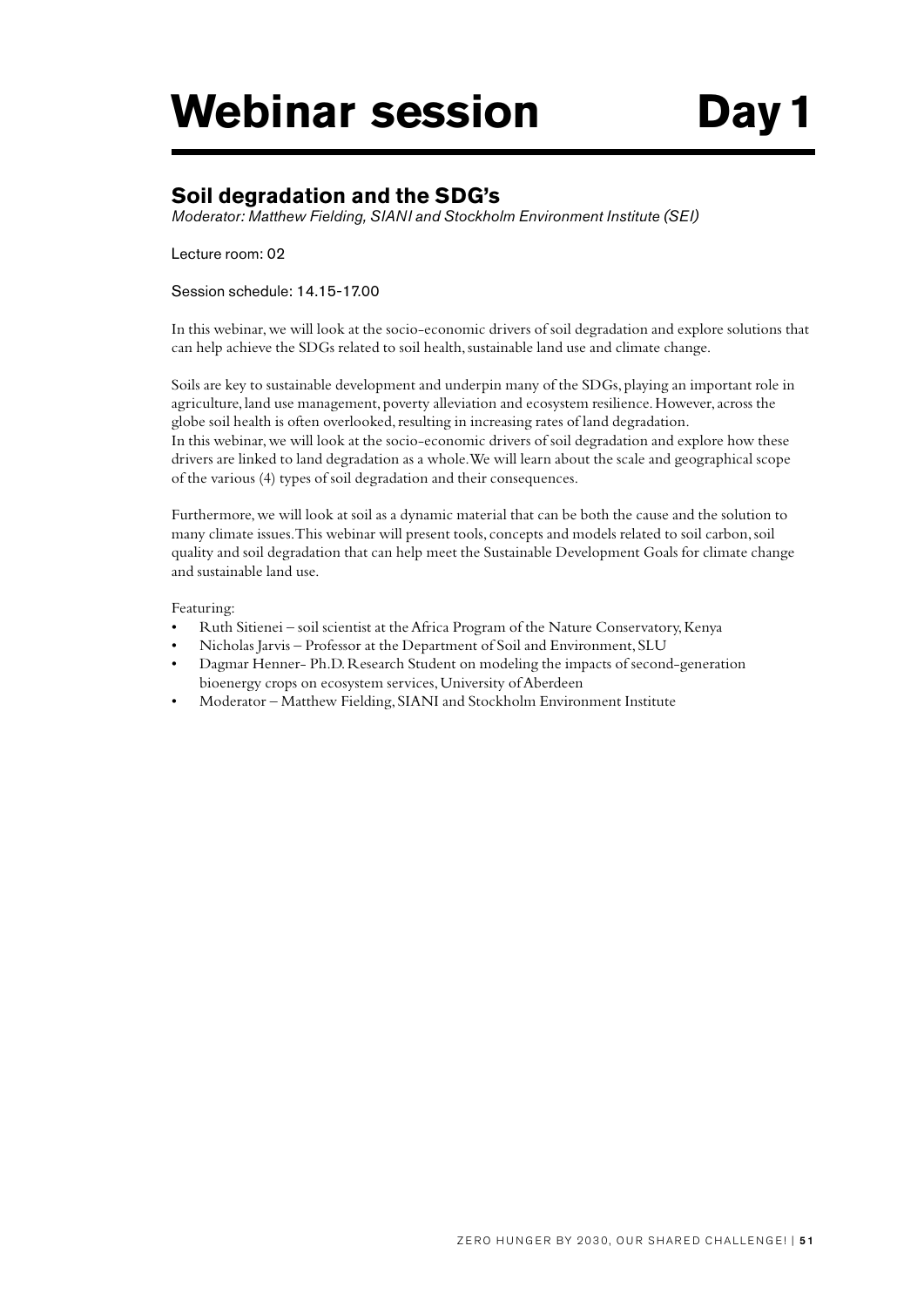# **Notes**

| $\frac{1}{2}$            |
|--------------------------|
| $\overline{\phantom{0}}$ |
| $\overline{\phantom{0}}$ |
| $\overline{\phantom{0}}$ |
| $\overline{\phantom{0}}$ |
| $\overline{\phantom{0}}$ |
|                          |
|                          |
|                          |
| $\sim$                   |
| —                        |
|                          |
| $\overline{\phantom{0}}$ |
| $\overline{\phantom{0}}$ |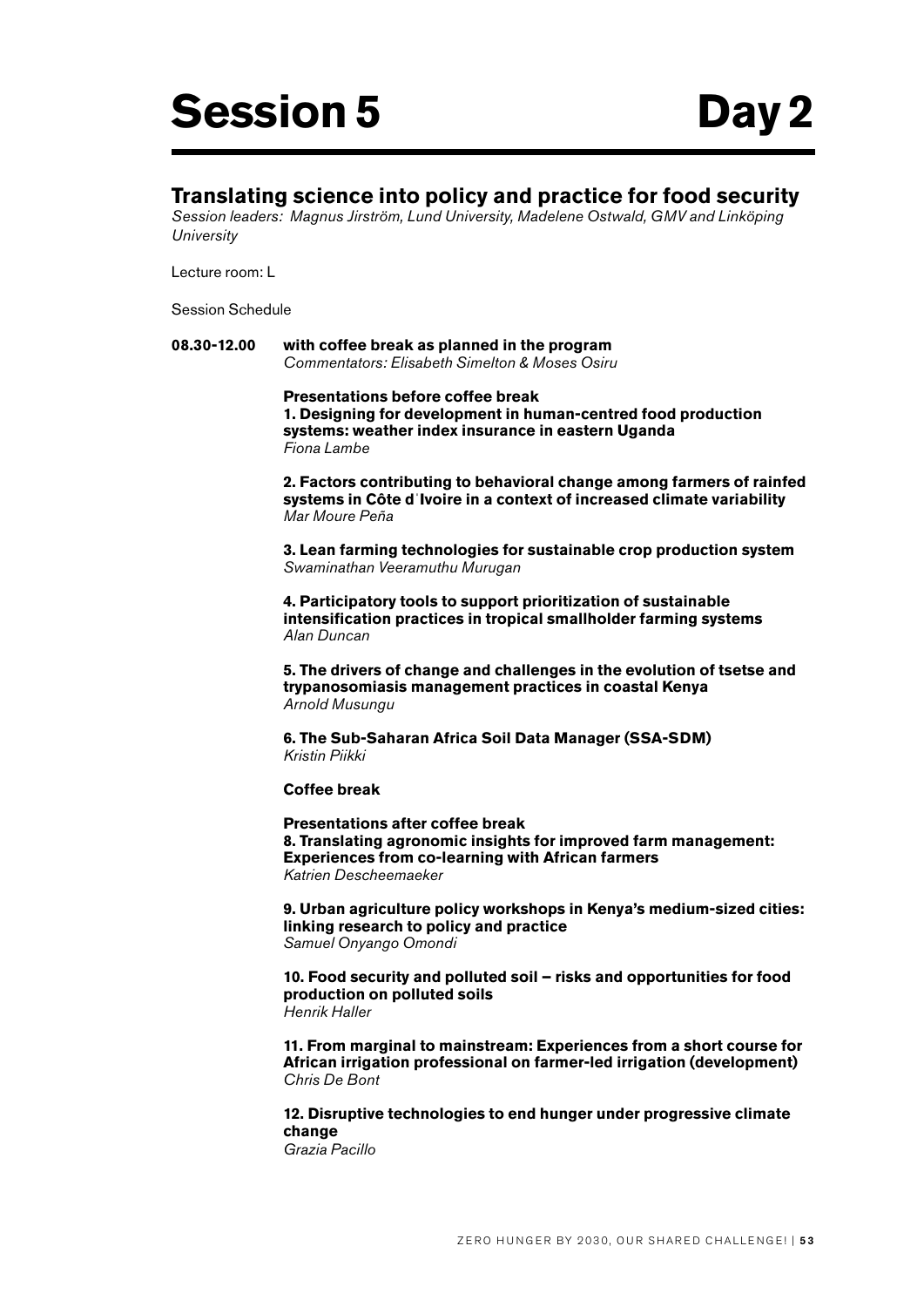## **Designing for development in human-centred food production systems: weather index insurance in eastern Uganda**

*Fiona Lambe1 Matthew Osborne1, Arjan Verschoor2, Naira Dehmel3, Ylva Ran1*

1 Stockholm Environment Institute, Sweden

2 University of East Anglia, United Kingdom

3 London School of Economics, United Kingdom

Climate variability causes small holder farmers to adopt risk-avoidance strategies like choosing not to invest in technologies or services that could boost their agricultural productivity and incomes. Thus, climate shocks can both cause and perpetuate poverty traps and food insecurity for small holder farmers. Although insurance would seem like an obvious approach to reduce risk for smallholders, insuring small scale farmers has been challenging: it is hard to verify the legitimacy of claims by the insurer and there is a risk that farmers can willfully destroy or damage the insured good to receive payment (moral hazard). Weather index insurance (based on satellite data) is a promising innovation that could address many of the shortcomings of traditional indemnity insurance. However, the question of how such a product should be packaged and delivered to meet the needs of smallholder farmers remains open. We applied the Behaviour and Choice Initiative (BCI) toolkit, a methodology combining service-design and field experiments to support the development of a weather index insurance for small holder farmers in Mbale, Uganda. We investigated existing risks and their degree of severity and frequency as well as formal and informal risk coping mechanisms, including agricultural and economic diversity as well as breadth of social networks and institutions. The study demonstrated that Mbale smallholders are not a homogeneous group of "poor famers", but instead have different income levels and diverse ways of dealing with climate shocks. The research approach allowed us to rigorously develop and test a range of appropriately designed insurance packages that were responsive to the heterogeneity of the communities with which we worked. We argue that such human-centred, transdisciplinary approaches are urgently needed to address the food insecurity and agricultural productivity challenges facing smallholder farmers in the global south.

# **Factors contributing to behavioral change among farmers of rain-fed systems in Côte dˈIvoire in a context of increased climate variability**

*Mar Moure Peña1*

*Matthias Garschagen2*

<sup>1</sup> Institute of Environment and Human Security, United Nations University, Germany 2 Ludwig-Maximilians-University Munich, Germany

In recent decades, intra- and inter-seasonal rainfall variability have increased in West African agro-ecological transition zones. In a context of structural dependency on agriculture combined with deep-rooted vulnerabilities, climate variability exerts high pressure on the livelihoods of farmers in the region, a majority of whom rely on rain-fed systems. Unable to confidently continue using the cues from the traditional rainfall calendar, farmers need to make critical decisions about planting times under increasing uncertainty. The choices farmers have to make in agriculture are complex and climate is but one variable to consider. Despite abundant research on smallholder farmers' coping and adaptive practices, knowledge gaps remain concerning the specific weight of climate-induced uncertainty in the interplay of environmental and cognitive factors which influence decision-making and the formation of habitual behavior. Using empirical evidence from two case study villages near Gagnoa, Côte dˈIvoire, this research aims to contribute to the advancement of perception studies for climate change adaptation and risk. A mixed-methods approach using focus groups, interviews and survey data was used to recreate underlying mental models of perception, beliefs and attitudes and link this to different planting behaviors. Results show that 1) higher degrees of climate-induced uncertainty are moderately associated with the continuation of planting habits rather than to the flexibility to change. 2) Other subjective and background factors such as beliefs and identity roles play a bigger role. 3) Perception of environmental changes and associated risks differs in focus and emphasis between sexes and with respect to official accounts. Despite the fact that farmers generally perceive a strong positive relationship between rainfall variability and yield loss, the salience of climate-related concerns is overshadowed by that of more immediate psychological, social and physical concerns, particularly among women. A number of policy and scientific implications are drawn, particularly relevant for planned adaptation initiatives.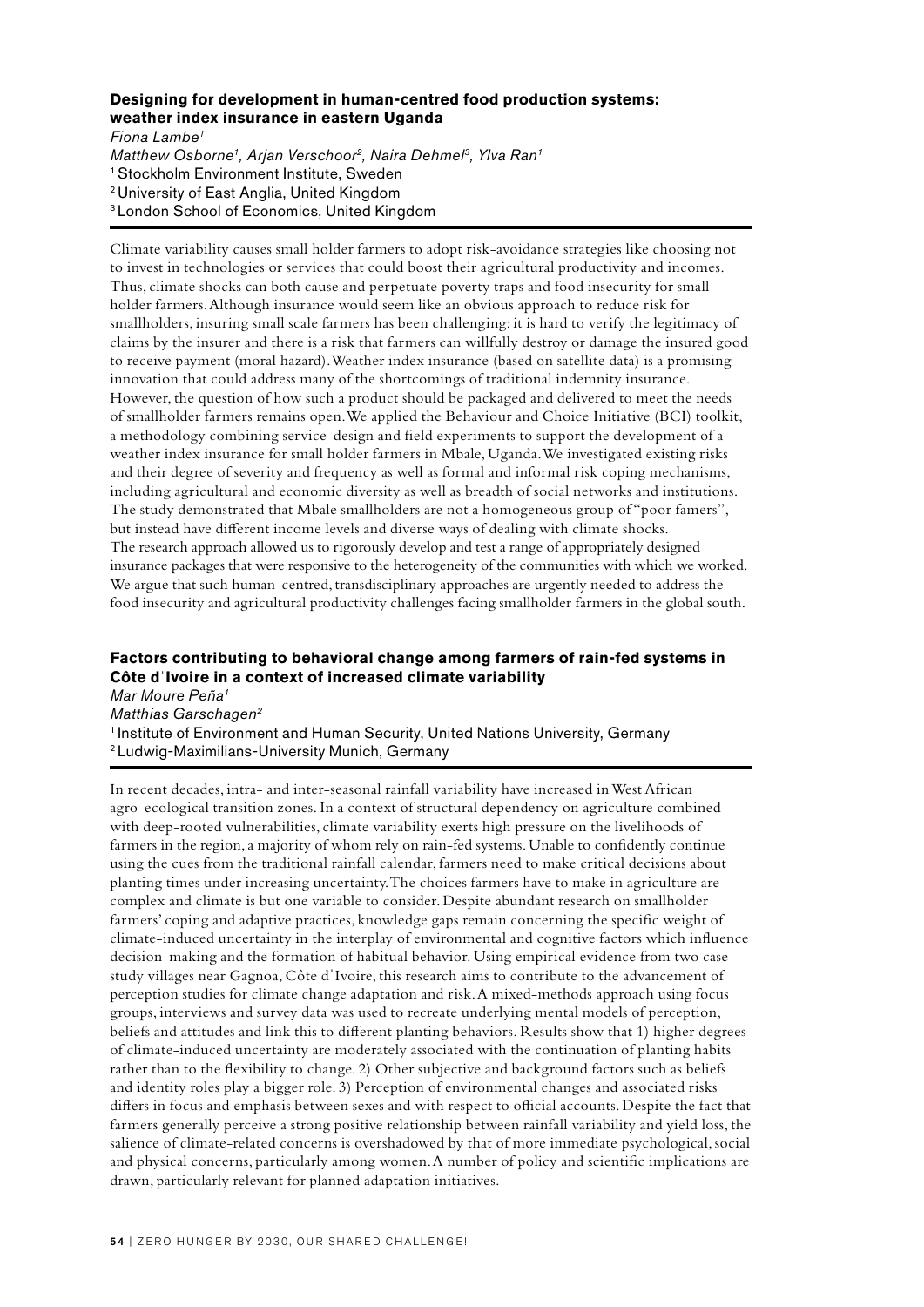#### **Lean farming technologies for sustainable crop production system:**

*Swaminathan Veeramuthu Murugan1 Melmangalam Ramanathan Ramasubramaniyan1* <sup>1</sup> National Agro Foundation, India

Farming is becoming increasingly unviable due to low productivity and poor profitability. We are working especially for small and marginal holders for the sustainable crop production through lean farming technologies. This technology includes judicious combination of organic, bio and inorganic inputs without compromising on the yield potentialities as well as environmental/ecological sustainability. Conventionally farmers practice either chemical farming with high use of agrochemicals which challenges environmental safety and sustainability of ecosystem or organic farming with no chemicals which compromises on yields and economics of the farmers as well as non availability of organic inputs in sufficient quantities. We experimented and scaled these technologies with 150Small farm holders.Lean farming technologies areoperating based on three principles 1.Comprehensive soil health and fertility management including site specific nutrient for major, secondary and micronutrients as against conventional farming where focus is only on major nutrients. 2. Modified land management practices which facilitates in situ moisture conservation and improve water and land use by minimum soil disturbance and residue management to improve soil organic matter. 3. Natural and Integrated Pest Management strategies include preventive and curative methodologies. These three principles are taught to the small holder farmer's through intensive capacity building followed by front line demonstration (FLD) using control and treatment method. In control plots, farmers follow their conventional methods to grow crops but in demo plot they are instructed to follow the principles of lean farming. The yields and cost of cultivation for both plots are compared. The results are promising with 50% reduction in cost of cultivation apart from increasing productivity up to 150% of various crops. This process innovation can be applied to any crop in all the Agro climatic zones of the world to ensure food security.

# **Participatory tools to support prioritization of sustainable intensification practices in tropical smallholder farming systems**

*Alan Duncan1, 2*

*Ben Lukuyu1, Ingrid Öborn3*

1 International Livestock Research Institute, Kenya

2 Global Academy of Agriculture and Food Security, The Royal (Dick) School of Veterinary Studies and The Roslin Institute, University of Edinburgh, United Kingdom 3 Department Crop Production Ecology, Swedish University of Agricultural Sciences, Sweden

Smallholder mixed crop-livestock farms dominate land use in Sub-Saharan Africa and supply much of the food for the human population. Such farms are under pressure to intensify sustainably to meet growing demands for food related to rapid population growth. A range of promising sustainable intensification technologies have been identified and catalogued in the literature. Farmer adoption of technologies has been slow and much research on adoption has focused on farm/farmer characteristics. Furthermore, development actors have tended to operate in "promotion mode", persuading farmers of the merits of their preferred technologies rather than seeking to understand system constraints to technology adoption and then working with farmers to select appropriate interventions based on the suitability to the local system. Participatory tools which match technologies to local contexts are a promising means of supporting farmers in technology selection thereby increasing likelihood of adoption. We have developed two such tools. The Feed Assessment Tool (FEAST) is designed to support prioritization of livestock feed technologies. It does this through a structured set of questions which help development actors and farmers build a systematic understanding of the livestock feeding system including simple quantification of important system characteristics such as land availability, labour availability, access to inputs/credit and so on. The tool then matches a series of pre-defined intervention technologies to the local system to yield a prioritized list of promising interventions. LegumeCHOICE is a similar tool which focuses on prioritization of multi-purpose legumes (grain, fodder, tree) in smallholder systems. This tool matches a series of legume technologies to the local context in a similar fashion to FEAST. It also takes account of expressed farmer needs and matches legume species to the local biophysical conditions. Both tools have promise to enhance adoption of sustainable intensification practices in Sub-Saharan Africa.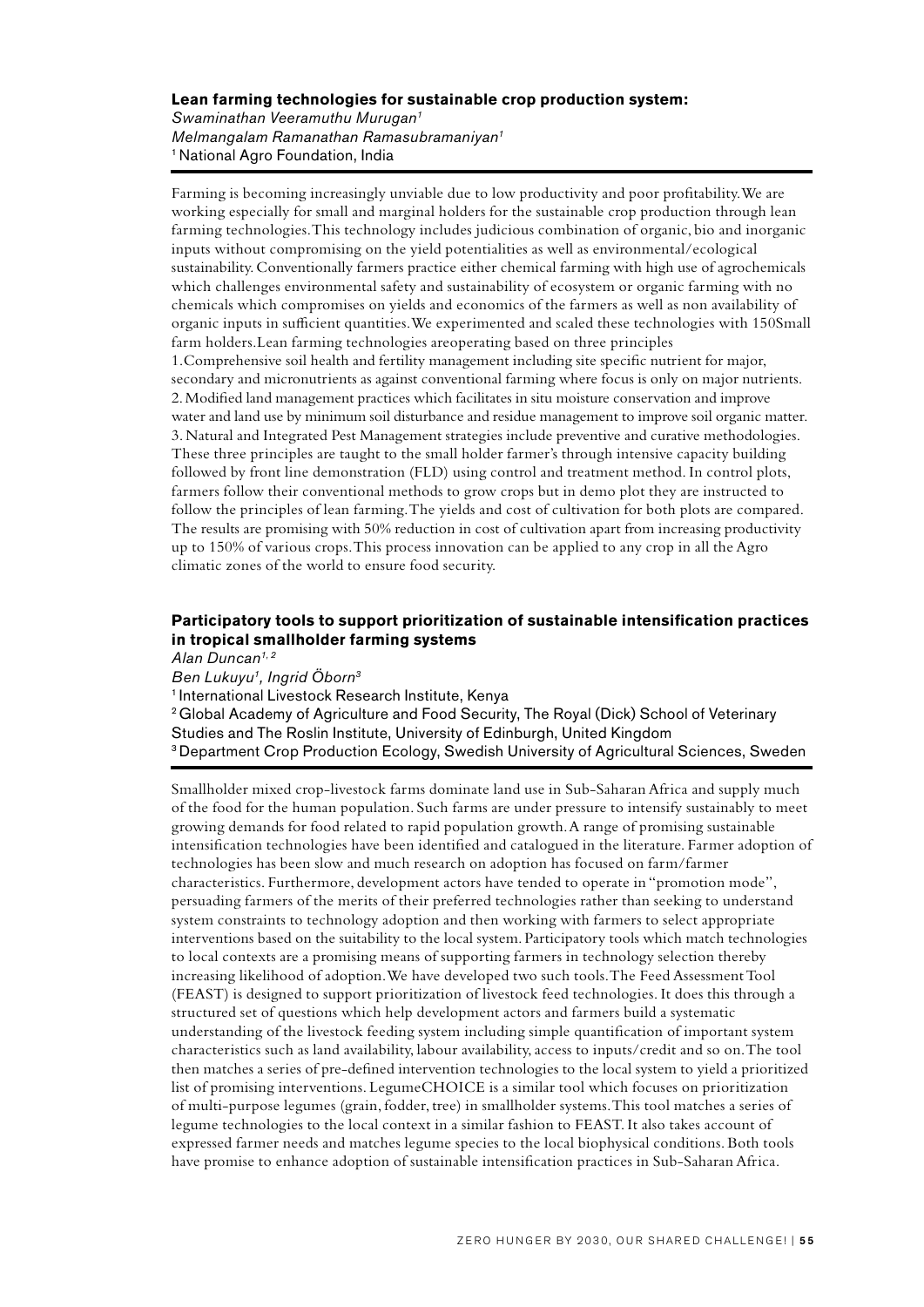### **The drivers of change and challenges in the evolution of tsetse and trypanosomiasis management practices in coastal Kenya**

*Arnold Musungu1 David Jakinda Otieno1, Beatrice Muriithi2* 1 University of Nairobi, Kenya 2 International Centre for Insect Physiology and Ecology, Kenya

Animal trypanosomiasis is a major constraint to livestock production and a threat to food security in most parts of sub-Sahara Africa (SSA). Smallholder cattle producers are particularly affected because access to veterinary services is limited in most cases. While control operations for the disease and its vectors have been ongoing for over decades in the region, the disease is still endemic and continues to cause havoc to farmers. The continued threats by trypanosomiasis and its vectors imply that future policies in the management of the disease and its vectors require a detailed re-examination of the past and ongoing control practices and methods so as to identify the gaps and challenges. This paper assessed the drivers of change and challenges in the evolution of tsetse and trypanosomiasis control practices and methods in coastal Kenya using recent data from focus group discussions (FGDs). Analysis reveals that population growth, indigenous knowledge, climate change, infrastructural development, technology, private veterinary services, entry of international research organizations and devolution were the main drivers of change in the tsetse and trypanosomiasis management practices by the community. Further, farmers' indiscriminate use of drugs, proximity to national park, lack of cooperation from households who don't own any stock and failure to involve farmers in the rolling out of new control technologies were the main challenges in the current control efforts. The results from this study call for an integrated approach that accommodates various tsetse and trypanosomiasis control methods including farmers' indigenous knowledge as sustainable solution to the problems brought about by the disease.

Keywords: tsetse, animal trypanosomiasis, coastal Kenya, drivers, challenges.

#### **The Sub-Saharan Africa Soil Data Manager (SSA-SDM)**

*Kristin Piikki1, 2 Mats Söderström1, 2, John Mutua1* <sup>1</sup> International Center for Tropical Agriculture (CIAT), Kenya 2 Swedish University of Agricultural Sciences, Sweden

Site-specific crop management is recognized as a fundamental basis for sustainable intensification of crop production. To make efficient use of available agronomic inputs such as fertilizers, manure, lime, irrigation water and pesticides, decisions related to types and rates of these inputs, needs to be based on local conditions; else products may be applied –and wasted– where they are not needed, while nutrient deficiencies, water stress, suboptimal pH, weed competition and crop diseases may occur where too little is applied. The Sub-Saharan Africa Soil Data Manager (SSA-SDM) is a tool for translating food security policies into practice, by implementing methods developed in research projects and providing open data as decision support for site-specific management decisions. The system can be used at a range of scales (e.g. countries, counties, villages and fields) and is available for the SSA region. Open datasets are provided that can be used to guide additional soil testing and they can be locally adapted to become more accurate at the intended scale of use. Potential stakeholders are e.g.: i) fertilizer companies wishing to supply the right fertilizer blend to local needs (which depends on soil types/ properties); ii) authorities for designing programmes for sustainable intensification, such as subsidies of lime in areas with low pH; iii) extension officers who want to generate risk maps of nutrient deficiencies in districts or regions; and iv) individual farmers or groups of farmers who want to make well founded decisions on input investments. This web-based soil information system is intended to be a platform onto which further web-based services for decision makers, and practitioners in SSA crop production can be built. It will thus work as a channel to put agronomic knowledge, research and useful datasets into practical use.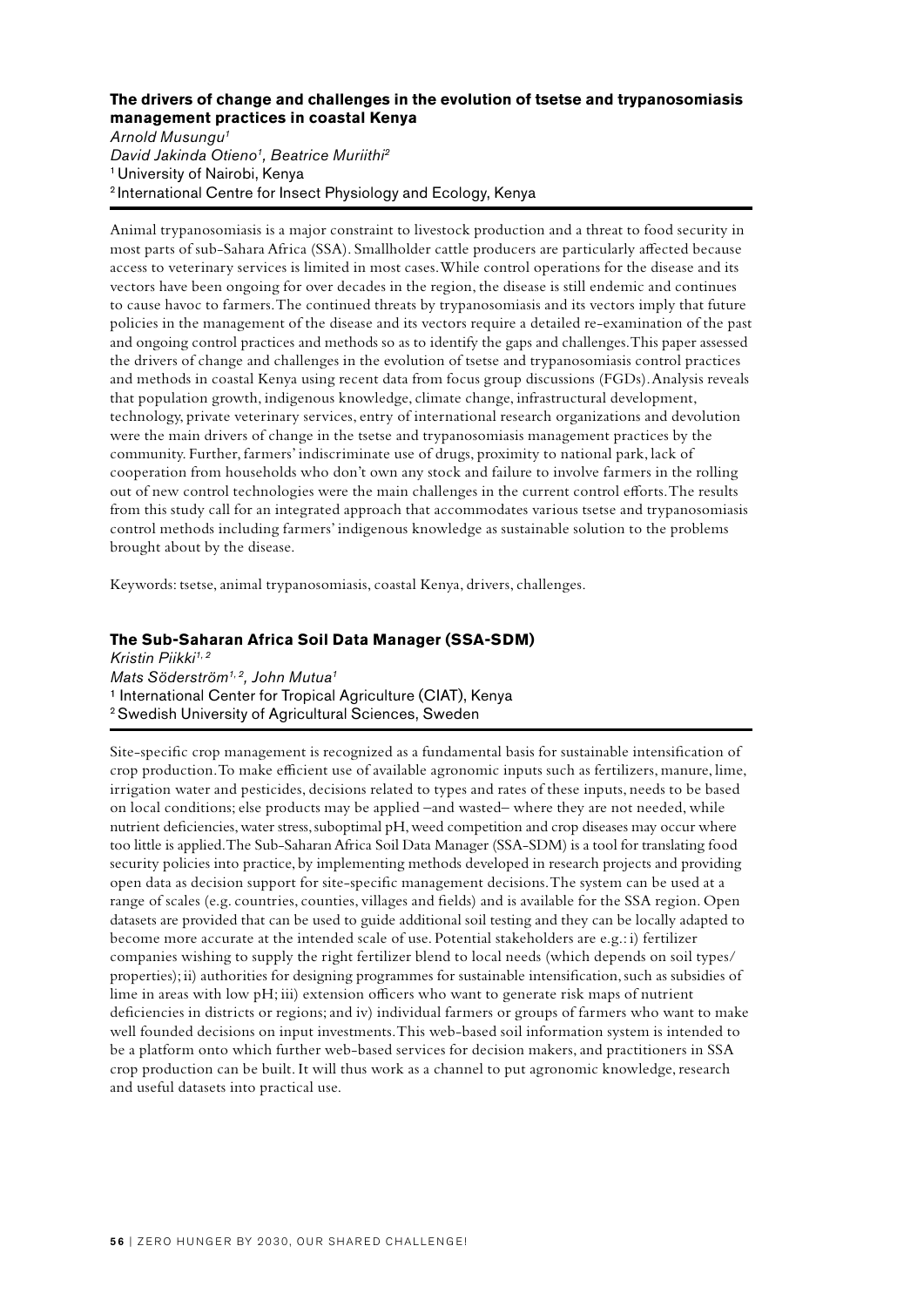# **Translating agronomic insights for improved farm management: Experiences from co-learning with African farmers**

*Katrien Descheemaeker1 Wytze Marinus1, Esther Ronner1, Gatien Falconnier2, Eva Huet1, Arouna Dissa1, Myriam Adam3, Gerrie van de Ven1, Ken Giller1* <sup>1</sup> Plant Production Systems Group, Wageningen University, The Netherlands 2 CIRAD, France 3 CIRAD-INERA-ICRISAT, Burkina Faso

Agricultural research for development projects often aspire to enhance food security and livelihoods through the sustainable increase of farm production. As the intended end-users and beneficiaries, farmers are increasingly being solicited to participate and share their perspectives so that technologies and farming practices can be tailored to the farming context with better adoption as a result. As a powerful alternative to "top-down" technology transfer, participatory approaches have both normative (e.g. farmer empowerment, capacity building) and pragmatic (e.g. adaptation to farmers' constraints and opportunities) benefits, but may suffer from site-specificity and being time-consuming. An additional challenge lies in translating scientific findings into actionable information for farmers and, vice-versa, in incorporating farmers' perspectives into research (re-)design and technology development. Drawing from research across East and West Africa, we describe key elements of a co-learning approach that engages with these challenges. Firstly, iterative research cycles allow reorienting and adapting research topics, experiments and models, thus evolving to a research agenda that aligns with farmers' interests. Secondly, where research informs and is informed by multi-actor discussions, the process benefits from the complementary knowledge of stakeholders and researchers. Thirdly, common grounds (e.g. symbols or metaphors) result in shared mental models and more effective communication. We describe the emergence of co-learning from the iterative implementation of on-farm experiments and evaluation of tested technologies using shared criteria and indicators. Additionally, recurring ex-ante assessments using (simple) models allow farmers to explore potential effects of changes in farm management and farm design, before making changes in real life. Detailed monitoring of implemented on-farm changes allows the iterative evaluation and adaptation of the practices, as well as assessing the effectiveness of the approach. We reflect on the scalability of the co-learning approach on the one hand and of the developed technologies and farming practices on the other hand.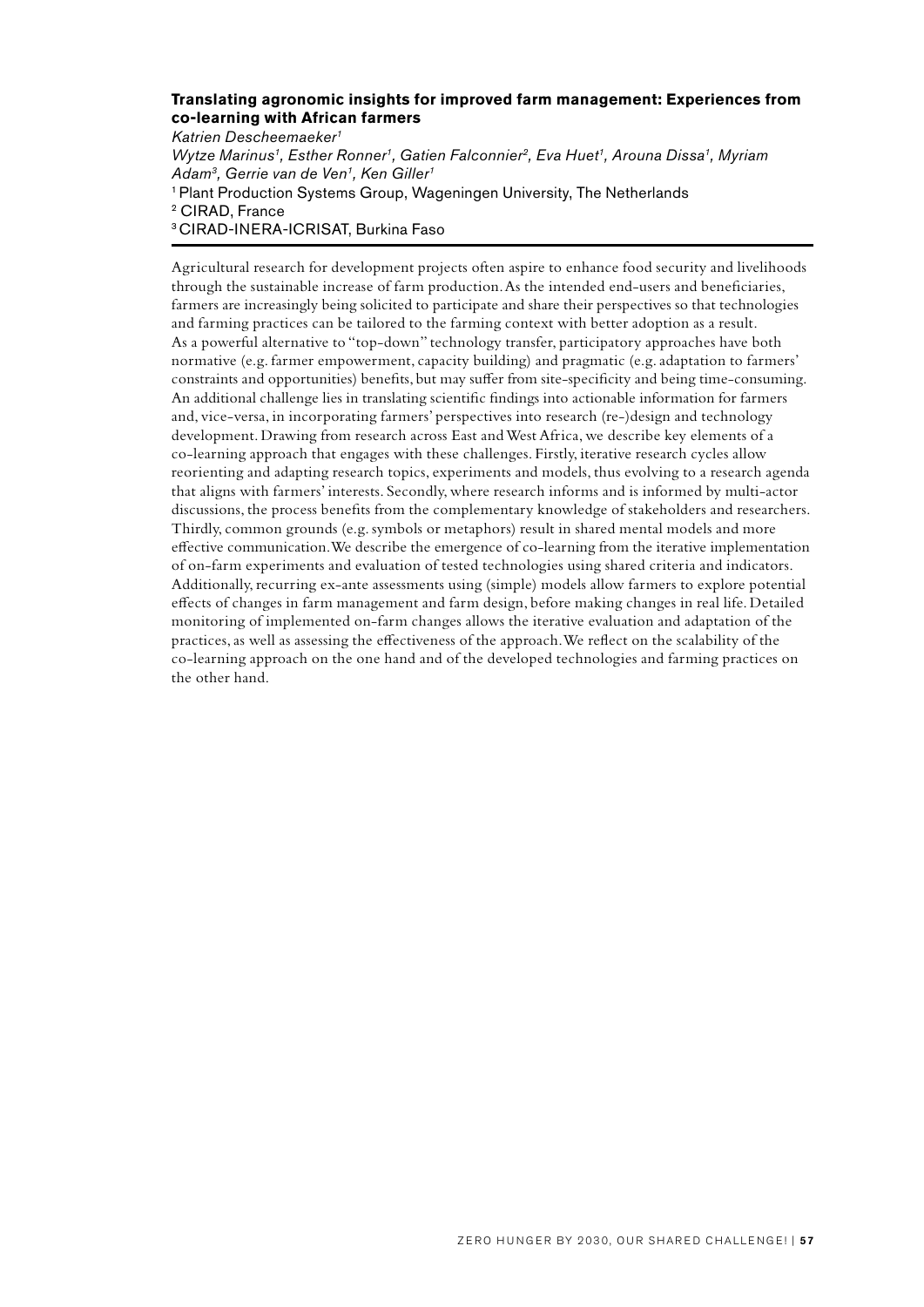# **Urban agriculture policy workshops in Kenya's medium-sized cities: linking research to policy and practice**

*Samuel Onyango Omondi1*

*Magnus Jirström2, Diana Lee-Smith3, Willis Oluoch-Kosura1, Davinder Lamba3, Samuel Ikua Thiong'o3*

<sup>1</sup> University of Nairobi, Kenya

2 Department of Human Geography, Lund University, Sweden

3 Mazingira Institute, Kenya

Agriculture is a feature of contemporary African cities that is expected to persist. In Kenya, the practice provides income/food to farming households. However, urban agriculture (UA) is often marred with risks like irrigation using untreated sewage water, unsafe handling of agricultural produce, zoonoses, and environmental pollution. Despite this, Kenya does not yet have a policy that guides and regulates the practice. However, the Nairobi City County has an Act that promotes and regulates UA. The project aims at organising UA policy workshops in three medium-sized cities/towns in Kenya (Kisumu, Thika, Nakuru) through a collaboration between the AgriFoSe2030 programme, University of Nairobi, Mazingira Institute, and the cities/towns. The main aim is to initiate a process that would move forward development/implementation of effective UA policies in small and medium-sized towns/cities in Kenya by disseminating research findings to stakeholders. The paper will present preliminary observations from the project, which runs from February to September 2019. Specific objectives:

- 1. To conduct workshops in selected counties that involve UA stakeholders, focusing on small and medium-sized towns/cities
- 2. To facilitate discussions on pertinent issues in UA including its benefits and risks
- 3. To disseminate research findings on UA to stakeholders, thereby contributing to UA policy and good practices
- 4. To discuss UA policy directions in the towns/cities
- 5. To build on the expertise of Nairobi City County in developing and trying to implement UA policy and activities

Using a food systems approach, several stakeholders will be invited to the workshops, including urban farmers, county agricultural/livestock officers, urban planners, public health officers, traders, producer/ trader organisations, NGOs, service providers, and researchers. The counties concerned will participate in organising and inviting workshop participants, while other stakeholders will be consulted to assess their interest/issues they would want to be discussed. Preparatory meetings will be held with group of farmers to assess their priority issues/needs.

# **Food security and polluted soil – risks and opportunities for food production on polluted soils**

*Henrik Haller1*

1 Department of Ecotechnology and Sustainable Building Engineering, Mid Sweden University, Sweden

 Global food production needs to increase by 50 % in order to ensure food security for the expected world population by 2050. Soil pollution is a serious threat to food security. Currently, at least 22 million hectares are affected by soil pollution globally and a considerable amount of the world's food supply, especially in the Global South, is grown on polluted soils. This often happens unsuspectingly and without measures to avoid that the pollutants enter the food chain. Policy and practice in terms of soil governance (e.g. legal prescriptions, regulation, market incentives, rules, norms, habits, attitudes that concern soil) typically lag behind the scientific state-of-the art for soil pollution. Although, numerous health risks are involved with growing food on polluted soil, with thorough knowledge about the planted crop´s bioaccumulation and translocation patterns, efficient phytoremediation programs can be designed that give economic incentives to landowners and avoid that consumers are exposed to toxic levels of contaminants. However, food safety policies are typically not integrated with soil and water pollution management policies and many regulatory and other obstacles exist to implementing such programs. This study raises some issues that need to be considered in order to translate the scientific knowledge on pathways of human exposure and bioaccumulation patterns into policies and practices that can effectively address the soil pollution problem and avoid that it affects food security in the short and long term.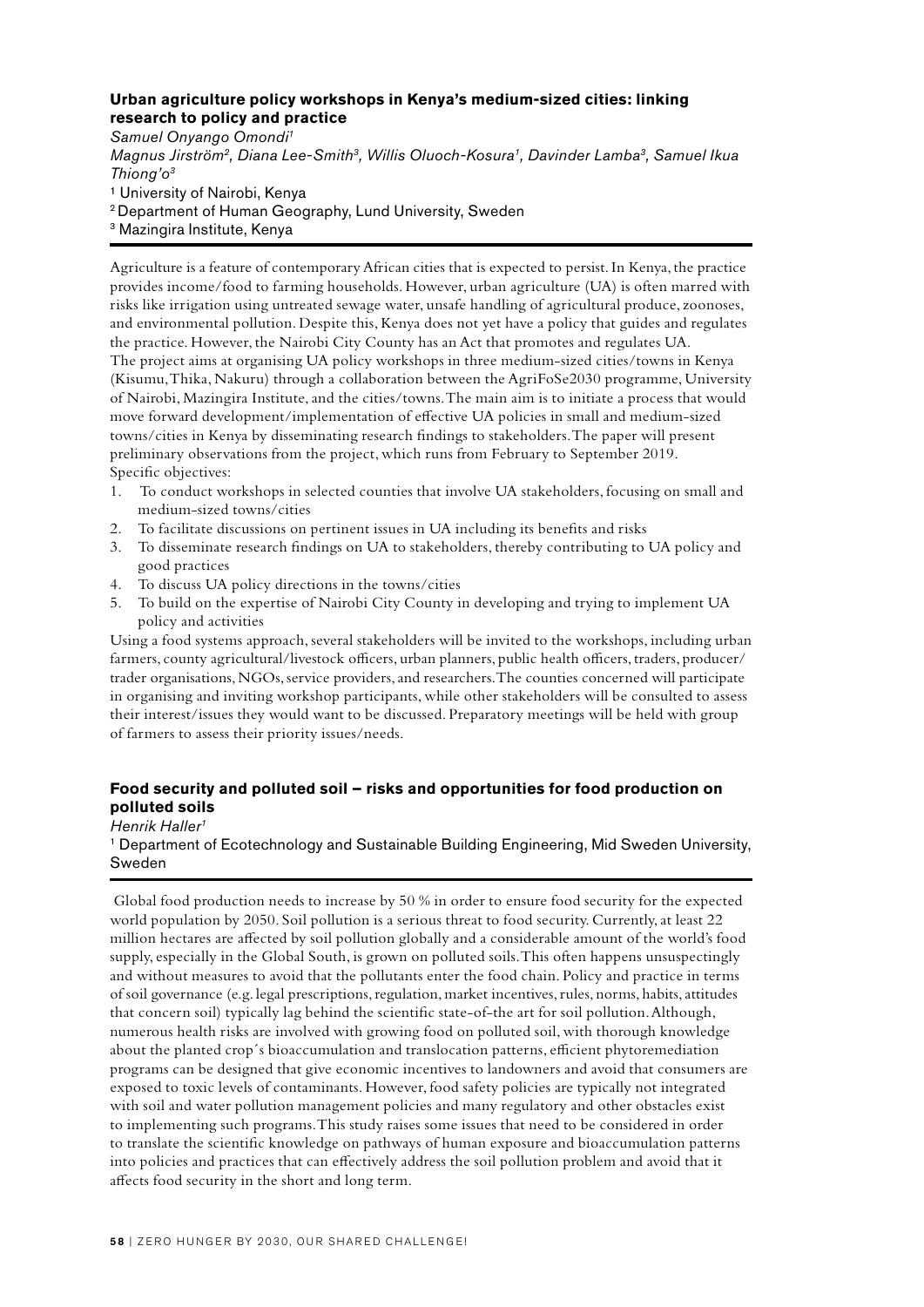#### **From marginal to mainstream: Experiences from a short course for African irrigation professional on farmer-led irrigation (development)** *Chris De Bont1*

1 Department of Human Geography, Stockholm University, Sweden

The Studying African Farmer-led Irrigation Development (SAFI) project and its partners conducted research on farmers' irrigation initiatives inTanzania and Mozambique from 2015-2018. At the start of the project, Farmer-Led Irrigation Development (FLI(D)) was a rather unknown academic concept referring to farmers taking the lead in establishing, expanding or improving irrigation. By the time the project ended, the World Bank had adopted FLI as a key strategy towards irrigation expansion, including an animation video,a website and a hashtag.While there was a shared interest in farmers' irrigation initiatives, the interpretation of the concept of FLI(D) was quite different.Within this context, the SAFI team organised two short courses for African irrigation engineers, policy makers and academics to introduce our vision of FLID through a message that was acceptable for an audience consisting of primarily engineers. In this presentation, I highlight the communication strategy, the training experience and the results, based on two consecutive training sessions, course evaluations and follow up questionnaires. I show how, especially in a context in which researchers from the Global North do research in the Global South, reciprocity in research and outreach is key,and how a shared interest can bridge diverging views.At the same time, I outline the challenges in doing this,and how we (partially) overcame these thanks to a research team with a variety of academic and personal backgrounds. I conclude with the impact the course had on the participants' views and professional activities – as reported by themselves – and reflect on the benefits and limitations of doing these outreach activities, both in terms of influencing policy and researchers' experiences.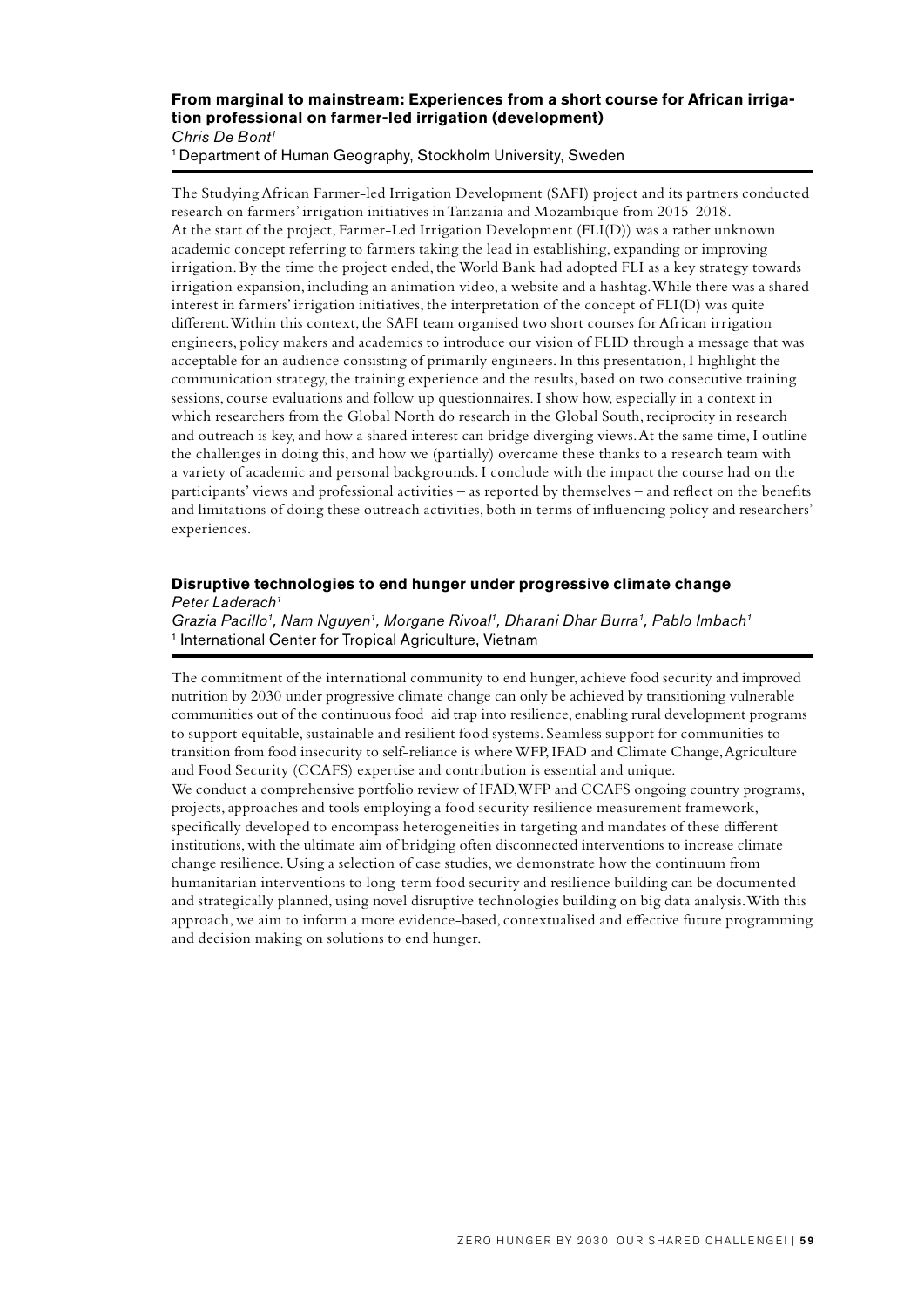# **Notes**

|  | $\overline{\phantom{0}}$ |
|--|--------------------------|
|  | $\overline{\phantom{0}}$ |
|  | $\overline{\phantom{0}}$ |
|  | $\overline{\phantom{0}}$ |
|  |                          |
|  |                          |
|  |                          |
|  |                          |
|  |                          |
|  | $\frac{1}{2}$            |
|  | $\overline{\phantom{0}}$ |
|  | $\overline{\phantom{0}}$ |
|  | $\overline{\phantom{0}}$ |
|  | -                        |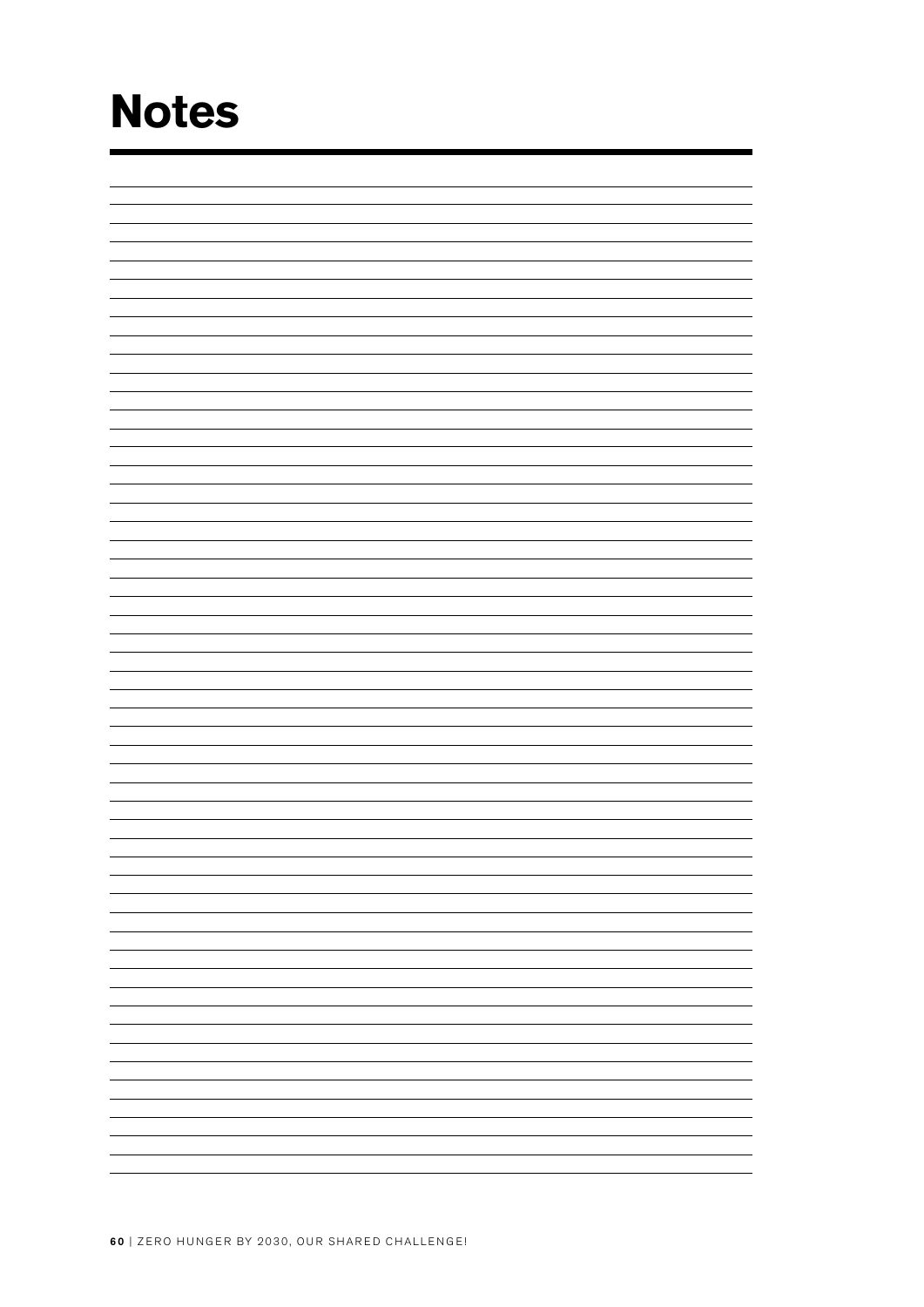

# **Tenure reforms for inclusive rural development and food-security**

*Session leaders: Jenny Friman; Lasse Krantz; Maria Ölund, Focali and LARRI*

Lecture room: K

Session Schedule

| 09.00-09.05 | Introduction by the moderators<br>Jenny Friman and Maria Ölund                                                                                                        |
|-------------|-----------------------------------------------------------------------------------------------------------------------------------------------------------------------|
| 09.05-10.15 | Abstract presentations (10 min each):                                                                                                                                 |
|             | Women as victims of land grabbing: Implications for food<br>security and livelihoods in Cameroon<br>Samuel Chenwi Chengwa                                             |
|             | Land grabbing, conflict and the struggle by communities to<br>sustain rural livelihoods in Cameroon<br>Valentine Ndi                                                  |
|             | <b>Questions and discussion</b>                                                                                                                                       |
|             | Understanding the Links between Tenure and Food Security<br>Yayoi Lagerqvist                                                                                          |
|             | Sources of within and between plot variability in crop vigour<br>and yields on rainfed, smallholder family farms in Ghana<br>Ibrahim Wahab, Magnus Jirström, Ola Hall |
|             | Community-based land tenure reform for local development -<br>experiences from Nampula province, Mozambique<br>Margareta Espling                                      |
|             | <b>Questions and discussion</b>                                                                                                                                       |
| 10.15-10.45 | <b>Coffee break</b>                                                                                                                                                   |
| 10.45-11.10 | <b>Forest Tenure Reforms: Perspectives on tenure security</b><br>outcomes in Peru and Colombia<br>Iliana Monterroso and Anne Larson                                   |
|             | <b>Questions and discussion</b>                                                                                                                                       |
| 11.10-12.00 | Introducing the open discussion: Tenure reform for inclusive<br>rural development: what have we learnt?<br>Moderated by Jenny Friman and Maria Ölund                  |
| 11.15-11.30 | Reflections on the held presentations and to the theme<br>Anne Larson and Lasse Krantz                                                                                |
| 11.30-12.00 | Open discussion on the overall theme for the session:<br>Tenure reform for inclusive rural development - what have we<br>learnt and where do we go from here?         |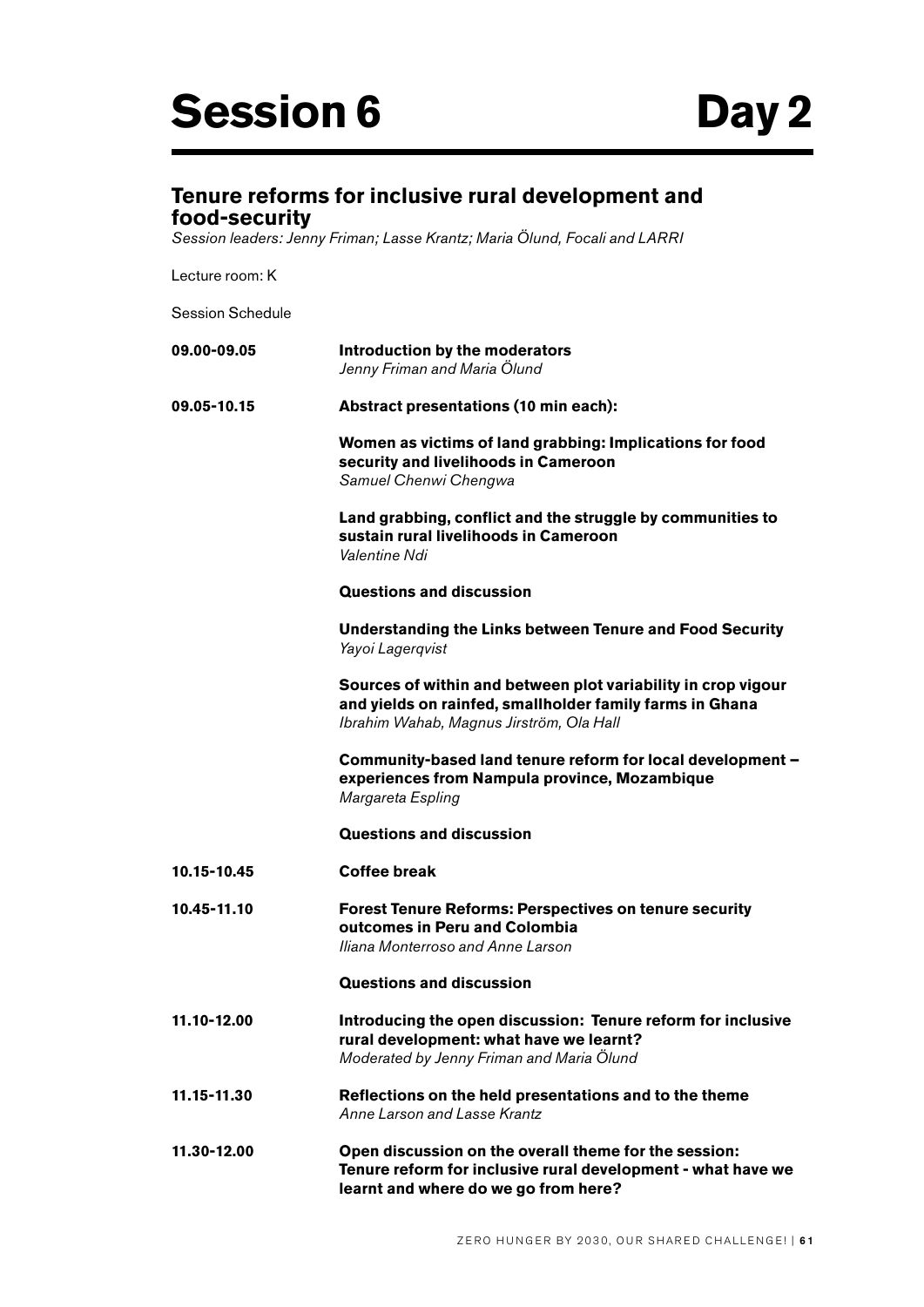#### **Women as victims of land grabbing: Implications for food security and livelihoods in Cameroon** *Samuel Chenwi Chengwa1*

1 University of Yaounde, Cameroon

This paper will examine the multiple implications of land grabbing for local food production and rural livelihoods in Cameroon. It will demonstrate how land accessed by communities to grow crops and to harvest forest resources is being acquired for the development of monoculture oil palm plantations by Sithe Global Sustainable Oils Cameroon (SG-SOC). I will show how traditional cultural prescriptions have combined with contemporary statutory land laws to masculinize power over land to the detriment of woman. Using a feminist political ecology lens, I will argue that this change in land use particularly erodes women's rights to access land and forest resources, and in turn negatively affects food production and rural livelihood in the country. In addition, the paper will show how women serve as gate-keepers in ensuring local food production through subsistence and semi-subsistence agriculture but are unfortunately the main losers of territory that the state considers as 'empty' or underutilized. The paper will conclude that, rural women's active participation in the decision-making processes concerning the use of and/or allotment of land to foreign investors is indispensable in order to ensure that provisions are made for alternative farming spaces or livelihood options, particularly for those rural women facing dispossession of land and natural resources.

# **Land grabbing, conflict and the struggle by communities to sustain rural livelihoods in Cameroon**

*Valentine Ndi1* 1 University of Yaounde, Cameroon

Rural communities in the South West Region of Cameroon continue to suffer a range of political conflicts resulting from large-scale land acquisition (LSLA). The study will make use of empirical evidence to show that the quest for livelihoods that are threatened by large land acquisition projects generate an unfriendly atmosphere of inward competition for, and outward contestation of, claims to land. Land accessed by villages in the region has been acquired successfully by an agribusiness company for the production of palm oil. The study will argue that the conventional top-down approach used in acquiring land in the region ignores the voices and interests of land users, leading to conflicts. This method of acquisition implies only local power holders benefit or are likely to benefit from large land deals. I will use theories and concepts of peasant resistance [Scott, 2005, 2008; Adnan, 2007; Malseed, 2008 and others] to explain how conflicts unfold in the region. The study will submit that in order for an agro project to succeed, and to guarantee peace and stability among local communities in the South West Region of Cameroon, there is a need to invert the conventional approach to foreign land acquisition – shifting from dominance by elite interests to one that is more participatory and people-centered.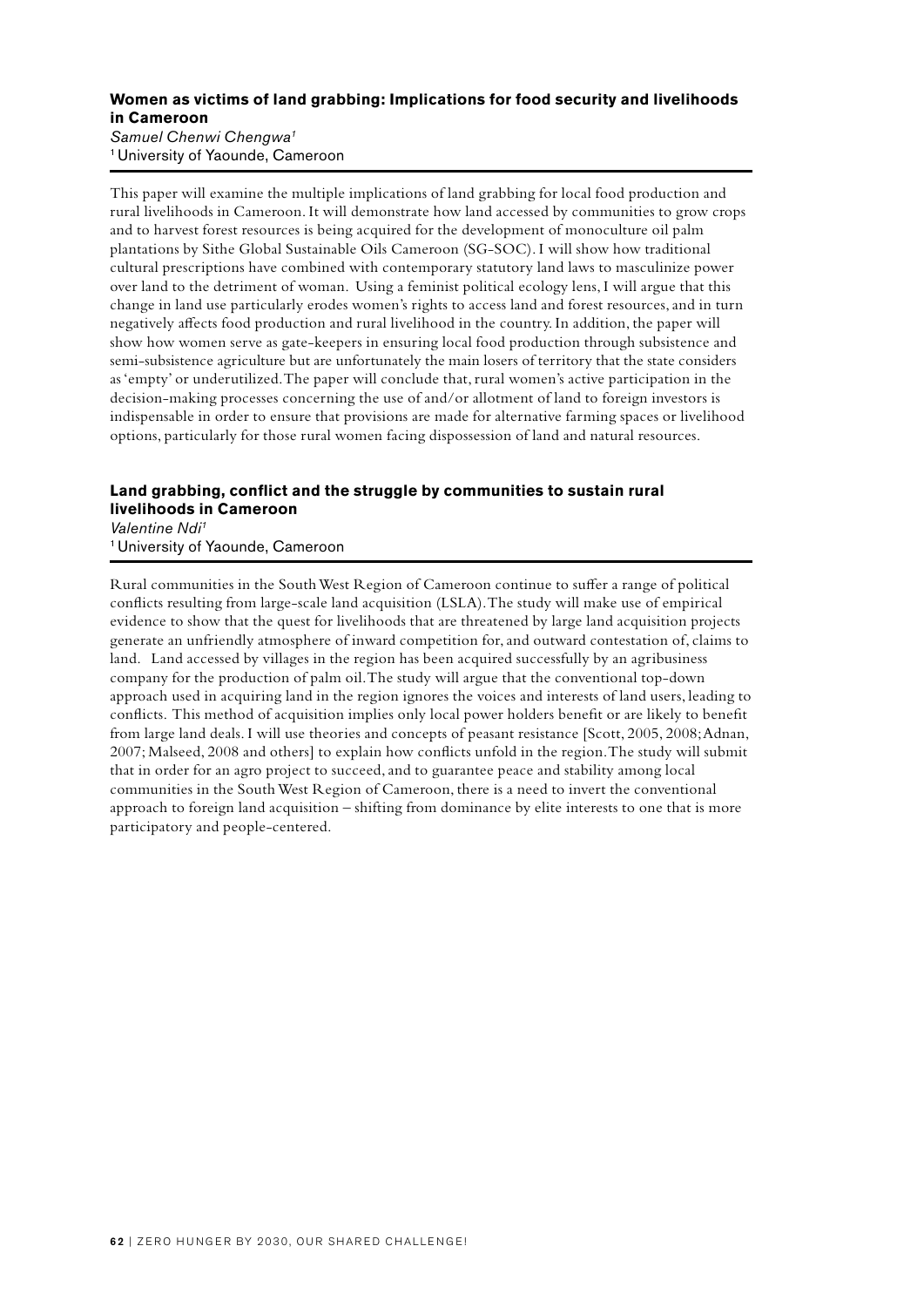#### **Understanding the Links between Tenure and Food Security**  *Yayoi Lagerqvist1* <sup>1</sup> The University of Sydney, Australia

Recognising one's power to access, use and manage natural resources are fundamental to improving livelihood. Scholars and development practitioners have long argued for the importance of securing tenure over natural resources. By formally recognising long-term tenure over land and forest, communities and individuals have the incentive to invest and maintain such resources. It is also considered that having a long-term tenure encourages productive use and management of natural resources. However, tenure reform alone is insufficient in guaranteeing food security. Not only is it dynamic but weak tenure security may lead to land degradation and mismanagement, thereby compromising food production and access to food. The paper reviews resource tenure reform in Laos, positioned at the heart of mountainous mainland Southeast Asia. Laos has achieved steady economic growth since the mid-1980s as the country transitioned from planned to market based economy. Tenure reform has become one of the critical political challenges in Laos, as increasing influx of private sector investment in natural resources seek to redefine and transform the country's forest and land into potential investment capital. The paper unpacks the changing society-nature relationship in Laos since the early tenure reform in the 1990s, and further explores how the government policy to "turn nature into capital" is transforming people's relationship with land and forest, especially in the upland communities where people traditionally engaged in shifting cultivation. The paper further examines how the change in tenure affects food production system and community members' access to food. The paper argues that while recognition of local tenure over land and forest is essential, it does not ensure sustainable food production and equitable access to food. The paper highlights the importance of improving our understanding on the links between tenure and food security.

# **Sources of within and between plot variability in crop vigour and yields on rainfed, smallholder family farms in Ghana**

*Ibrahim Wahab1, 2*

*Magnus Jirström1, Ola Hall1*

1 Department of Human Geography, Lund University, Sweden

<sup>2</sup> Department of Geography and Resource Development, University of Ghana, Ghana

Yield levels and their variability is an important strand of the literature on rainfed family farms. The present study seeks to explain the sources of yield variabilities using aerial photos of farm plots and photo-elicitation interviews in two farming communities in the Eastern Region of Ghana. The study finds significant plot yield variability in both study communities. In the more urban Asitey, yield variability is relatively higher – with coefficient of variation (CV) of 61% compared to the more rural Akatawia ( $CV = 46\%$ ). The main source of this observed variability is land tenure systems. Farmers' willingness to invest to maintain the fertility of their plots is not only related to rental costs and the need to exact good returns but also the extent of tenure security. Less-secured tenure implies the possibility of being ejected at a moment's notice and thus little motivation to invest. The study also finds significant within plot variability in crop vigour in both study communities, though the nature of these variability differs in important respects. While poor patches are predominantly located on the borders of plots in Akatawia, they are more random in Asitey plots. Even within Asitey, the nature of poor patches vary depending on plot location relative to the community centre as well as plot ownership structure. For instance, rented plots closer to the community centre are more intensively cultivated and so their poor patches relate to erosion and plough lines. However, on plots located further away, farmers' unwillingness to invest is due to the informal and, thus, insecure tenure. The significant within and between plot variability implies significant scope for general increases in yields both at the plot and village levels. The challenges relating to land tenure security will however need addressing to encourage farm investments.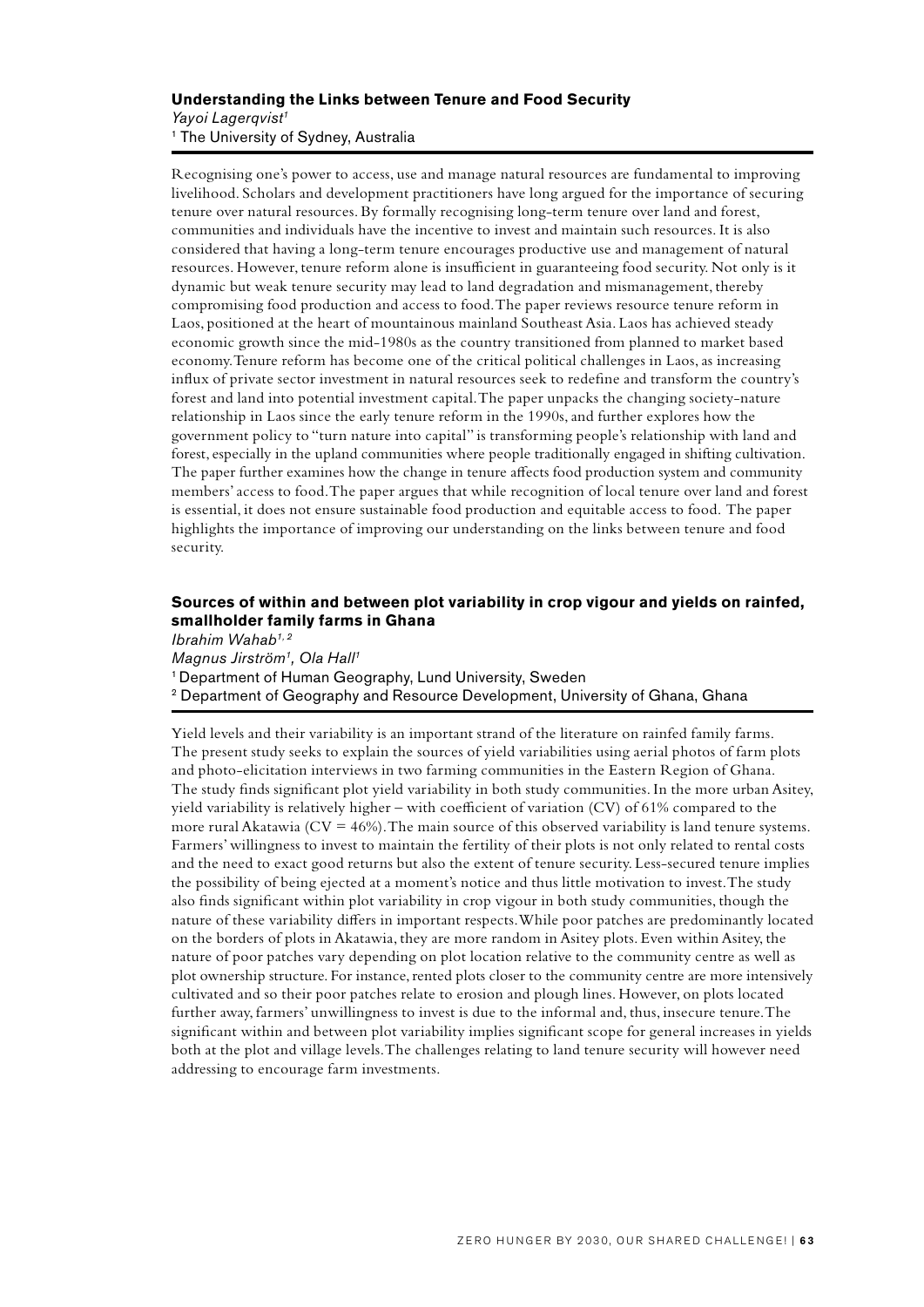# **Community-based land tenure reform for local development - experiences from Nampula province, Mozambique**

*Margareta Espling1* 1 Unit of Human Geography, Department of Economy and Society, University of Gothenburg, Sweden

During the 2000s, the 'community lands' approach has become widely supported as an approach for improving tenure security in sub-Saharan Africa, as it combines the recognition of customary tenure systems with the facility to grant state authorised land titles. Customary tenure systems are valued because they are adapted to local livelihoods and the multiple land-uses these imply. In this approach the rights to access and manage land and other natural resources are formalised at the level of the community as a collective landholding unit.

The Mozambican 1997 Land Law has been praised as one of the most progressive land legislations in Africa based on community-based land rights. As an example, the legislation provides for communities to negotiate directly with external investors.

This paper aims at discussing the Mozambican land tenure reform in practice based on the case of Nampula province, where population pressure on land is high and several national and international investors have shown great interest in accessing land for investments in large scale agriculture and mining. This paper is based on interviews with key informants and various representatives of eight communities that had had their land delimited since at least two years. Findings indicate that there are a number of aspects that seem to support, and aspects that seem to challenge, inclusive development in the studied communities. Further field work will be carried out in early August, which is expected to add further detail to the role of the community-based land tenure model in local development processes in the Mozambican context.

Keywords: Land tenure reform, community-based land tenure, Nampula Province, Mozambique

# **Forest Tenure Reforms: Perspectives on tenure security outcomes in Peru and Colombia**

*Iliana Monterroso1, Anne Larson1* 1 Center for International Forestry Research, CIFOR, Peru

Globally, communities and indigenous peoples are estimated to hold as much as 65% of the available land under customary tenure but only 18% of this land has been formally recognized either as owned or designated for the use for indigenous peoples (RRI, 2015). In sub-Saharan Africa, as much as 70% of the land can be categorized as customary common property; nonetheless, only 3% of this land is formally recognized in law (Alden-Wily 2018). In contrast, Latin America has witnessed widespread policy reform, which has changed regulations that redefined tenure rights around forest lands (Roldan, 2004). As of 2015 nearly 33% of Latin American forests were under some type of collective tenure regime owned by communities, most of which are of indigenous peoples, and another 6% was designed for their use. This portion of land represents above 60% of the global increase of forest under community ownership or control in the period of 2002-2015. This devolution process has taken place, drawing from a variety of institutional types: from collective land and territorial titling to co-management schemes and concession contracts that recognize lesser or temporary rights (RRI, 2014 and 2012; Larson et al., 2010; RRI and ITTO 2009; Sunderlin et al., 2008). Peru and Colombia have been at the forefront of countries formalizing rights to indigenous communities in forest areas under collective tenure arrangements. In Peru, since 1974 more than 2,000 communities have been titled in the Amazon over 11 million hectares, representing about 20% of the national forest area (MINAM 2016). In the case of Colombia, more than 38 million hectares has been recognized both as indigenous resguardos or Afrodescendant communities. Using results from participatory scenario exercise in both countries this presentation will discuss factors that influence differing visions on tenure security outcomes and challenges to reform implementation processes.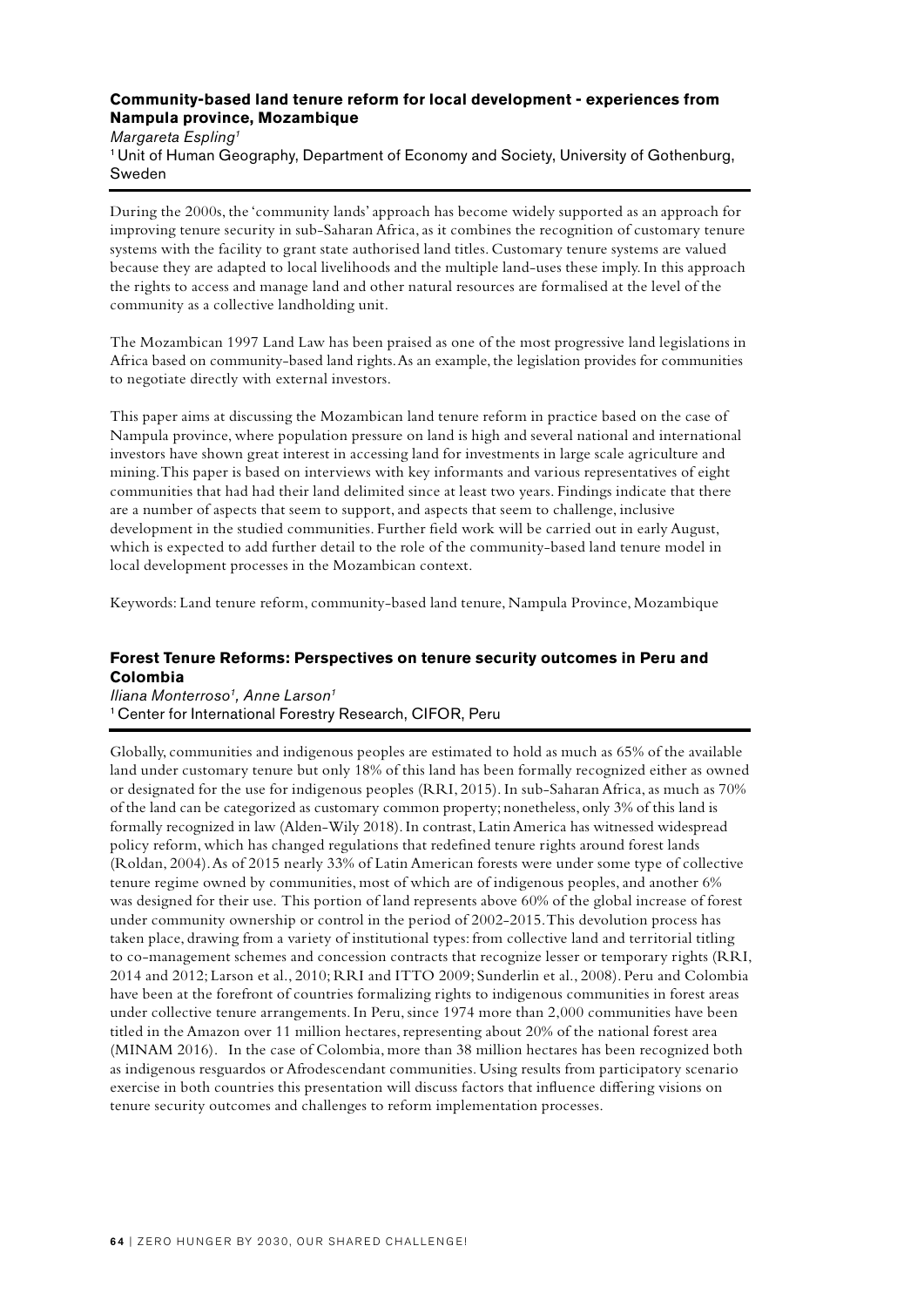# **Notes**

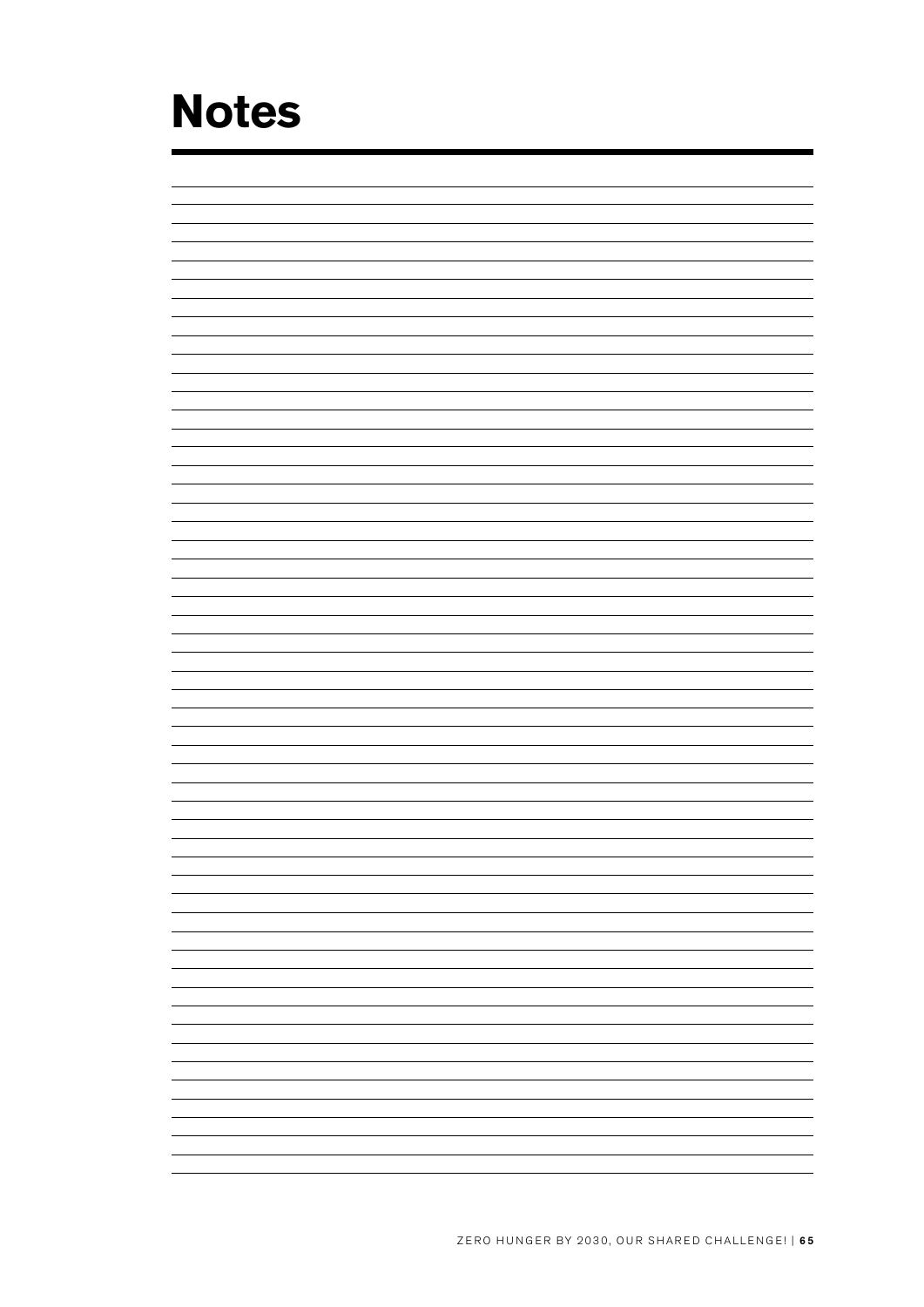# Session 7 Day 2

# **Resilient landscapes**

*Session leaders: Anna Tengberg, Malin Gustafsson, SIWI/SWH, Nighisty Ghezae, IFS*

Lecture room: N

Session Schedule

| 09.00-09.05 | Welcome<br><b>Nighisty Ghezae</b>                                                                                                                            |
|-------------|--------------------------------------------------------------------------------------------------------------------------------------------------------------|
| 09.05-09.15 | <b>Background - Water for Resilient Landscapes</b><br>Anna Tengberg, Malin Gustafsson                                                                        |
| 09.15-09.30 | Market driven afforestation - trajectories in social resilience<br>and environmental sustainability under land-use intensification<br>Frik Karltun           |
| 9.30-9.45   | Do transaction costs influence farmers to sell at the farm gate<br>or alternative markets? Evidence from smallholder rubber in<br>Liberia<br>Patrice Mirindi |
| 09.45-10.00 | Selection of native tree species for multifunctional landscapes<br>supporting food security in agro-ecological regions of Rwanda<br>Bonaventure Ntirugulirwa |
| 10.00-10.15 | <b>Questions and discussion</b>                                                                                                                              |
| 10.15-10.30 | <b>Coffee break</b>                                                                                                                                          |
| 10.30-10.45 | Effects of grazing pressure on soil infiltrability and preferential<br>flow in the dry miombo woodlands<br>Lufunyo Lulandala                                 |
| 10.45-11.00 | Effects of carbon forestry on vegetation, local livelihoods and<br>wildfire risk in Ethiopia<br>Maria Johansson                                              |
| 11.00-11.15 | <b>Using Agroecology &amp; Farmer Training to Build Resilient</b><br><b>Landscapes</b><br>Muneezay Jaffery                                                   |
| 11.15-11.30 | Locally controlled forest restoration - a governance and<br>market-oriented approach to resilient landscapes<br><b>Anders Malmer</b>                         |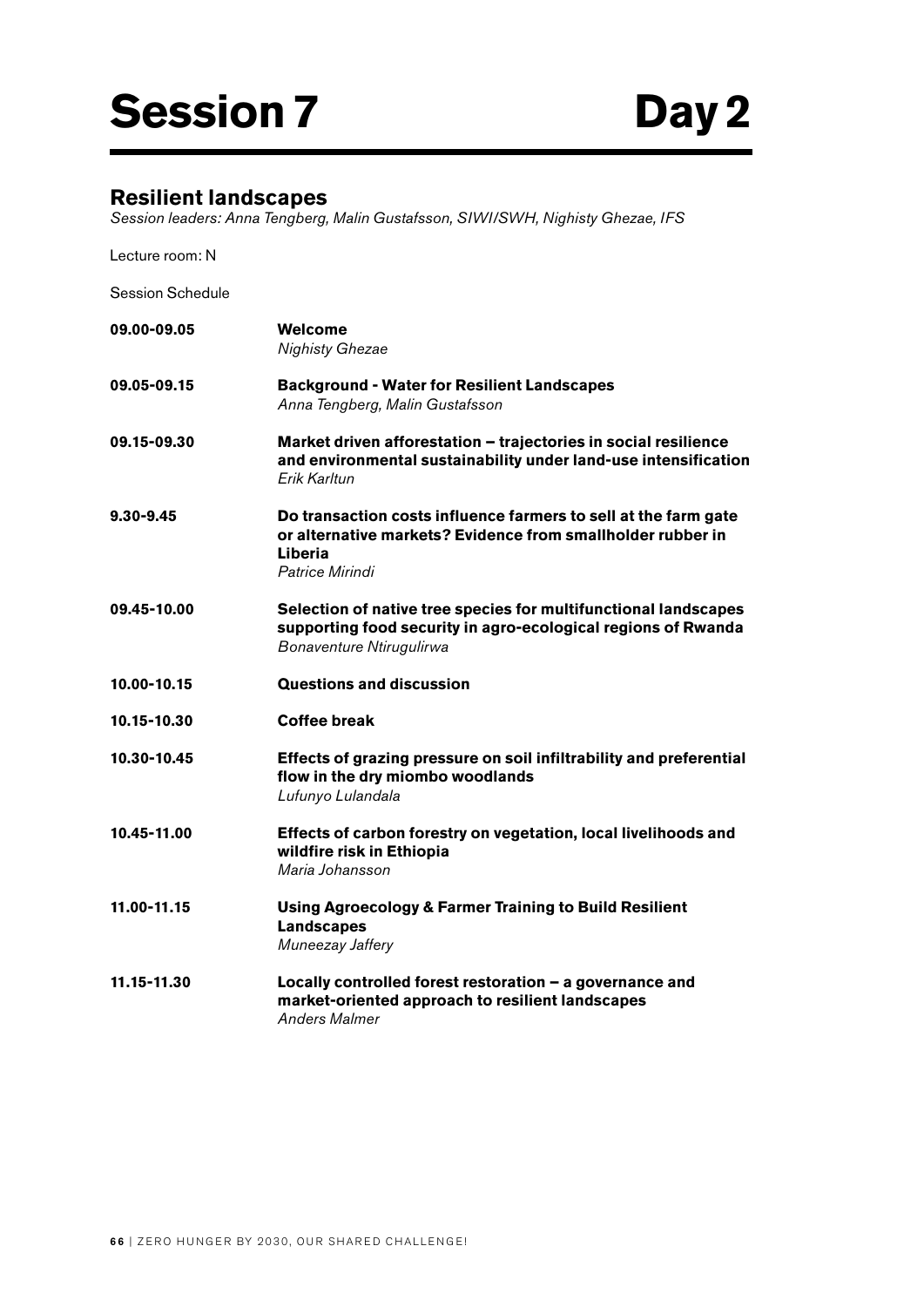# **Market driven afforestation – trajectories in social resilience and environmental sustainability under land-use intensification**

*Erik Karltun1*

*Jennie Barron1, Fantaw Yimer2, Linley Chiwona-Karltun3, Asmamaw Alemu4*

1 Department of Soil and Environment, Swedish University of Agricultural Sciences, Sweden

2 Wondo Genet College of Forestry and Natural Resources, Hawassa University, Ethiopia

3 Department of Urban and Rural Development, Swedish University of Agricultural Sciences, Sweden

#### 4 University of Gondar, Ethiopia

In this project, we will analyze how a rapid, market driven land-use change from agriculture to forestry currently occurring in the Amhara region in Ethiopia affects social resilience and environmental sustainability. Our aim is to identify and describe positive and negative trajectories in (i) rural household income and gender equity, (ii) agricultural production and food security, (iii) waterbalance at landscape level and downstream, (iv) carbon sequestration in biomass and soil at landscape level and (v) soil fertility and long-term sustainability of agricultural and forest production. The project combines expertise in house hold economy, gender, water and soil management from Ethiopia and Sweden. We will use qualitative and quantitative participatory methods, spatial biophysical measurements and modelling to establish current trajectories and test our hypotheses. Thereafter, we will utilize a participatory landscape scale scenario development model for an evidence based participatory process where we together with stakeholders model potential future trajectories of social resilience and production sustainability in the production landscape. Project output will be used to initiate a policy development dialogue with relevant actors. Emerging markets are becoming an important driver for future land-use change in SSA. This project will provide knowledge and method output important for evidence based policy development on resilience and sustainability.

# **Do transaction costs influence farmers to sell at the farm gate or alternative markets? Evidence from smallholder rubber in Liberia**

*Francis Mulbah1 Cecilia Ritho1, John Mburu1* <sup>1</sup> Department of Agricultural Economics, University of Nairobi, Kenya

Transaction costs and other factors have proven to be major constraints to food crops farmers' access to improve market. However, there is limited empirical evidence that the same is true for non-food crops specifically natural rubber. This study determined the effect of transaction costs and socioeconomic factors on smallholder natural rubber farmers' decisions to sell their produce at the farm-gate to itinerant traders or the alternative markets in Liberia. Cross-sectional data was collected from 200 smallholder natural rubber farmers in Gibi and Kakata districts through a multistage random sampling. A binary logistic regression model was employed to determine the choice of selling outlets used by farmers. The results indicate that the choice of selling outlets is significantly influenced by transaction costs specified as distance to the nearest market, ownership of transport means, access to market information and time taken to find potential buyers and socioeconomic variables, access to extension services and household size. The results support the hypothesis that transaction costs are the main determinants of smallholder rubber farmers' choice of selling outlets.The study recommends that policy could aim at establishing market support services in the form of market information systems and affordable means of transportation to enhance access to up to date market information on trading partners and prices.

Keywords: Liberia, natural rubber, transaction costs, farm-gate, selling outlet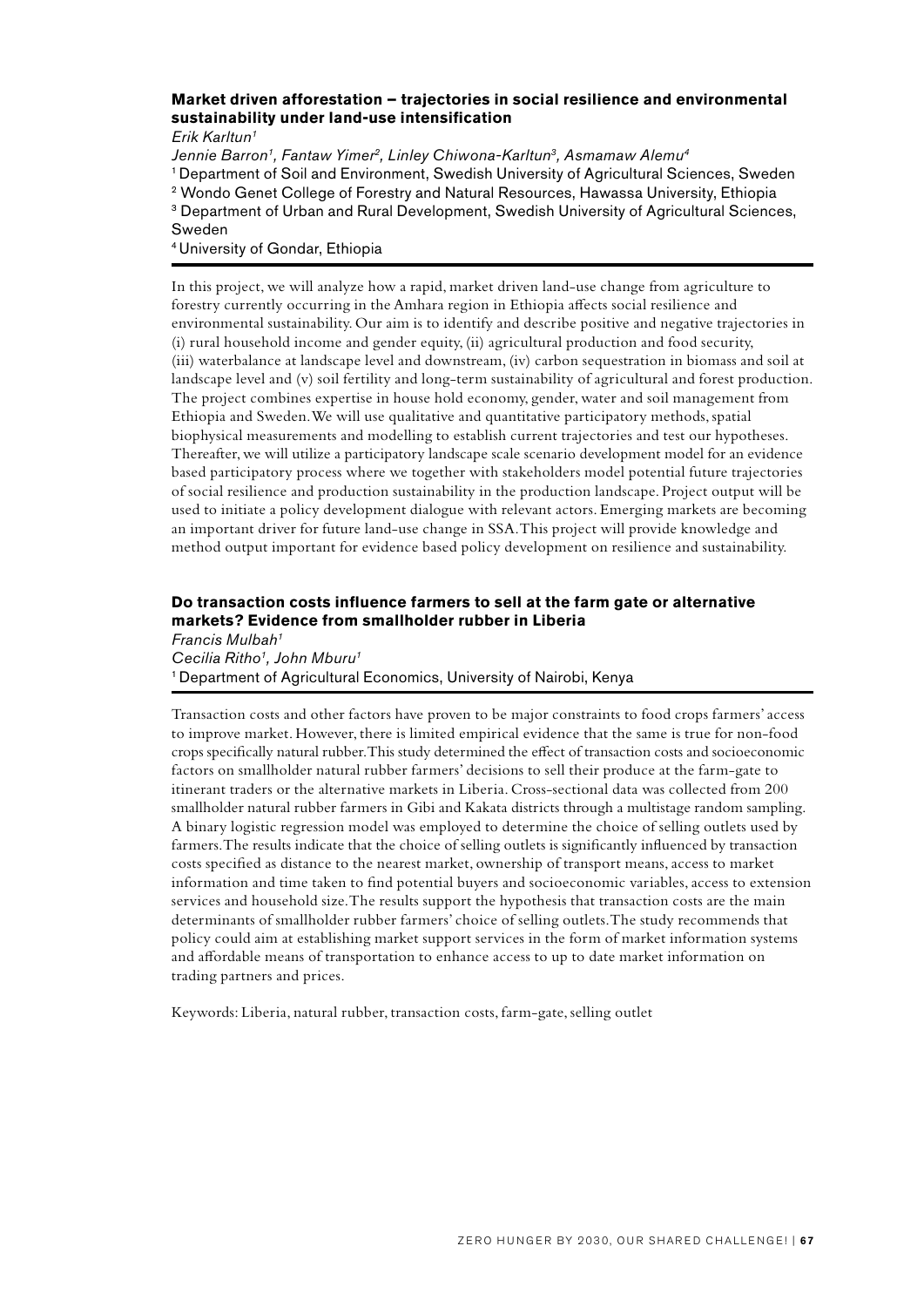### **Selection of native tree species for multifunctional landscapes supporting food security in agro-ecological regions of Rwanda**

*Bonaventure Ntirugulirwa1 Etienne Zibera2, E Bahati Ntawuhiganayo3, Donat Nsabimana4, Johan Uddling5, and Göran Wallin5*

1 Rwanda Agriculture and Animal Resources Development Board, Rwanda

2 Department of Biology, University of Rwanda, Rwanda

3 World Agroforestry, Rwanda

4 Department of Biology, University of Rwanda, University Avenue, Rwanda

5 Department of Biological and Environmental Sciences, University of Gothenburg, Sweden

Soil erosion, land degradation and deforestation are major environmental concerns being exacerbated by increasing population pressure. Forestry and agroforestry as a part of a multifunctional landscape can reduce these effects combined with increased provision of crop yield, fodder and other useful products for farmers as well as supporting climate change mitigation and adaptation and regional hydrology. Native tree species can potentially provide many of these ecosystem services in combination with sustained biodiversity. However, the use is hampered by the limited knowledge on management practices and suitability in different ecological regions as well as their climate sensitivity. The aim of this study was to assess native tree species suitability for plantation in different regions of Rwanda, considering also projected climate change and the multi-functionality in the agricultural landscapes. Based on studies of potential natural vegetation at different elevations and potential use, 84 plant species native to Rwanda, mainly trees, were selected. A number of traits and other characteristics of these species were analysed to identify knowledge and gaps with regard to the suitability for plantation in multi-functional landscapes and their potential climate sensitivity. Both literature and experimental data will be reported. The results from this assessment will be valuable also for native tree species selection in similar ecological zones of east and central Africa.

Keywords: food security, agroforestry, environment, native tree species

# **Effects of grazing pressure on soil infiltrability and preferential flow in the dry miombo woodlands**

*Lufunyo Lulandala1*

*Raphael Mwalyosi2, Gert Nyberg1, Catherine Masao2, Ulrik Ilstedt1* 1 Department of Forest Ecology and Management, Swedish University of Agricultural Sciences, Sweden

2 Institute of Resource Assessment (IRA), University of Dar Es Salaam, Tanzania

Grazing pressure is among very important factors when considering soil infiltrability and preferential flow as main pathways for underground water recharge in tropical drylands. The fact that most of the dry ecosystem communities practice livestock keeping as the main economic activity stress the importance to study its implications in relation to soil hydrological properties for the sustainability of both ecosystems and communities inhabiting them. This study was conducted in Kitulangalo Forest Reserve and its surrounding villages in Morogoro Rural District, Tanzania. The area is a Miombo vegetation zone, the surrounding communities mainly practice agriculture and some charcoal production. We adopted the hierarchical Land Degradation Surveillance Framework (LDSF) sampling and data collection protocol by establishing a sentinel site of 10 by 10 kilometres. The area was stratified such that four main land uses were identified. These are i. Forest reserve, ii. Active agricultural land, iii. Farms under fallow, iv. Forest outside the reserve. Infiltratability was estimated by using a single ring method while preferential flow parameters by blue dye tracer, followed by image analysis of the photographs. We also tested the exclusion of grazing on infiltrability both inside and outside of two 10 years old fences enclosed plots of 30 by 90 meters. Preliminary results indicate that the higher the grazing pressure, the higher the bulk density and active agricultural land was observed to have a significantly lowest bulk density (p-value  $= 0.0052$  and 0.001 respectively). Infiltrability and carbon (tonnes per hectare) didn't show any significant difference due grazing effect. Agricultural land had higher total stained area of 817.93cm2 and uniform infiltration depth of 21.9cm than any other land use while forest reserve had highest preferential flow (%) although not significant. Results from fenced plots showed a significantly higher infiltrability inside than outside of both plots

 $(t = 2.50, p = 0.012)$ .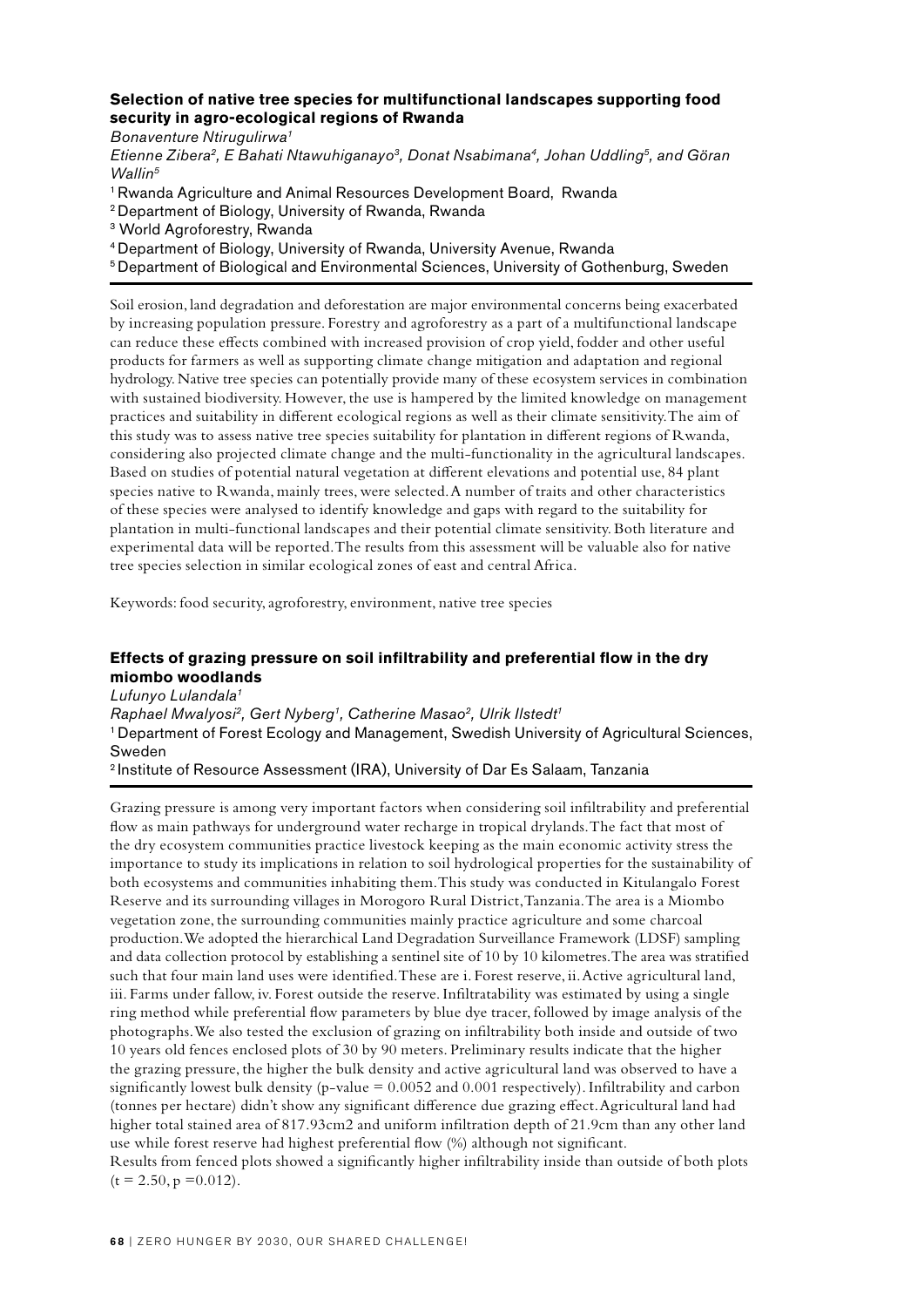#### **Effects of carbon forestry on vegetation, local livelihoods and wildfire risk in Ethiopia** *Maria Ulrika Johansson1, 2*

*Habtemariam Kassa3, Senait Senay4, Sileshi Nemomissa5, Kristoffer Hylander1, 2* 1 Department of Ecology, Environment and Plant Sciences, Stockholm University, Sweden 2 Bolin Centre for Climate Research, Stockholm University, Sweden 3 CIFOR, Peru 4 Department of Applied Economics, University of Minnesota, USA 5 College of Natural Sciences, Addis Ababa University, Ethiopia

Carbon forestry an important climate mitigation strategy and African countries have committed to restore large areas of degraded forests. Africa is "the fire continent" with large areas burnt, mostly in early-season, low-intensity anthropogenic fires in systems with long history of traditional fire management. Forest restoration maps based on climatic potential for forests neglect the ancient role of fire, and many carbon projects are allocated to land used for grazing. Forest restoration requires exclusion of fire and grazing, which may increase surface fuel loads and wildfire risk. In Ethiopia, all landscape burning is banned, but savannas and sub-alpine heathlands have been managed by fire for centuries. We did experimental exclusion of fire and grazing in wooded savanna, subalpine forests and heathlands. We quantified effects on surface fuels, biodiversity and fuel-break structure. We interviewed local landusers to discern local fire knowledge and fire history. Two-year fire exclusion in wooded savanna gave fire intensities killing shrubs but not large trees. Interviews revealed that tree-killing fires occurred in the 1970's after a tse-tse outbreak killed livestock. In subalpine forests, grazing exclusion led to surface fuel build-up, but in 10 years fuels never cured enough to burn, but they did burn following the Rinderpest epizootic in the 1890´s. In the heathlands traditional patch burning favours biodiversity and pastoral livelihoods. A stronger enforcement of the burn-ban in a national park has over 50 years lead to loss of young stands acting as fuel breaks in the landscape, resulting in larger heathland fires. Conflicting goals and lack of compensation may lead to increased arson ignition. This in a changed climate with increased frequency of extreme fire-weather. Due to misconceptions of local fire ecology and historical landuse, climate-mitigation schemes aimed to increase carbon storage ironically instead can result in net carbon loss by increasing wildfire risk.

#### **Using Agroecology & Farmer Training to Build Resilient Landscapes**

*Muneezay Jaffery1* 1 Green Shoots Foundation, United Kingdom

Presentation or Poster, Muneezay Jaffery, Operations Manager Green Shoots Foundation Introduce techniques Green Shoots Foundation is using in Cambodia for building resilience and also methodology for how to measure improvement in the resilience of the landscape (this includes soil/ water/ households).

These techniques include: conservation agriculture, USD 100 home garden, integrated pest management, establishing a permaculture food forest, which has trees/ shrubs (especially for composting) and other "forgotten foods" from the Khmer cuisine. The main issues farmers are facing is: lack of water/ sporadic rain/ poor quality of seeds and increased pests/

Through our work we are making a case for building resilience via sustainable diets and improved skills of farmers. On our demo-site/ training plot there is greater focus on natural farming and low-cost/ low-input technology. Our past track record has included improving the quality of a 4 Ha rice paddy via: cover crops/ bat manure and improved water management techniques. We monitored land improvement by comparing rice tonnage and also the land value appreciation. Our plan now is to include agroforestry within the rice paddy and showcase the benefits of this technique to local farmers.

In the same locale we introduced school vegetable gardens for better nutrition and environmental stewardship from a young age. A video link shows our "Garden to Plate" approach: https://www.youtube.com/watch?v=PokrkgSSGac

We have now established our own Agri-Tech centre where we bring the various strands from the last six years together and focus on: horticulture training/ rainwater harvesting/chicken raising and frog raising. The idea is to diversify activities on the land in order to achieve the highest yield without exhausting natural resources.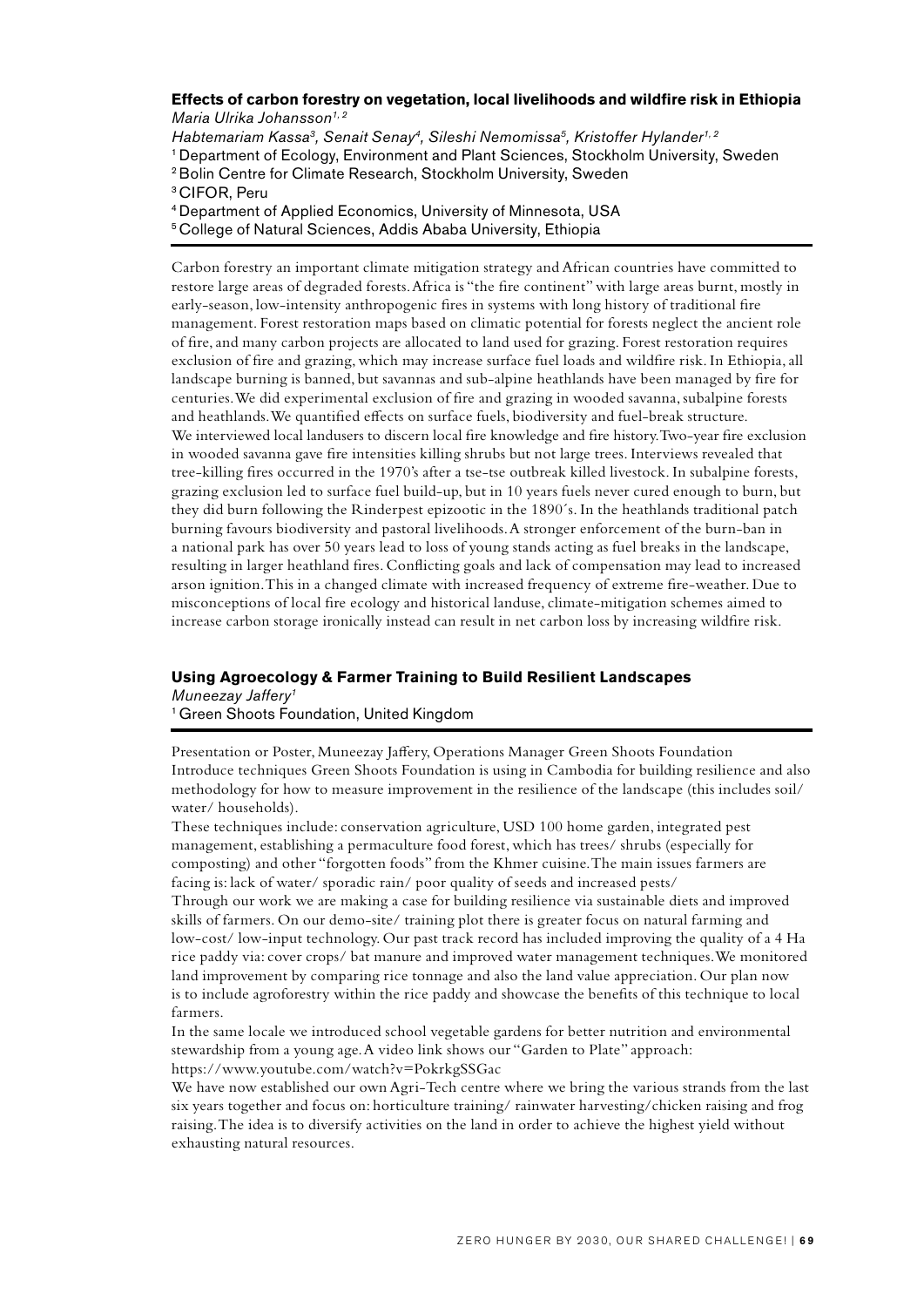## **Locally controlled forest restoration – a governance and market-oriented approach to resilient landscapes**

*Thorsten Celander1 Klas Bengtsson2, Lotta Samuelson3, Anna Tengberg3, Anders Malmer1* <sup>1</sup> Swedish Forest Agency, Sweden 2 Eco-Innovation Foundation, Sweden 3 Stockholm International Water Institute, Swedish Water House, Sweden Forest landscapes will in the future become increasingly important in the transition from a fossil

fuel-based world into a circular bio-economy. Well managed natural forests, together with small- and large-scale forest plantations, agroforestry and trees in the landscape, play an important role in climate change adaptation and mitigation, while meeting the growing global demand for wood-based products. A training program under planning focuses on the critical question: How to scale up restoration of forest landscapes while at the same time securing prosperity of local communities and sustaining ecosystem services?

We aim at promoting forest and landscape restoration (FLR) for natural forests, plantations and agroforestry depending on needs, sometimes in combination. The training is intended to improve abilities of responsible authorities and involved organizations to support value creation for local land users. Socially, economically and ecologically sustainable use, even of natural forests, can combat poverty, promote resilience, secure water supply and ensure local engagement for bringing back trees and forests in the landscape by creating tangible livelihood benefits for local people.

Scalable forest restoration and sustainable forest management requires local participation and economic viability. The unique characteristics of this program is the strong focus on good governance, water and other natural resource management, entrepreneurship, local business scenarios, product development and markets. Equally important for sustainability and scalability are multi-stakeholder participation, gender equity and fair sharing of created wealth along sustainable and competitive value chains. The program is built on the conviction that large-scale forest restoration will only happen if smallholders, communities and local entrepreneurs become active agents of change in the forest restoration process.

The program targets a wide group of participants with an interest in locally controlled forest restoration including government agencies, smallholders and local communities, forest and water managers, entrepreneurs, NGOs and forest companies (private and state controlled).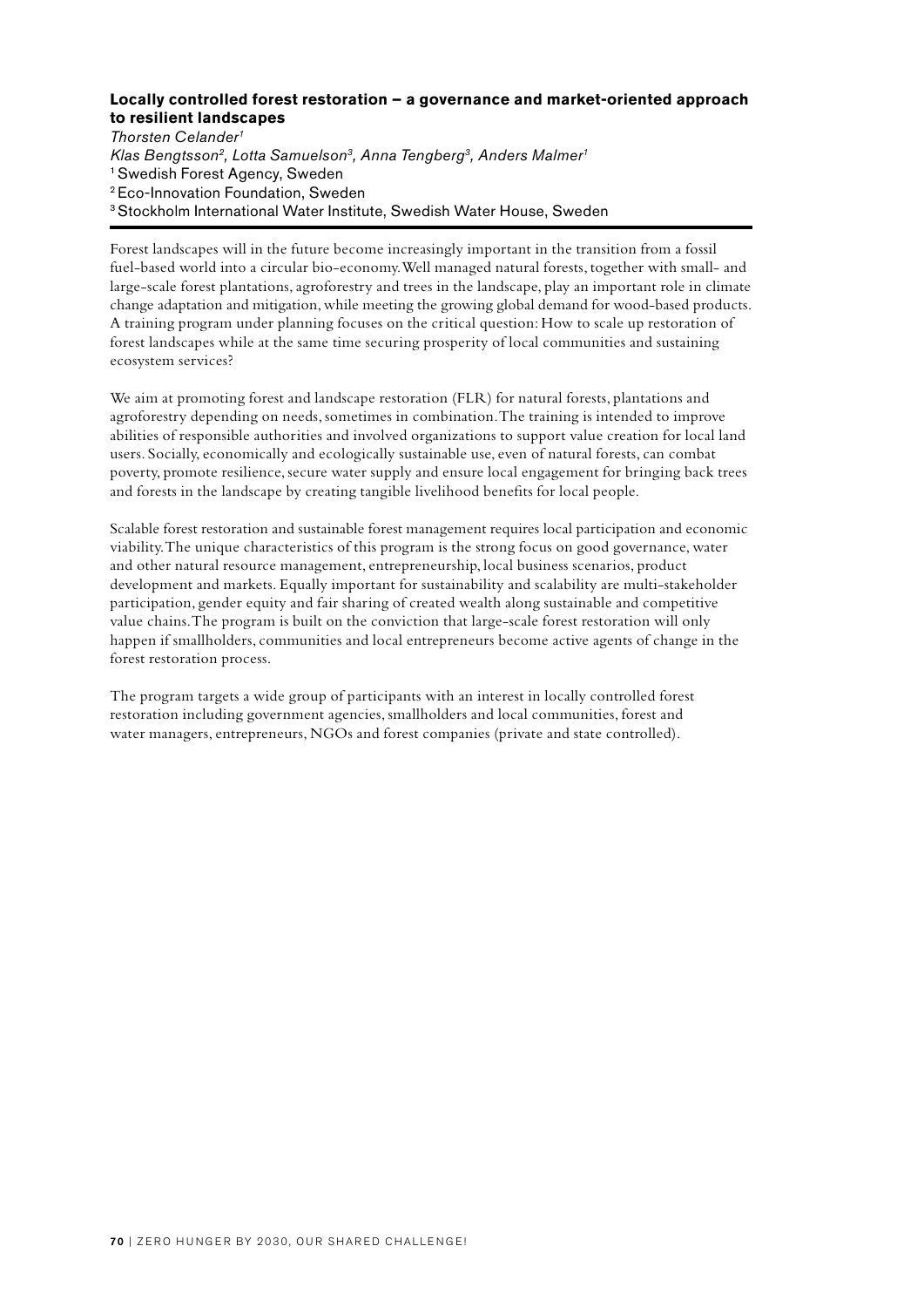# **Notes**